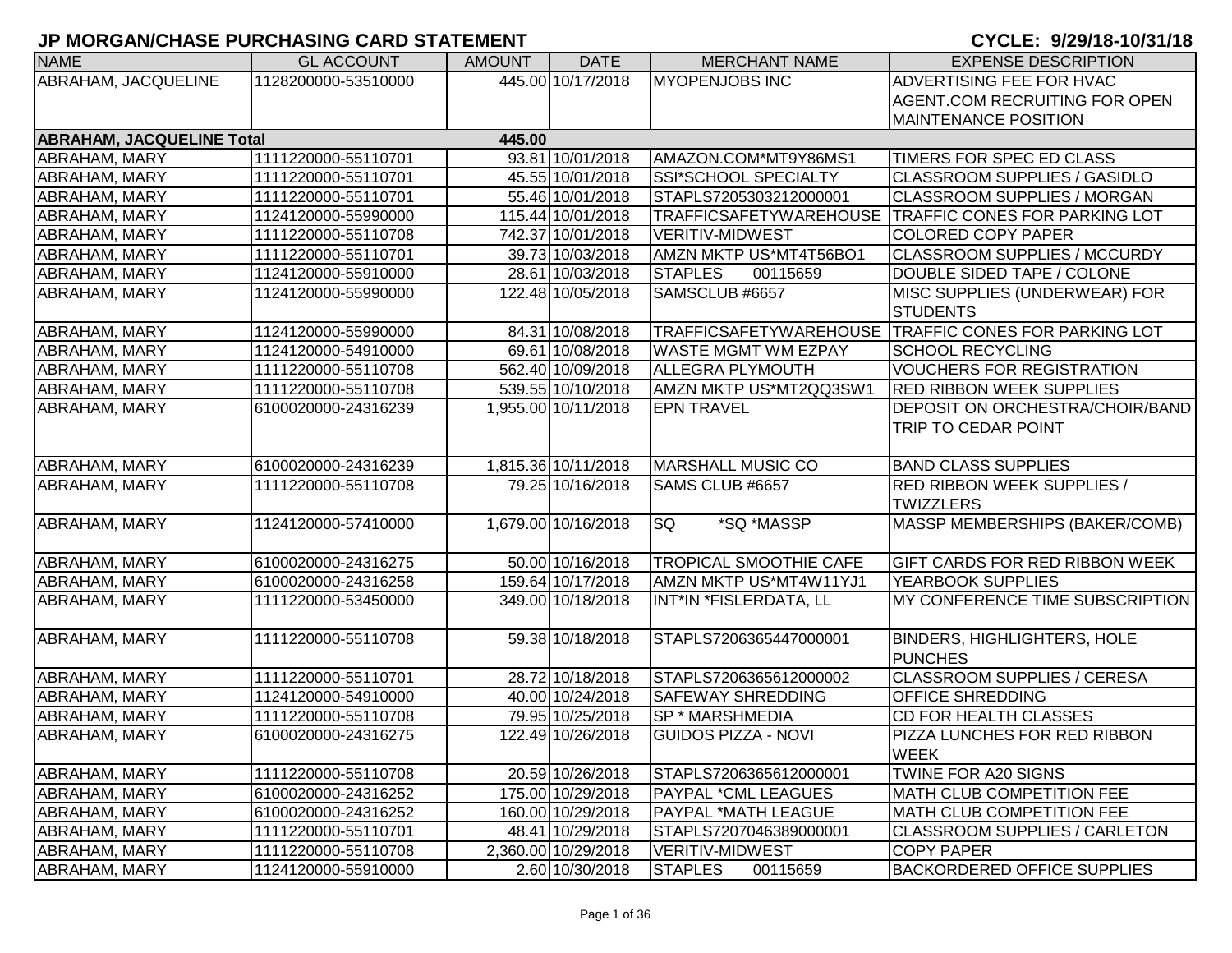| <b>NAME</b>                     | <b>GL ACCOUNT</b>   | <b>AMOUNT</b> | <b>DATE</b>       | <b>MERCHANT NAME</b>               | <b>EXPENSE DESCRIPTION</b>                                 |
|---------------------------------|---------------------|---------------|-------------------|------------------------------------|------------------------------------------------------------|
| ABRAHAM, MARY                   | 1124120000-55910000 |               | 54.38 10/30/2018  | <b>STAPLES</b><br>00115659         | <b>MISC OFFICE SUPPLIES</b>                                |
| ABRAHAM, MARY                   | 6100020000-24316415 |               | 216.30 10/31/2018 | <b>LIGHT SOURCE INC</b>            | <b>SUPPLIES FOR SPRING PLAY</b>                            |
| <b>ABRAHAM, MARY Total</b>      |                     | 11,954.39     |                   |                                    |                                                            |
| AMMONS, KATHERINE               | 1111220000-55110717 |               | 96.67 10/01/2018  | MEIJER INC #122<br>Q <sub>01</sub> | <b>FOODS SUPPLIES</b>                                      |
| AMMONS, KATHERINE               | 1111220000-55110717 |               | 32.46 10/05/2018  | MEIJER INC #122<br>Q <sub>01</sub> | <b>FOODS SUPPLIES</b>                                      |
| AMMONS, KATHERINE               | 1111220000-55110717 |               | 106.16 10/15/2018 | MEIJER INC #122<br>Q <sub>01</sub> | <b>FOODS SUPPLIES</b>                                      |
| AMMONS, KATHERINE               | 1111220000-55110717 |               | 35.11 10/15/2018  | MEIJER INC #122<br>Q <sub>01</sub> | <b>FOODS SUPPLIES</b>                                      |
| AMMONS, KATHERINE               | 1111220000-55110717 |               | 44.23 10/19/2018  | MEIJER INC #122<br>Q <sub>01</sub> | <b>FOODS SUPPLIES</b>                                      |
| AMMONS, KATHERINE               | 1111220000-55110717 |               | 38.09 10/22/2018  | KROGER #671                        | <b>FOODS SUPPLIES</b>                                      |
| <b>AMMONS, KATHERINE Total</b>  |                     | 352.72        |                   |                                    |                                                            |
| ANGUS, ALLISON                  | 6100041000-24316355 |               | 10.57 10/01/2018  | HOBBY-LOBBY #645                   | <b>CLASSROOM MATERIALS</b>                                 |
| ANGUS, ALLISON                  | 6100041000-24316355 |               | 10.87 10/01/2018  | MEIJER INC #122<br>Q01             | <b>CLASSROOM MATERIALS</b>                                 |
| <b>ANGUS, ALLISON Total</b>     |                     | 21.44         |                   |                                    |                                                            |
| ASCHER, DAVID                   | 1111113000-57410000 |               | 120.00 10/08/2018 | <b>NATIONALGEO</b>                 | NATIONAL GEOGRAPHY BEE<br><b>REGISTRATION</b>              |
| ASCHER, DAVID                   | 1111113000-55110708 |               | 249.03 10/10/2018 | AMAZON.COM*MT9KY1SX0               | <b>READING AND WRITING STRATEGY</b><br><b>BOOKS</b>        |
| ASCHER, DAVID                   | 1111113000-55990000 |               | 70.00 10/11/2018  | <b>SP * AMERICANGLORIES.C</b>      | <b>FIRE EXTINGUISHER SIGNS</b>                             |
| ASCHER, DAVID                   | 1111113000-54910000 |               | 225.00 10/11/2018 | <b>WPY*PLAYWORKS EDUCATI</b>       | <b>PLAYWORKS SUPPORT</b>                                   |
| <b>ASCHER, DAVID</b>            | 1111113000-55990000 |               | 26.88 10/12/2018  | AMAZON.COM*MT9TD97K1               | <b>FIRE EXTINGUISHER SIGNS</b>                             |
| ASCHER, DAVID                   | 1111113000-55990000 |               | 214.29 10/15/2018 | AMAZON.COM*MT6KU3UK1               | <b>TECH COMMITTEE BOOK STUDY</b>                           |
| ASCHER, DAVID                   | 1111113000-55990000 |               | 25.96 10/15/2018  | AMZN MKTP US*MT5VV7W22             | <b>CLEANING SUPPLIES FOR CAFETERIA</b>                     |
| ASCHER, DAVID                   | 6100013000-24316719 |               | 71.85 10/17/2018  | <b>LAKESHORE LEARNING MAT</b>      | <b>PAASN SUPPLIES</b>                                      |
| ASCHER, DAVID                   | 1124113000-55990000 |               | 20.17 10/19/2018  | AMZN MKTP US*M855S3LK2             | <b>BEHAVIOR MANAGEMENT SYSTEM</b><br><b>SUPPLIES</b>       |
| ASCHER, DAVID                   | 1122213000-55990000 |               | 23.26 10/25/2018  | AMAZON.COM*M849S3JW1               | <b>WRITING GUIDE FOR 2ND GRADE</b>                         |
| <b>ASCHER, DAVID Total</b>      |                     | 1,046.44      |                   |                                    |                                                            |
| <b>BAKER, ROBERT</b>            | 6100020000-24316275 |               | 60.00 10/17/2018  | <b>TARGET</b><br>00014654          | <b>PRIZES FOR COSTUME CONTEST</b>                          |
| <b>BAKER, ROBERT</b>            | 6100020000-24316275 |               | 34.42 10/19/2018  | SAMSCLUB #6657                     | PRIZES FOR COSTUME CONTEST                                 |
| <b>BAKER, ROBERT</b>            | 6100020000-24316275 |               | 28.86 10/30/2018  | SAMSCLUB #6657                     | <b>REFRESHMENTS FOR FACULTY</b><br><b>MEETING</b>          |
| <b>BAKER, ROBERT Total</b>      |                     | 123.28        |                   |                                    |                                                            |
| <b>BEDFORD, JULIE</b>           | 6100015000-24316275 |               | 26.86 10/09/2018  | <b>TARGET</b><br>00014654          | <b>TREATS FOR STAFF</b>                                    |
| <b>BEDFORD, JULIE</b>           | 6100015000-24316275 |               | 46.29 10/11/2018  | <b>TARGET</b><br>00014654          | <b>SNACKS AND DRINKS FOR PRINCIPAL'S</b><br><b>MEETING</b> |
| <b>BEDFORD, JULIE</b>           | 6100015000-24316275 |               | 21.21 10/19/2018  | <b>TARGET</b><br>00014654          | <b>TREATS FOR STAFF</b>                                    |
| <b>BEDFORD, JULIE</b>           | 6100015000-24316275 |               | 20.83 10/31/2018  | <b>TARGET</b><br>00014654          | <b>TREATS FOR STAFF</b>                                    |
| <b>BEDFORD, JULIE Total</b>     |                     | 115.19        |                   |                                    |                                                            |
| BELANGER, KIMBERLY              | 1311800000-55110551 |               | 20.11 10/10/2018  | AMAZON.COM*MT2P82SF1               | <b>HALLOWEEN PARTY</b>                                     |
| <b>BELANGER, KIMBERLY Total</b> |                     | 20.11         |                   |                                    |                                                            |
| <b>BENGLE, HOLLY</b>            | 1335100000-55110553 |               | 104.98 10/29/2018 | BEST BUY MHT 00004176              | 2 WAY RADIOS                                               |
| <b>BENGLE, HOLLY</b>            | 1335100000-55110553 |               | 2.00 10/29/2018   | <b>OFFICEMAX/DEPOT 6342</b>        | <b>HIGHLIGHTER</b>                                         |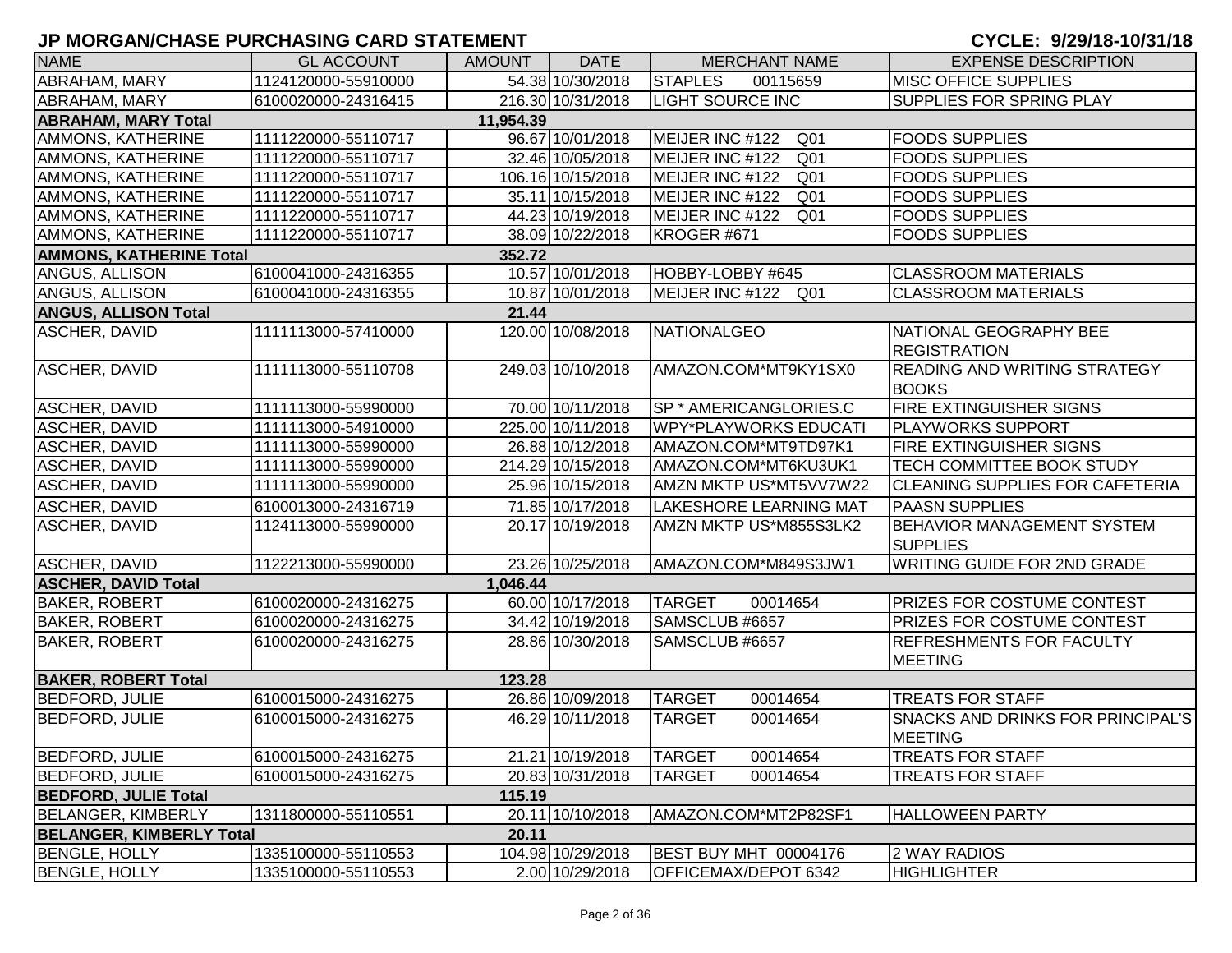| <b>NAME</b>                 | <b>GL ACCOUNT</b>   | <b>AMOUNT</b> | <b>DATE</b>           | <b>MERCHANT NAME</b>          | <b>EXPENSE DESCRIPTION</b>                       |
|-----------------------------|---------------------|---------------|-----------------------|-------------------------------|--------------------------------------------------|
| <b>BENGLE, HOLLY Total</b>  |                     | 106.98        |                       |                               |                                                  |
| <b>BLESSED, KATE</b>        | 1335100000-55110553 |               | 10.99 10/01/2018      | AMZN MKTP US*MT1W71MJ0        | <b>WHISTLES FOR STAFF USE</b>                    |
|                             |                     |               |                       |                               | PLAYGROUND/GYM                                   |
| <b>BLESSED, KATE</b>        | 1335100000-55110553 |               | 30.00 10/26/2018      | <b>DOLLAR TREE</b>            | TREASURE CHEST ITEMS                             |
| <b>BLESSED, KATE</b>        | 1335100000-55110553 |               | 38.00 10/26/2018      | <b>DOLLAR TREE</b>            | TREASURE CHEST ITEMS                             |
| <b>BLESSED, KATE Total</b>  |                     | 78.99         |                       |                               |                                                  |
| <b>BOEDEKER, ERIN</b>       | 6100022000-24316189 |               | 50.00 10/12/2018      | OAKLAND SCHOOLS-RC INT        | NEW COUNSELOR TRAINING AT                        |
|                             |                     |               |                       |                               | OAKLAND SCHOOLS-FOR M. SERGISON                  |
|                             |                     |               |                       |                               |                                                  |
| <b>BOEDEKER, ERIN</b>       | 6100022000-24316189 |               | 75.00 10/18/2018      | <b>STARBUCKS STORE 26894</b>  | GIFT CARDS FOR COLLEGE REPS                      |
| <b>BOEDEKER, ERIN Total</b> |                     | 125.00        |                       |                               |                                                  |
| <b>BOOTZ, ASHLEY</b>        | 6100061000-24316116 |               | 120.00 10/01/2018     | <b>PAYPAL *CCCAM</b>          | <b>CHEER COACHES MEMBERSHIP</b>                  |
| <b>BOOTZ, ASHLEY</b>        | 6100061000-24316116 |               | 120.00 10/01/2018     | PAYPAL *CCCAM                 | CHEER COACHES MEMBERSHIP                         |
| <b>BOOTZ, ASHLEY</b>        | 6100061000-24316151 |               | 765.90 10/04/2018     | <b>FRESH PRINTS</b>           | <b>GIRLS CROSS COUNTRY SHIRTS</b>                |
| <b>BOOTZ, ASHLEY</b>        | 6100061000-24316104 |               | 19.98 10/15/2018      | WALGREENS #4454               | <b>CANDY FOR OFFICE</b>                          |
| <b>BOOTZ, ASHLEY</b>        | 6100061000-24316104 |               | 31.01 10/22/2018      | <b>BENITOS PIZZA-NOVI</b>     | PIZZA FOR TOURNAMENT                             |
| <b>BOOTZ, ASHLEY</b>        | 6100061000-24316104 |               | 96.42 10/26/2018      | <b>BENITOS PIZZA-NOVI</b>     | FOOD FOR COACHES MEETING                         |
| <b>BOOTZ, ASHLEY</b>        | 6100061000-24316104 |               | 98.37 10/29/2018      | <b>KOHL'S #0009</b>           | <b>GIFTS FOR STAFF- HOLIDAY</b>                  |
| <b>BOOTZ, ASHLEY Total</b>  |                     | 1,251.68      |                       |                               |                                                  |
| <b>BRASIL, SANDRA</b>       | 6100022000-24316186 |               | 41.18 10/03/2018      | <b>BUTTERCREAM BAKE SHOP</b>  | <b>COOKIES FOR HOMECOMING COURT</b>              |
| <b>BRASIL, SANDRA</b>       | 1124122000-53229000 |               | $-20.00$ $10/04/2018$ | OAKLAND SCHOOLS-RC INT        | CANCELLATION OF WORKSHOP, FEE<br><b>RETURNED</b> |
| <b>BRASIL, SANDRA</b>       | 1124122000-55990000 |               | 174.00 10/10/2018     | AMZN MKTP US*MT3AK1KT0        | PARKING LOT SAFETY SUPPLIES-                     |
|                             |                     |               |                       |                               | VESTS, CONES AND LIGHT WANDS                     |
| <b>BRASIL, SANDRA</b>       | 6100022000-24316108 |               | 76.69 10/15/2018      | <b>BENITOS PIZZA-NOVI</b>     | PIZZA FOR STUDENTS/STAFF SETTING                 |
|                             |                     |               |                       |                               | UP FOR CONFERENCES                               |
| <b>BRASIL, SANDRA</b>       | 1124122000-55990000 |               | 35.54 10/17/2018      | AMZN MKTP US*MT8DO9Y91        | PARKING LOT SAFETY SUPPLIES-                     |
|                             |                     |               |                       |                               | PURCHASED AND NEVER DELIVERED.                   |
|                             |                     |               |                       |                               | CREDIT FOR THIS REFUND IS ALSO ON                |
|                             |                     |               |                       |                               | THIS STATEMENT, THIS IS AND IN/OUT               |
|                             |                     |               |                       |                               | <b>PURCHASE</b>                                  |
| <b>BRASIL, SANDRA</b>       | 1124122000-55990000 |               | 75.00 10/19/2018      | <b>REDFORD LOCK COMPANY I</b> | <b>KEYS AND REPLACEMENT LOCKS FOR</b>            |
|                             |                     |               |                       |                               | MISC. CLASSROOM FILE CABINETS                    |
|                             |                     |               |                       |                               | <b>AND DESKS</b>                                 |
| <b>BRASIL, SANDRA</b>       | 6100022000-24316108 |               | 49.48 10/22/2018      | COTTAGE INN PIZZA - NO        | PIZZA FOR ADMIN-INTERVIEW TEAM                   |
| <b>BRASIL, SANDRA</b>       | 6100022000-24316108 |               | 232.00 10/22/2018     | <b>TEAM SPORTS</b>            | <b>BACK PACKS FOR ADMINISTRATORS</b>             |
| <b>BRASIL, SANDRA</b>       | 1124122000-55990000 |               | $-35.5410/23/2018$    | <b>AMZN MKTP US</b>           | <b>CREDIT FOR PARKING LOT SAFETY</b>             |
|                             |                     |               |                       |                               | <b>SUPPLIES</b>                                  |
| <b>BRASIL, SANDRA</b>       | 6100022000-24316186 |               | 25.98 10/23/2018      | AMZN MKTP US*M825P93M2        | STUDENT COUNCIL PURCHASES-                       |
|                             |                     |               |                       |                               | <b>SUPPLIES</b>                                  |
| <b>BRASIL, SANDRA</b>       | 6100022000-24316186 |               | 233.32 10/24/2018     | AMZN MKTP US*M81XK83M0        | <b>STUDENT COUNCIL SUPPLIES</b>                  |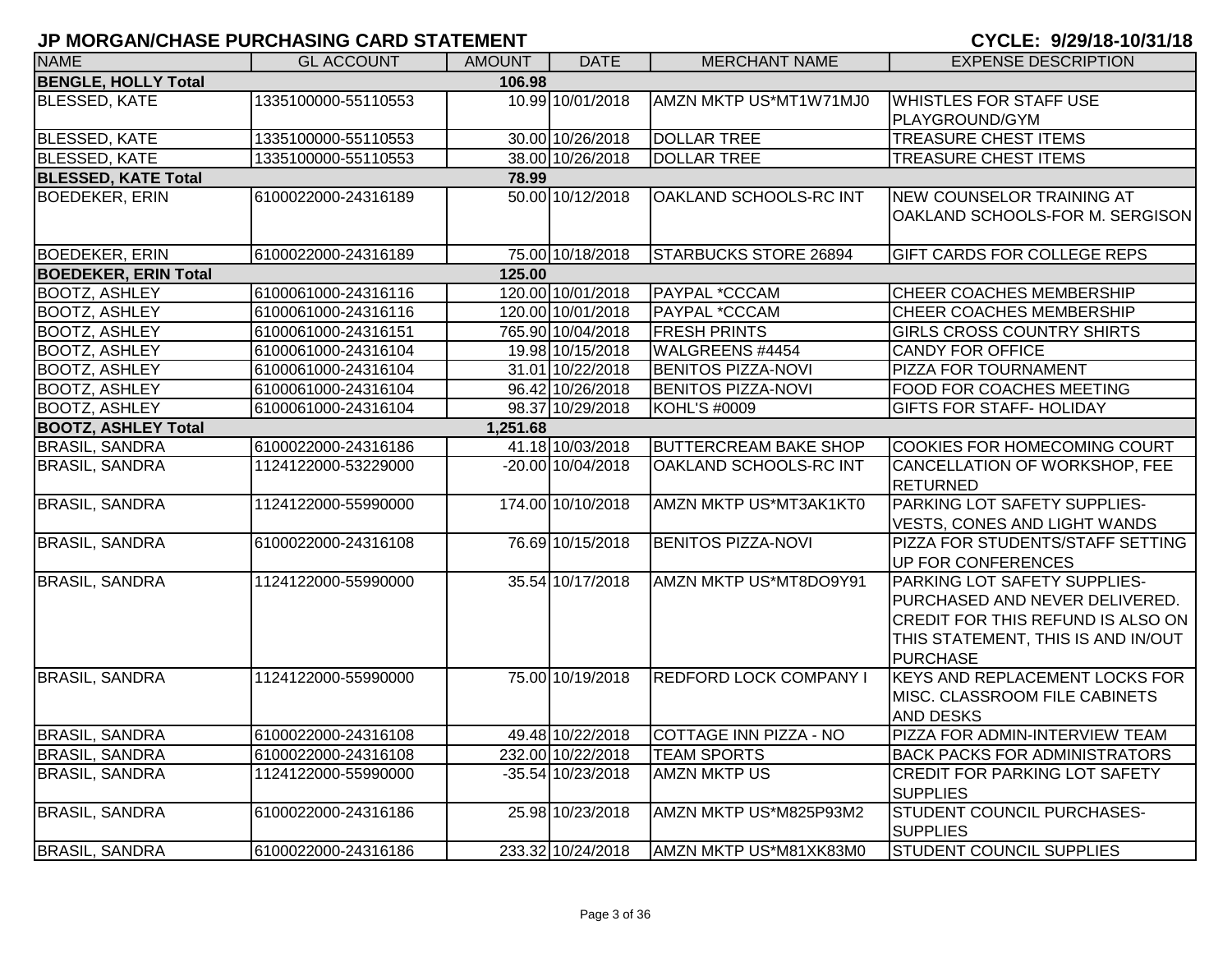| <b>NAME</b>                   | <b>GL ACCOUNT</b>   | <b>AMOUNT</b> | <b>DATE</b>       | <b>MERCHANT NAME</b>          | <b>EXPENSE DESCRIPTION</b>                               |
|-------------------------------|---------------------|---------------|-------------------|-------------------------------|----------------------------------------------------------|
| <b>BRASIL, SANDRA</b>         | 6100022000-24316175 |               | 103.86 10/24/2018 | SSI*SCHOOL SPECIALTY          | <b>ROLLED PAPER FOR BULLETIN</b>                         |
|                               |                     |               |                   |                               | <b>BOARDS-USED FOR REGISTRATION</b>                      |
| <b>BRASIL, SANDRA</b>         | 1121220349-55990000 |               | 35.77 10/24/2018  | <b>STAPLES</b><br>00115659    | <b>MISC OFFICE SUPPLIES</b>                              |
| <b>BRASIL, SANDRA</b>         | 6100022000-24316108 |               | 20.00 10/29/2018  | KROGER #632                   | <b>FLOWERS FOR WDIV TEACHER ROCK</b>                     |
|                               |                     |               |                   |                               | <b>AWARD</b>                                             |
| <b>BRASIL, SANDRA Total</b>   |                     | 1,047.28      |                   |                               |                                                          |
| <b>BRATNEY, BETHANY</b>       | 1122222000-55310000 |               | 9.99 10/01/2018   | <b>BOOKSAMILLION.COM</b>      | <b>NEW MATERIALS FOR LMC</b>                             |
| <b>BRATNEY, BETHANY</b>       | 1122222000-55310000 |               | 30.07 10/01/2018  | <b>BOOKSAMILLION.COM</b>      | <b>NEW MATERIALS FOR LMC</b>                             |
| <b>BRATNEY, BETHANY</b>       | 1122222000-55310000 |               | 21.26 10/03/2018  | <b>BOOKSAMILLION.COM</b>      | <b>NEW MATERIALS FOR LMC</b>                             |
| <b>BRATNEY, BETHANY</b>       | 1122222000-55310000 |               | 149.91 10/03/2018 | <b>FOLLETT SCHOOL SOLUTIO</b> | PURCHASE OF MATERIALS FOR LMC                            |
| <b>BRATNEY, BETHANY</b>       | 1122222000-55310000 |               | 41.31 10/04/2018  | AMAZON.COM*MT3786QR1          | PURCHASE OF MATERIALS FOR THE                            |
|                               |                     |               |                   |                               | <b>LMC</b>                                               |
| <b>BRATNEY, BETHANY</b>       | 1122222000-55310000 |               | 18.48 10/04/2018  | <b>BOOKSAMILLION.COM</b>      | <b>NEW MATERIALS FOR LMC</b>                             |
| <b>BRATNEY, BETHANY</b>       | 1122222000-55310000 |               | 42.88 10/04/2018  | <b>BOOKSAMILLION.COM</b>      | <b>NEW MATERIALS FOR LMC</b>                             |
| <b>BRATNEY, BETHANY</b>       | 1122222000-55310000 |               | 470.40 10/05/2018 | <b>JUNIOR LIBRARY GUI</b>     | PURCHASE OF MATERIALS FOR THE                            |
|                               |                     |               |                   |                               | <b>LMC</b>                                               |
| <b>BRATNEY, BETHANY</b>       | 1122222000-55990000 |               | 420.00 10/05/2018 | NOODLETOOLS, INC.             | RENEWAL OF NOODLETOOLS                                   |
|                               |                     |               |                   |                               | <b>BIBLIOGRAPHIC/CITATION SERVICE</b>                    |
| <b>BRATNEY, BETHANY</b>       | 1122222000-55310000 |               | 12.00 10/08/2018  | <b>BOOKSAMILLION.COM</b>      | <b>NEW MATERIALS FOR LMC</b>                             |
| <b>BRATNEY, BETHANY</b>       | 1122222000-55310000 |               | 25.00 10/10/2018  | <b>BOOKSAMILLION.COM</b>      | <b>NEW MATERIALS FOR LMC</b>                             |
| <b>BRATNEY, BETHANY</b>       | 1122222000-55310000 |               | 38.93 10/10/2018  | <b>BOOKSAMILLION.COM</b>      | <b>NEW MATERIALS FOR LMC</b>                             |
| <b>BRATNEY, BETHANY</b>       | 1122222000-55310000 |               | 16.38 10/10/2018  | <b>BOOKSAMILLION.COM</b>      | <b>NEW MATERIALS FOR LMC</b>                             |
| <b>BRATNEY, BETHANY</b>       | 1122222000-55310000 |               | 221.29 10/11/2018 | <b>FOLLETT SCHOOL SOLUTIO</b> | PURCHASE OF MATERIALS FOR LMC                            |
| <b>BRATNEY, BETHANY</b>       | 1122222000-55310000 |               | 39.96 10/15/2018  | <b>BOOKSAMILLION.COM</b>      | <b>NEW MATERIALS FOR LMC</b>                             |
| <b>BRATNEY, BETHANY</b>       | 1122222000-53220000 |               | -99.00 10/18/2018 | <b>AMER LIB ASSOC-IMIS</b>    | CHARGED FOR WRONG TYPE OF                                |
|                               |                     |               |                   |                               | MEMBERSHIP; REFUND ISSUED                                |
| <b>BRATNEY, BETHANY</b>       | 1122222000-55310000 |               | 24.94 10/22/2018  | <b>BOOKSAMILLION.COM</b>      | <b>NEW MATERIALS FOR LMC</b>                             |
| <b>BRATNEY, BETHANY</b>       | 1122222000-55310000 |               | 66.81 10/23/2018  | FOLLETT SCHOOL SOLUTIO        | PURCHASE OF MATERIALS FOR THE                            |
|                               |                     |               |                   |                               | <b>LMC</b>                                               |
| <b>BRATNEY, BETHANY Total</b> |                     | 1,550.61      |                   |                               |                                                          |
| <b>BROWN, ALAINA</b>          | 1722100000-53220614 |               | 705.00 10/01/2018 | COLLEGEBOARD WORKSHOP         | <b>AP ONE DAY WORKSHOPS</b>                              |
| <b>BROWN, ALAINA</b>          | 1722100000-53220614 |               | -40.00 10/01/2018 | <b>COLLEGEBOARD WORKSHOP</b>  | AP ONE DAY WORKSHOP REFUND FOR                           |
|                               |                     |               |                   |                               |                                                          |
| <b>BROWN, ALAINA</b>          | 1722100000-53220614 |               | -40.00 10/01/2018 | <b>COLLEGEBOARD WORKSHOP</b>  | <b>MEMBER DISCOUNT</b><br>AP ONE DAY WORKSHOP REFUND FOR |
|                               |                     |               |                   |                               |                                                          |
|                               |                     |               |                   |                               | <b>MEMBER DISCOUNT</b>                                   |
| <b>BROWN, ALAINA</b>          | 1722100000-53220614 |               | -40.00 10/01/2018 | COLLEGEBOARD WORKSHOP         | AP ONE DAY WORKSHOP REFUND FOR                           |
|                               |                     |               |                   |                               | <b>MEMBER DISCOUNT</b>                                   |
| <b>BROWN, ALAINA</b>          | 1722100000-53220614 |               | 286.40 10/03/2018 | <b>DELTA</b>                  | IB TRAINING FLIGHT - SCHAEFER                            |
| <b>BROWN, ALAINA</b>          | 1722100000-53220614 |               | 925.00 10/03/2018 | <b>FLORIDA LEAGUE OF IB S</b> | <b>IB LANGUAGE TRAINING - SCHAEFER</b>                   |
| <b>BROWN, ALAINA</b>          | 1722100000-53220614 |               | 925.00 10/03/2018 | <b>FLORIDA LEAGUE OF IB S</b> | <b>IB LANGUAGE TRAINING - MEYER</b>                      |
| <b>BROWN, ALAINA Total</b>    |                     | 2,721.40      |                   |                               |                                                          |
| <b>BUNKER, JEFFREY</b>        | 1126160000-55993000 |               | 97.91 10/01/2018  | J THOMAS                      | <b>GRNDS MOWER REPAIR PARTS</b>                          |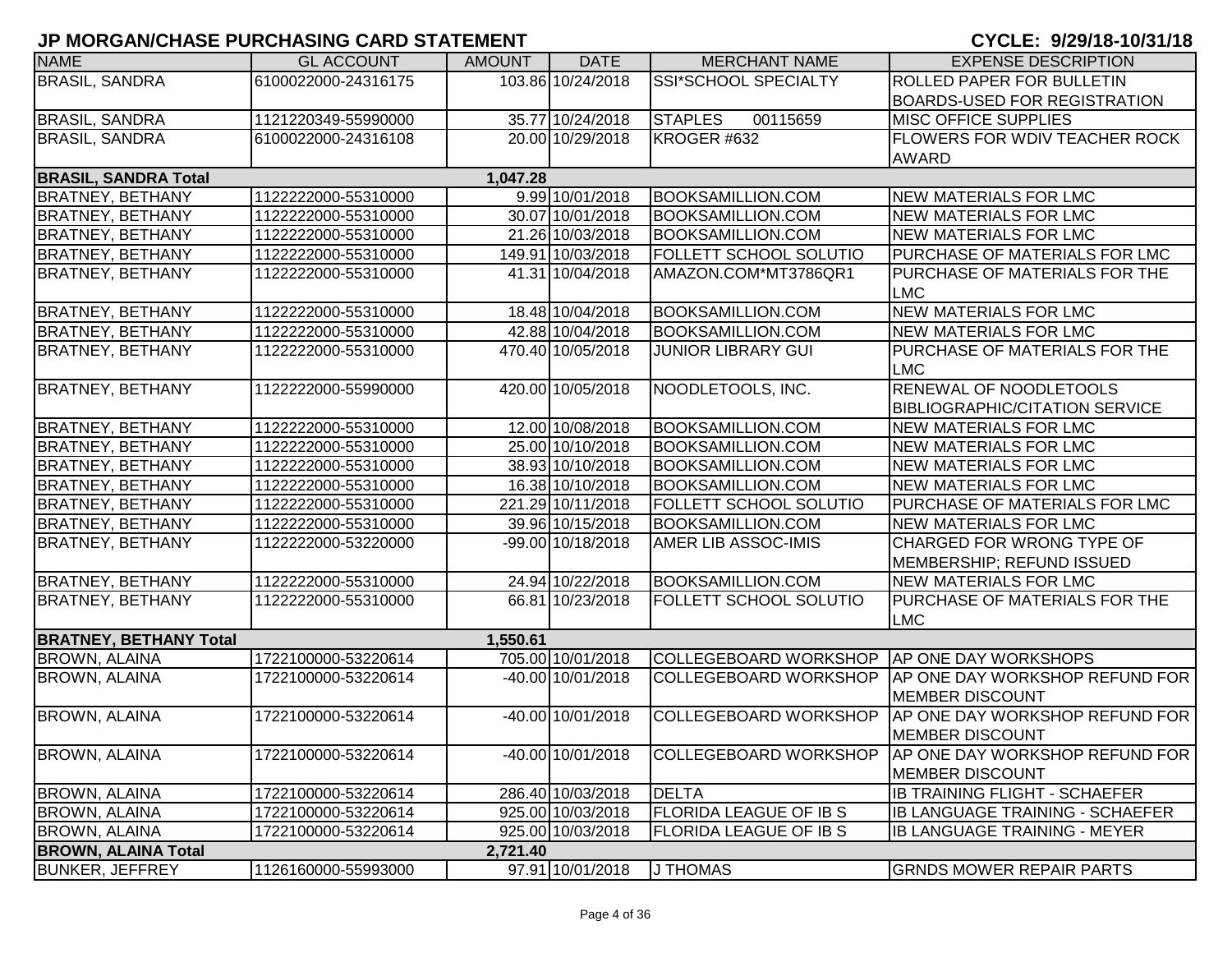| <b>NAME</b>                                | <b>GL ACCOUNT</b>   | <b>AMOUNT</b> | <b>DATE</b>       | <b>MERCHANT NAME</b>                          | <b>EXPENSE DESCRIPTION</b>                                                                                                  |
|--------------------------------------------|---------------------|---------------|-------------------|-----------------------------------------------|-----------------------------------------------------------------------------------------------------------------------------|
| <b>BUNKER, JEFFREY</b>                     | 1126160000-55993000 |               | 150.35 10/15/2018 | THE HOME DEPOT #2737                          | NM & ITC LANDSCAPE HOSES, MOWER<br><b>TIRE REPAIRS</b>                                                                      |
| <b>BUNKER, JEFFREY</b>                     | 1126160000-55992000 |               | 41.36 10/22/2018  | MARKS OUTDOOR POWER EQ OH SNOW BLOWER BATTERY |                                                                                                                             |
| <b>BUNKER, JEFFREY</b>                     | 1126160000-55993000 |               | 849.07 10/24/2018 | <b>RESIDEX</b>                                | <b>DISTRICT BROADLEAF WEED</b><br><b>SPRAYING</b>                                                                           |
| <b>BUNKER, JEFFREY Total</b>               |                     | 1,138.69      |                   |                                               |                                                                                                                             |
| <b>CALHOUN, STEPHANIE</b>                  | 1335100000-55110553 |               | 63.90 10/16/2018  | <b>TARGET</b><br>00008961                     | <b>CLASSROOM SUPPLIES</b>                                                                                                   |
| <b>CALHOUN, STEPHANIE</b>                  | 1335100000-55110553 |               | 19.99 10/17/2018  | JOANN STORES #1933                            | <b>CLASSROOM SUPPLIES</b>                                                                                                   |
| <b>CALHOUN, STEPHANIE Total</b>            |                     | 83.89         |                   |                                               |                                                                                                                             |
| CANALES, BETH                              | 1111322000-55110718 |               | 78.59 10/02/2018  | MEIJER INC #054<br>Q <sub>01</sub>            | KITCHEN SUPPLIES & FOOD SUPPLIES                                                                                            |
| <b>CANALES, BETH</b>                       | 1111322000-55110718 |               | 53.48 10/16/2018  | MEIJER INC #054<br>Q <sub>01</sub>            | <b>BREAKFAST LAB</b>                                                                                                        |
| <b>CANALES, BETH</b>                       | 1111322000-55110718 |               | 60.16 10/22/2018  | MEIJER INC #054<br>Q <sub>01</sub>            | <b>BREAKFAST LAB 1-3</b>                                                                                                    |
| <b>CANALES, BETH</b>                       | 1111322000-55110718 |               | 87.05 10/24/2018  | KROGER #615                                   | CARBS LAB (MAC & CHEESE)                                                                                                    |
| <b>CANALES, BETH Total</b>                 |                     | 279.28        |                   |                                               |                                                                                                                             |
| CARTER, NICOLE                             | 6100022000-24316186 |               | 90.00 10/01/2018  | <b>TARGET</b><br>00021782                     | GIFTS FOR HOMECOMING SPONSORS<br><b>AND ADMIN</b>                                                                           |
| <b>CARTER, NICOLE Total</b>                |                     | 90.00         |                   |                                               |                                                                                                                             |
| CHRISTOPOULOS, COURTNI1311800000-55110551  |                     |               | 8.92 10/17/2018   | KROGER #361                                   | <b>CHOICE TIME SUPPLIES</b>                                                                                                 |
| CHRISTOPOULOS, COURTNI 1311800000-55110551 |                     |               | 7.41 10/18/2018   | KROGER #361                                   | <b>CHOICE TIME SUPPLIES</b>                                                                                                 |
| CHRISTOPOULOS, COURTNI1311800000-55110551  |                     |               | 22.16 10/25/2018  | <b>TARGET</b><br>00008722                     | TOY MONEY, SIGN IN TABLE                                                                                                    |
| CHRISTOPOULOS, COURTNI1311800000-55110551  |                     |               | 172.69 10/29/2018 | AMZN MKTP US*M82ZE0AT1                        | HALLOWEEN PARTY/CLASSROOM<br><b>SUPPLIES</b>                                                                                |
| CHRISTOPOULOS, COURTNI1311800000-55110551  |                     |               | 26.98 10/29/2018  | AMZN MKTP US*M84Z25A01                        | <b>HALLOWEEN PARTY</b>                                                                                                      |
| <b>CHRISTOPOULOS, COURTNEY Total</b>       |                     | 238.16        |                   |                                               |                                                                                                                             |
| CIANCIO, WANDA                             | 1122500000-55910000 |               | 18.21 10/01/2018  | AMAZON.COM*MT8MW05E1                          | SHARPIE POCKET HIGHLIGHTERS AND<br><b>SHARPIE TANK HIGHLIGHTERS</b>                                                         |
| CIANCIO, WANDA                             | 1122500000-55910000 |               | 5.86 10/01/2018   | AMZN MKTP US*MT0A89VQ0                        | <b>SHARPIE PERMANENT MARKERS,</b><br>ULTRA FINE POINT, BLACK, 4 PACKS<br>OF 2-PACK                                          |
| CIANCIO, WANDA                             | 1126115000-54120824 |               | 635.50 10/01/2018 | <b>SECURITY DESIGNS</b>                       | SERVICE CALL FOR DOOR 16 AT<br><b>DEERFIELD - REPLACED DEFECTIVE</b><br>1006 STRIKE WITH NEW HES 1500<br><b>RECUT FRAME</b> |
| CIANCIO, WANDA                             | 1122500000-55910000 |               | 17.98 10/02/2018  | AMZN MKTP US*MT4K62BA2                        | <b>STICKY NOTES 3X3 INCHES</b>                                                                                              |
| CIANCIO, WANDA                             | 1122500000-55990000 |               | 5.29 10/08/2018   | AMZN MKTP US*MT4IS1D52                        | MOMENTS OF MAGIC, SHEP HYKEN                                                                                                |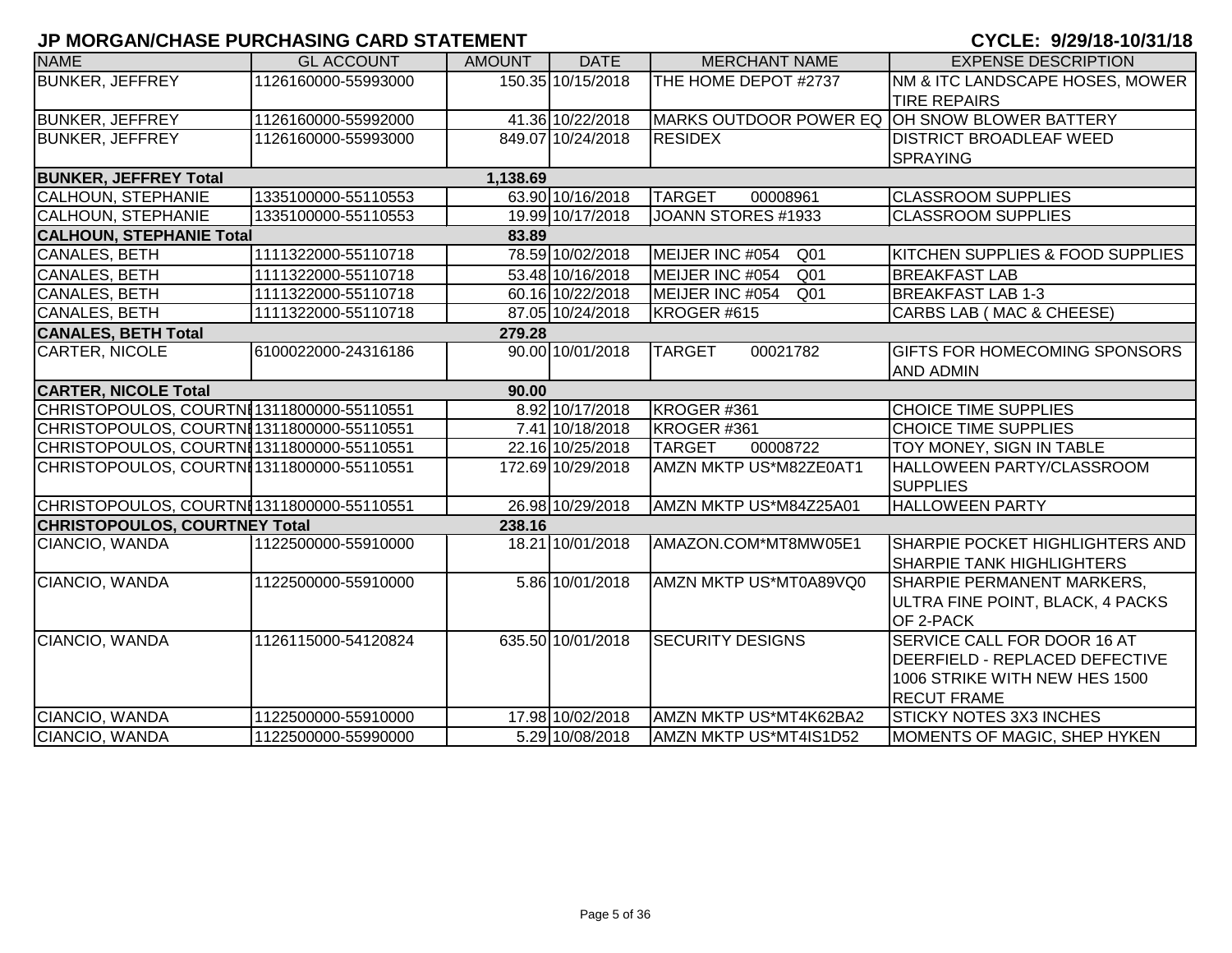| <b>NAME</b>    | <b>GL ACCOUNT</b>   | <b>AMOUNT</b> | <b>DATE</b>         | <b>MERCHANT NAME</b>    | <b>EXPENSE DESCRIPTION</b>                                                                                                                                                                                                                                                                          |
|----------------|---------------------|---------------|---------------------|-------------------------|-----------------------------------------------------------------------------------------------------------------------------------------------------------------------------------------------------------------------------------------------------------------------------------------------------|
| CIANCIO, WANDA | 1128300000-55990000 |               | 148.88 10/10/2018   | AMZN MKTP US*MT0TY52F0  | LJDEALS BLACK MATTE RETRACTABLE<br><b>BADGE HOLDER ID BADGE REEL CLIP</b><br>ON CARD HOLDERS PACK OF 10:100<br><b>PACK BADGE NAME CARD HOLDER</b><br>RIGID ID BADGE PROTECTOR ID CARD<br><b>HOLDER BUSINESS CREDIT; GREEN</b><br>LANYARD CLIP BULK 50PCS 33-INCH<br><b>BADGE LANYARDS WITH CLIP</b> |
| CIANCIO, WANDA | 4445603000-56422958 |               | 188.70 10/12/2018   | AMAZON.COM*MT7C69R42    | 30 OF: AMAZON BASICS 3-BUTTON USB<br><b>WIRED MOUSE (BLACK)</b>                                                                                                                                                                                                                                     |
| CIANCIO, WANDA | 1122500000-55990000 |               | 76.98 10/15/2018    | AMZN MKTP US*MT2C13W92  | TABLET STAND PHONE HOLDER DESK<br>CLAMP MOUNT (6-13 INCH): ALUMINUM<br>ADJUSTABLE STAND FOR IPAD                                                                                                                                                                                                    |
| CIANCIO, WANDA | 1122500000-55990000 |               | 129.98 10/16/2018   | AMZN MKTP US*MT2X96R40  | NEW GENUINE BATTERY FOR DELL<br>CHROMEBOOK 3189 AND DELL<br>CHROMEBOOK 3180 LAPTOP, 42WH<br>11.4V, TYPE 51KD7                                                                                                                                                                                       |
| CIANCIO, WANDA | 1122500000-55990000 |               | 34.39 10/19/2018    | AMAZON.COM*M867K5OO0    | TRIPP LITE USB 3.0 SUPERSPEED<br><b>ACTIVE REPEATER CABLE 25-FT</b>                                                                                                                                                                                                                                 |
| CIANCIO, WANDA | 1128300000-55990000 |               | 213.61 10/19/2018   | <b>SECURITY DESIGNS</b> | PRINTER RIBBON FOR ID CARD<br><b>PRINTER</b>                                                                                                                                                                                                                                                        |
| CIANCIO, WANDA | 1126103000-54120824 |               | 115.00 10/19/2018   | <b>SECURITY DESIGNS</b> | <b>SERVICE CALL ITC PANEL DOWN;</b><br>REBOOTED, DOWNLOADED AND<br><b>RESTORED COMMUNICATION</b>                                                                                                                                                                                                    |
| CIANCIO, WANDA | 4445600000-56422958 |               | 1,259.94 10/23/2018 | AMZN MKTP US*M81477LE1  | 6 OF ASUS CHROMEBOX2-G095U MINI<br>CHROME OS COMPUTER WITH 4GB<br><b>MEMORY</b>                                                                                                                                                                                                                     |
| CIANCIO, WANDA | 1122500000-55990000 |               | 214.79 10/24/2018   | AMZN MKTP US*M819N33D0  | <b>NEW GENUINE BATTERY FOR DELL</b><br>CHROMEBOOK 3189 AND DELL<br>CHROMEBOOK 3180 LAPTOP, 42WH<br>11.4V, TYPE 51KD7                                                                                                                                                                                |
| CIANCIO, WANDA | 4445600000-56422958 |               | 97.10 10/24/2018    | AMZN MKTP US*M852R2N40  | CYBER ACOUSTICS STEREO HEADSET,<br><b>HEADPHONE WITH MICROPHONE,</b><br><b>GREAT FOR K12 SCHOOL CLASSROOM</b><br>AND EDUCATION (AC-201)                                                                                                                                                             |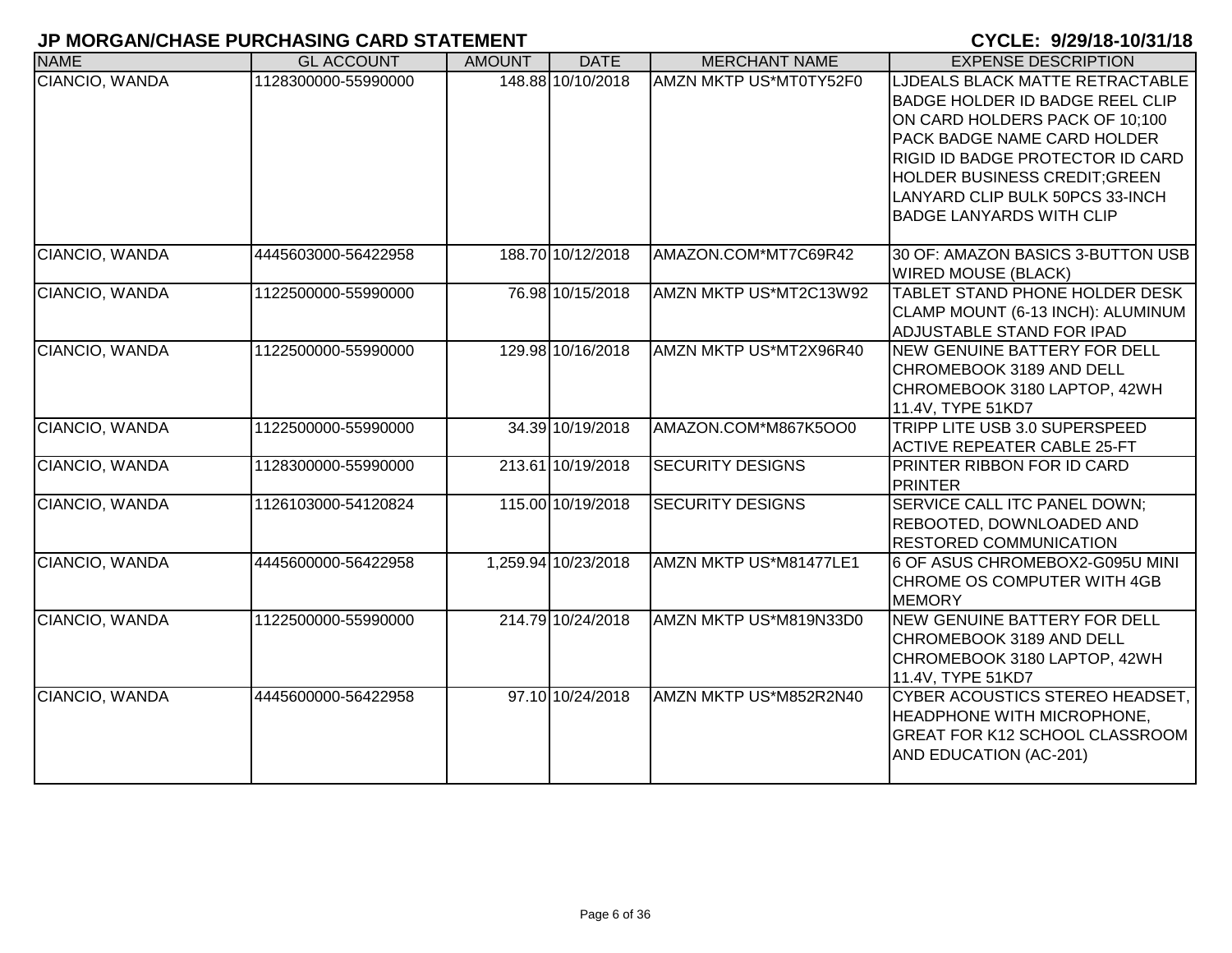| <b>NAME</b>                 | <b>GL ACCOUNT</b>   | <b>AMOUNT</b> | <b>DATE</b>       | <b>MERCHANT NAME</b>     | <b>EXPENSE DESCRIPTION</b>            |
|-----------------------------|---------------------|---------------|-------------------|--------------------------|---------------------------------------|
| CIANCIO, WANDA              | 1122500000-55990000 |               | 40.45 10/24/2018  | AMZN MKTP US*M852R2N40   | 4 OF: VOJO LONG AUX CABLE 10FT        |
|                             |                     |               |                   |                          | NYLON 3.5MM AUXILIARY AUDIO CORD      |
|                             |                     |               |                   |                          | STEREO MALE TO MALE W/3.5 MM          |
|                             |                     |               |                   |                          | ULTRA SLIM STEEL SHEILDED             |
|                             |                     |               |                   |                          | CONNECTOR [BLACK]; 4 OF:              |
|                             |                     |               |                   |                          | AMAZONBASICS AA RECHARGEABLE          |
|                             |                     |               |                   |                          | BATTERIES (8-PACK) PRE-CHARGED        |
| CIANCIO, WANDA              | 4445603000-56422958 |               | 237.24 10/26/2018 | AMZN MKTP US*M81CS2JR1   | SURFACE PEN TIP COVER CASE,           |
|                             |                     |               |                   |                          | <b>FINTIE SURFACE PRO 6 CASE -</b>    |
|                             |                     |               |                   |                          | <b>PREMIUM VEGAN LEATHER FOLIO</b>    |
|                             |                     |               |                   |                          | <b>STAND COVER WITH STYLUS HOLDER</b> |
|                             |                     |               |                   |                          | AND AUDIREX WATER DROP PROOF          |
|                             |                     |               |                   |                          | <b>LAPTOP HANDBAG TABLET SLEEVE</b>   |
| CIANCIO, WANDA              | 4445603000-56422958 |               | 68.92 10/29/2018  | AMZN MKTP US*M89L94AE1   | 2 DAY SHIPPING FOR ITEMS NEEDED       |
|                             |                     |               |                   |                          | <b>FOR CONFERENCE</b>                 |
| <b>CIANCIO, WANDA Total</b> |                     | 3,508.82      |                   |                          |                                       |
| CIANFERRA, LINDA            | 6100025000-24316301 |               | 60.00 10/01/2018  | BATH AND BODY WORKS 50   | <b>COUNT DAY</b>                      |
| <b>CIANFERRA, LINDA</b>     | 6100025000-24316301 |               | 2.45 10/01/2018   | CREAMERY DD 60068111     | <b>BEVERAGE</b>                       |
| CIANFERRA, LINDA            | 6100025000-24316301 |               | 10.71 10/01/2018  | <b>STARBUCKS B DCA</b>   | <b>BEVERAGE</b>                       |
| CIANFERRA, LINDA            | 6100025000-24316301 |               | 60.00 10/01/2018  | STARBUCKS STORE 02278    | <b>COUNT DAY</b>                      |
| CIANFERRA, LINDA            | 6100025000-24316301 |               | 456.90 10/02/2018 | FLIK GALLCONF 16128290   | COABE LEGISLATIVE DAY - ADVOCACY      |
|                             |                     |               |                   |                          | <b>HOTEL</b>                          |
| CIANFERRA, LINDA            | 1331100000-53450000 |               | 180.00 10/02/2018 | MICHIGAN SCHOOL COUNSE   | <b>LICENSE</b>                        |
| CIANFERRA, LINDA            | 1528200332-53510000 |               | 50.00 10/02/2018  | SQ *SQ *SPOT ON PRODUC   | MARKETING - VOICE OVER UPDATE ON      |
|                             |                     |               |                   |                          | <b>COMMERCIAL</b>                     |
| CIANFERRA, LINDA            | 6100025000-24316301 |               | 5.00 10/03/2018   | <b>WENDY'S 785</b>       | <b>COUNT DAY</b>                      |
| CIANFERRA, LINDA            | 6100025000-24316301 |               | 5.00 10/03/2018   | <b>WENDY'S 785</b>       | <b>COUNT DAY</b>                      |
| CIANFERRA, LINDA            | 6100025000-24316301 |               | 5.00 10/03/2018   | <b>WENDY'S 785</b>       | <b>COUNT DAY</b>                      |
| CIANFERRA, LINDA            | 6100025000-24316301 |               | 5.00 10/03/2018   | <b>WENDY'S 785</b>       | <b>COUNT DAY</b>                      |
| CIANFERRA, LINDA            | 6100025000-24316301 |               | 5.00 10/03/2018   | <b>WENDY'S 785</b>       | <b>COUNT DAY</b>                      |
| CIANFERRA, LINDA            | 6100025000-24316301 |               | 5.00 10/03/2018   | <b>WENDY'S 785</b>       | <b>COUNT DAY</b>                      |
| CIANFERRA, LINDA            | 6100025000-24316301 |               | 5.00 10/03/2018   | <b>WENDY'S 785</b>       | <b>COUNT DAY</b>                      |
| CIANFERRA, LINDA            | 6100025000-24316301 |               | 5.00 10/03/2018   | WENDY'S 785              | <b>COUNT DAY</b>                      |
| CIANFERRA, LINDA            | 6100025000-24316301 |               | 5.00 10/03/2018   | <b>WENDY'S 785</b>       | <b>COUNT DAY</b>                      |
| CIANFERRA, LINDA            | 6100025000-24316301 |               | 5.00 10/03/2018   | <b>WENDY'S 785</b>       | <b>COUNT DAY</b>                      |
| CIANFERRA, LINDA            | 6100025000-24316301 |               | 50.00 10/03/2018  | WM SUPERCENTER #5893     | <b>COUNT DAY</b>                      |
| CIANFERRA, LINDA            | 6100025000-24316301 |               | 34.73 10/08/2018  | PANERA BREAD #600667     | <b>COUNT DAY</b>                      |
| CIANFERRA, LINDA            | 1522100331-53220000 |               | 138.33 10/10/2018 | FEDEXOFFICE 00004754     | <b>ADULT ED CONFERENCE</b>            |
|                             |                     |               |                   |                          | PRESENTATION MATERIALS                |
| <b>CIANFERRA, LINDA</b>     | 1522100331-53220000 |               | 11.00 10/16/2018  | AMWAY GRAND PLZ HTL F    | <b>FOOD</b>                           |
| CIANFERRA, LINDA            | 1522100331-53220000 |               | 27.26 10/17/2018  | <b>BISTRO BELLA VITA</b> | <b>FOOD</b>                           |
| CIANFERRA, LINDA            | 1522100331-53220000 |               | 359.96 10/19/2018 | AMWAY GRAND PLAZA HOTE   | <b>MACAE CONFERENCE</b>               |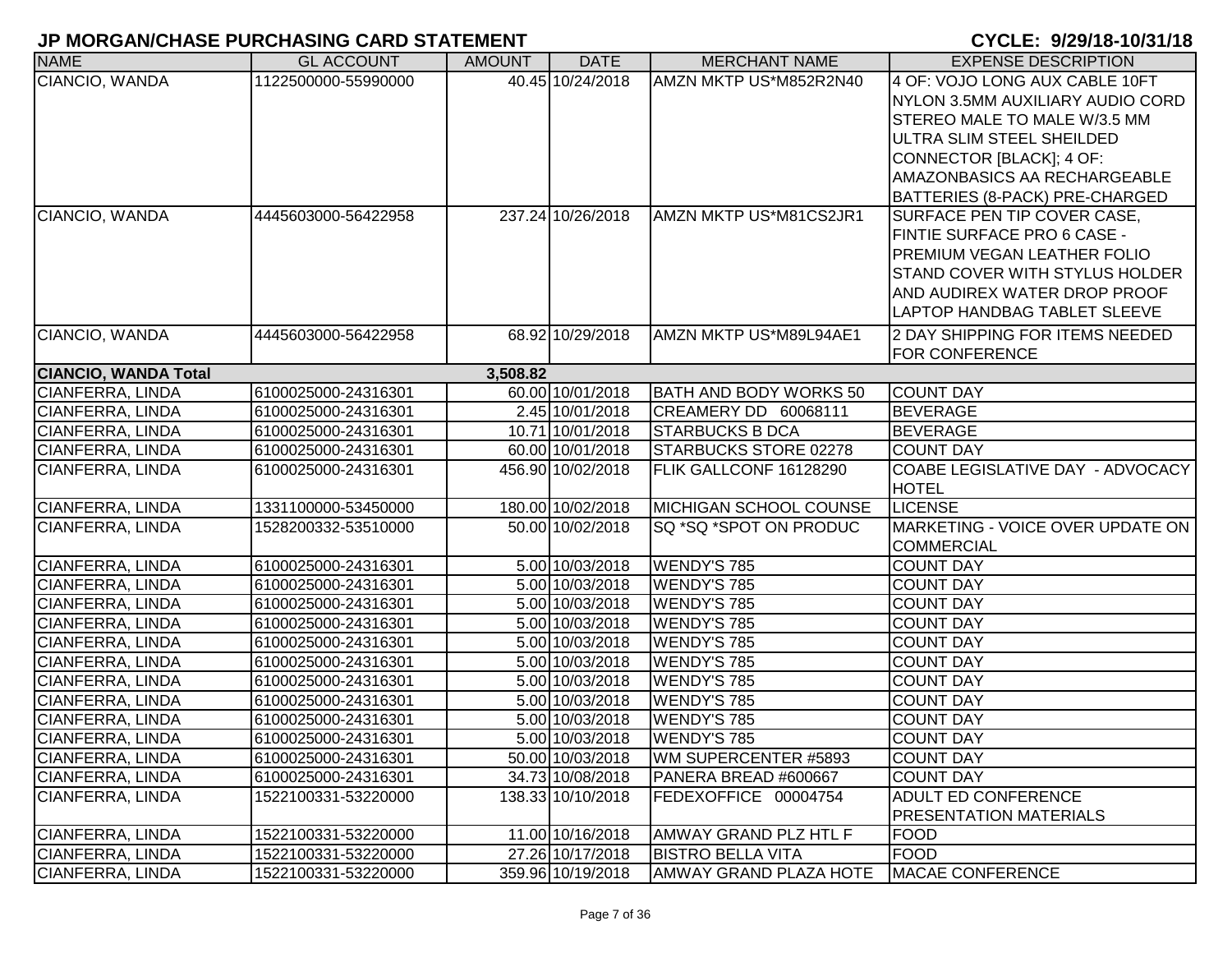| <b>NAME</b>                   | <b>GL ACCOUNT</b>   | <b>AMOUNT</b> | <b>DATE</b>            | <b>MERCHANT NAME</b>              | <b>EXPENSE DESCRIPTION</b>            |
|-------------------------------|---------------------|---------------|------------------------|-----------------------------------|---------------------------------------|
| CIANFERRA, LINDA              | 1113200331-55110000 |               | 1,102.50 10/24/2018    | <b>ESSENTIAL EDUCATION</b>        | <b>GED STUDY PROGRAM</b>              |
| <b>CIANFERRA, LINDA</b>       | 1111324511-53220000 |               | 140.00 10/29/2018      | <b>PAYPAL *MICHIGANTEA</b>        | <b>TESOL CONFERENCE</b>               |
| CIANFERRA, LINDA              | 1522100331-53220000 |               | 20.50 10/30/2018       | <b>KELLOGG HOTEL &amp; CONF F</b> | <b>FOOD</b>                           |
| CIANFERRA, LINDA              | 1522100331-53220000 |               | 167.24 10/31/2018      | <b>KELLOGG CENTER</b>             | <b>MICHIGAN SCHOOL COUNSELOR</b>      |
|                               |                     |               |                        |                                   | <b>CONFERENCE</b>                     |
| CIANFERRA, LINDA              | 1522100331-53220000 |               | 7.12 10/31/2018        | KELLOGG HOTEL & CONF F            | <b>FOOD</b>                           |
| <b>CIANFERRA, LINDA Total</b> |                     | 2,928.70      |                        |                                   |                                       |
| <b>CLARK, KIMBERLY</b>        | 1128300000-55910000 |               | 100.90 10/01/2018      | STAPLS7205280800000001            | <b>ESB GENERAL OFFICE SUPPLIES</b>    |
| <b>CLARK, KIMBERLY</b>        | 1128300000-57910000 |               | 404.75 10/09/2018      | 4IMPRINT                          | 22.54 (TAX REIMBURSEMENT) PENDING     |
|                               |                     |               |                        |                                   | ON NEXT CYCLE 381.84 (ACTUAL          |
|                               |                     |               |                        |                                   | CHARGE)                               |
| <b>CLARK, KIMBERLY</b>        | 1128300000-57410000 |               | 140.00 10/16/2018      | <b>MICHIGAN ASSOCIATION O</b>     | MASPA 2018-2019 MEMBERSHIP DR.        |
|                               |                     |               |                        |                                   | <b>KINZER</b>                         |
| <b>CLARK, KIMBERLY</b>        | 1128300265-53220000 |               | 315.00 10/17/2018      | MICHIGAN ASSOCIATION O            | <b>MASPA WINTER CONFERENCE</b>        |
| <b>CLARK, KIMBERLY</b>        | 1128300000-55910000 |               | 38.53 10/19/2018       | STAPLS7206455882000001            | <b>ESB - GENERAL OFFICE SUPPLIES</b>  |
| <b>CLARK, KIMBERLY Total</b>  |                     | 999.18        |                        |                                   |                                       |
| <b>COOLMAN, ROBERT</b>        | 1126160000-55992000 |               | 350.00 10/01/2018      | CONSERVA ELECTRIC SUPP            | <b>MTCE STOCK LAMPS</b>               |
| <b>COOLMAN, ROBERT</b>        | 1126160000-55992000 |               | 273.20 10/01/2018      | CONSERVA ELECTRIC SUPP            | <b>IMTCE STOCK LAMPS, BATTERIES,</b>  |
|                               |                     |               |                        |                                   | <b>TEST PENS</b>                      |
| <b>COOLMAN, ROBERT</b>        | 1126160000-55992000 |               | 32.00 10/08/2018       | CONSERVA ELECTRIC SUPP            | <b>MTCE STOCK CONNECTORS</b>          |
| <b>COOLMAN, ROBERT</b>        | 1126160000-55990000 |               | 41.78 10/10/2018       | VARSITY LINCOLN INC               | MTCE VAN #10 KEY FOB                  |
| <b>COOLMAN, ROBERT</b>        | 1126160000-55992000 |               | 460.00 10/11/2018      | CONSERVA ELECTRIC SUPP            | <b>MTCE STOCK BALLASTS</b>            |
| <b>COOLMAN, ROBERT</b>        | 1126160000-55992000 |               | 7.99 10/11/2018        | THE HOME DEPOT #2737              | <b>MS KITCHEN EXHAUST FAN SWITCH</b>  |
| <b>COOLMAN, ROBERT</b>        | 1126160000-55992000 |               | 173.85 10/12/2018      | CONSERVA ELECTRIC SUPP            | <b>IMTCE STOCK TRANSFORMER KITS</b>   |
| <b>COOLMAN, ROBERT</b>        | 1126160000-55992000 |               | 183.70 10/15/2018      | THE HOME DEPOT #2737              | NW KITCHEN HALLWAY TRACK              |
|                               |                     |               |                        |                                   | <b>LIGHTING</b>                       |
| <b>COOLMAN, ROBERT</b>        | 1126160000-55992000 |               | 407.80 10/17/2018      | COMPLETE BATTERY SOURC            | <b>MTCE PALLET JACK BATTERIES</b>     |
| <b>COOLMAN, ROBERT</b>        | 1126160000-55992000 |               | 57.95 10/18/2018       | <b>CONSERVA ELECTRIC SUPP</b>     | <b>IMTCE TRANSFORMER KIT STOCK</b>    |
| <b>COOLMAN, ROBERT</b>        | 1126160000-55980000 |               | 180.21 10/23/2018      | <b>GRAINGER</b>                   | <b>MTCE TOOLS/TESTERS</b>             |
| <b>COOLMAN, ROBERT</b>        | 1126160000-55992000 |               | 345.07 10/23/2018      | <b>MADISON ELECTRIC COMPA</b>     | <b>MTCE STOCK PLUGS</b>               |
| <b>COOLMAN, ROBERT</b>        | 1126160000-55992000 |               | 237.00 10/24/2018      | <b>CONSERVA ELECTRIC SUPP</b>     | <b>MTCE STOCK LAMPS</b>               |
| <b>COOLMAN, ROBERT</b>        | 1126160000-55992000 |               | 149.45 10/31/2018      | <b>CITY ELECTRIC</b>              | <b>MTCE STOCK ELECTRICAL CABLE</b>    |
|                               |                     |               |                        |                                   | <b>SUPPLIES</b>                       |
| <b>COOLMAN, ROBERT</b>        | 1126160000-55992000 |               | 42.87 10/31/2018       | <b>CITY ELECTRIC</b>              | <b>MTCE STOCK ELECTRICAL SUPPLIES</b> |
| <b>COOLMAN, ROBERT Total</b>  |                     | 2,942.87      |                        |                                   |                                       |
| DIATIKAR, CHRISTINE           | 1126105061-55520000 |               | 135.28 10/15/2018      | <b>DTE ENERGY 800-477-474</b>     | NATC 9/18 ELECTRICITY                 |
| <b>DIATIKAR, CHRISTINE</b>    | 1126115061-55520000 |               | 1,832.08 10/15/2018    | <b>DTE ENERGY 800-477-474</b>     | DF 9/18 ELECTRICITY                   |
| <b>DIATIKAR, CHRISTINE</b>    | 1126152061-55520000 |               | 4,771.18 10/15/2018    | <b>DTE ENERGY 800-477-474</b>     | ECEC 9/18 ELECTRICITY                 |
| <b>DIATIKAR, CHRISTINE</b>    | 2326161000-55520000 |               | 2,790.50 10/15/2018    | <b>DTE ENERGY 800-477-474</b>     | RM 9/18 ELECTRICITY                   |
| <b>DIATIKAR, CHRISTINE</b>    | 1126161000-55520000 |               | $-2,790.50$ 10/15/2018 | <b>DTE ENERGY 800-477-474</b>     | RM REDUCTION 9/18 ELECTRICITY         |
| <b>DIATIKAR, CHRISTINE</b>    | 1126101061-55520000 |               | 282.68 10/15/2018      | <b>DTE ENERGY 800-477-474</b>     | <b>ESB 9/18 ELECTRICITY</b>           |
| <b>DIATIKAR, CHRISTINE</b>    | 1126114061-55520000 |               | 1,535.96 10/15/2018    | <b>DTE ENERGY 800-477-474</b>     | PV 9/18 ELECTRICITY                   |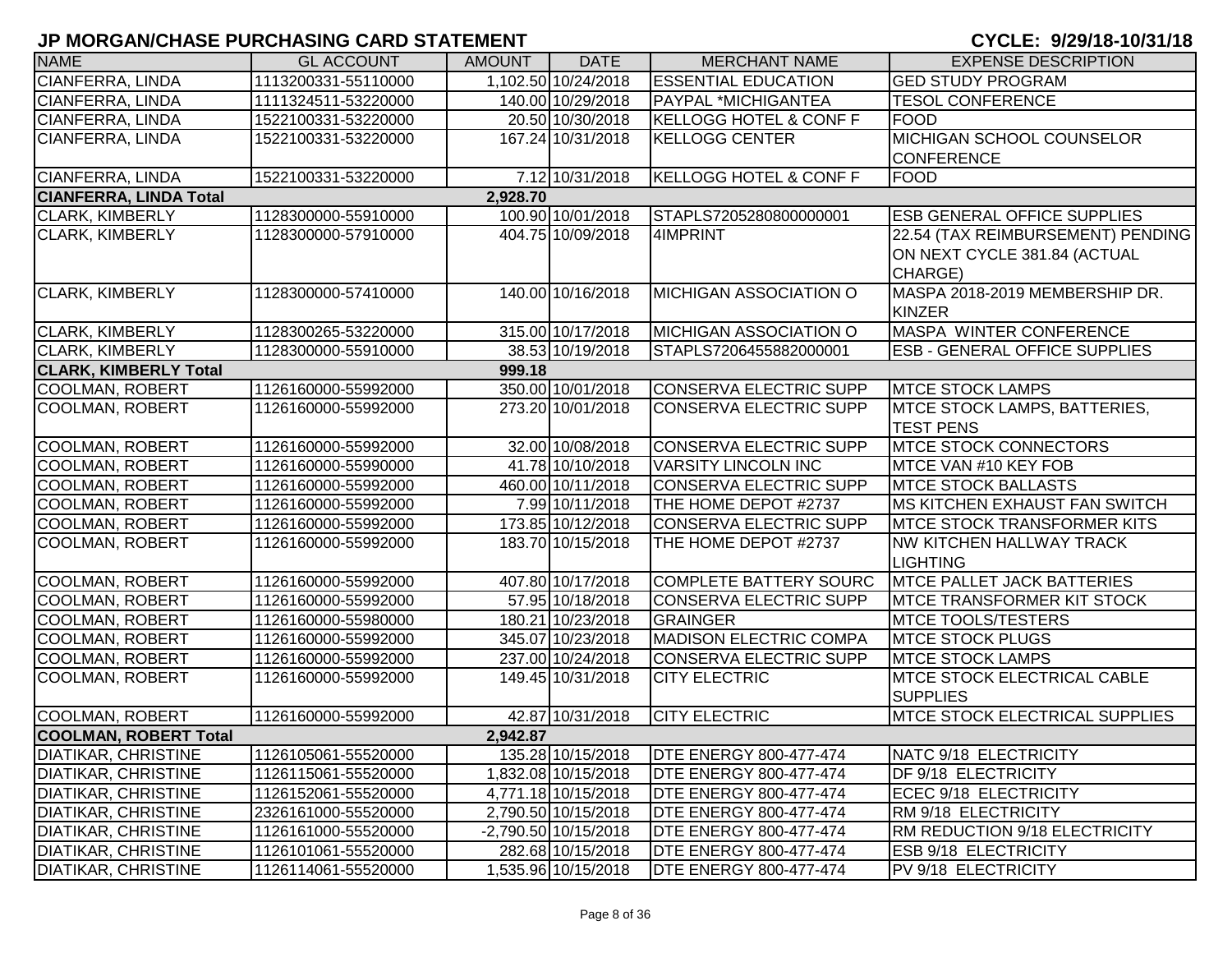| <b>NAME</b>                      | <b>GL ACCOUNT</b>   | <b>AMOUNT</b> | <b>DATE</b>         | <b>MERCHANT NAME</b>          | <b>EXPENSE DESCRIPTION</b>            |
|----------------------------------|---------------------|---------------|---------------------|-------------------------------|---------------------------------------|
| DIATIKAR, CHRISTINE              | 1126162061-55520000 |               | 770.64 10/15/2018   | <b>DTE ENERGY 800-477-474</b> | <b>BOSCO 9/18 ELECTRICITY</b>         |
| <b>DIATIKAR, CHRISTINE</b>       | 1126160061-55520000 |               | 174.74 10/15/2018   | <b>DTE ENERGY 800-477-474</b> | MTC 9/18 ELECTRICITY                  |
| DIATIKAR, CHRISTINE              | 1126118061-55520000 |               | 160.85 10/15/2018   | <b>DTE ENERGY 800-477-474</b> | NM 9/18 BUILDING LIGHTING             |
|                                  |                     |               |                     |                               | <b>ELECTRICITY</b>                    |
| DIATIKAR, CHRISTINE              | 1126111061-55520000 |               | 1,469.97 10/15/2018 | <b>DTE ENERGY 800-477-474</b> | VO 9/18 ELECTRICITY                   |
| DIATIKAR, CHRISTINE              | 1126170061-55520000 |               | 28.60 10/15/2018    | <b>DTE ENERGY 800-477-474</b> | TRANS 9/18 ELECTRICITY                |
| DIATIKAR, CHRISTINE              | 6100061000-24316149 |               | 118.80 10/15/2018   | <b>TEAM SPORTS</b>            | INV 410792/1 - COACH'S ADD ON ITEMS   |
| <b>DIATIKAR, CHRISTINE</b>       | 6100061000-24316177 |               | 235.00 10/15/2018   | <b>TEAM SPORTS</b>            | INV 417603/1 - COACH'S ORDER          |
| <b>DIATIKAR, CHRISTINE</b>       | 1429300000-55997000 |               | 1,932.00 10/15/2018 | <b>TEAM SPORTS</b>            | INV 420878/1 - MS SOCCER UNIFORMS     |
| DIATIKAR, CHRISTINE              | 6100061000-24316116 |               | 600.00 10/15/2018   | <b>TEAM SPORTS</b>            | INV 421067/1 - ALUMNI SHIRTS          |
| DIATIKAR, CHRISTINE              | 6100061000-24316172 |               | 1,512.00 10/15/2018 | <b>TEAM SPORTS</b>            | INV 421826/1 - COACH'S POLOS          |
| DIATIKAR, CHRISTINE              | 1429300000-55998000 |               | 1,440.00 10/15/2018 | <b>TEAM SPORTS</b>            | INV 422170/1 - TN BALL ORDER          |
| DIATIKAR, CHRISTINE              | 1429300000-55998000 |               | 816.00 10/15/2018   | <b>TEAM SPORTS</b>            | INV 423600/1 - SOCCER BALL ORDER      |
| DIATIKAR, CHRISTINE              | 1429300000-55998000 |               | 599.90 10/15/2018   | <b>TEAM SPORTS</b>            | INV 424649/1 - VB BALL ORDER          |
| <b>DIATIKAR, CHRISTINE</b>       | 6100020000-24316243 |               | 4,451.25 10/19/2018 | <b>PARADISE PARK</b>          | 10/2/18 FIELD TRIP                    |
| <b>DIATIKAR, CHRISTINE</b>       | 1429300000-55997000 |               | 88.00 10/22/2018    | <b>TEAM SPORTS</b>            | INV 401917/1 - REPLACEMENT UNIFORM    |
|                                  |                     |               |                     |                               |                                       |
| DIATIKAR, CHRISTINE              | 6100061000-24316172 |               | 425.00 10/22/2018   | <b>TEAM SPORTS</b>            | INV 422687/1 - QBK WRIST COACHES      |
|                                  |                     |               |                     |                               | <b>AND HATS</b>                       |
| DIATIKAR, CHRISTINE              | 1429300000-54910000 |               | 2,814.00 10/22/2018 | <b>TEAM SPORTS</b>            | <b>HELMET RECONDITIONING</b>          |
| <b>DIATIKAR, CHRISTINE</b>       | 6100022000-24316099 |               | 5,000.00 10/22/2018 | US FIRST                      | <b>REGISTRATION</b>                   |
| <b>DIATIKAR, CHRISTINE Total</b> |                     | 31,193.93     |                     |                               |                                       |
| DINKELMANN, KATY                 | 1628300753-53229000 |               | 720.50 10/11/2018   | ORBITZ*7385160551447          | HAMPTON INN HOTEL FEES FOR IIRP       |
|                                  |                     |               |                     |                               | CONFERENCE IN BELLEVUE, WA.           |
| <b>DINKELMANN, KATY</b>          | 1628300753-53229000 |               | 4.99 10/18/2018     | ORBITZ*7386482242939          | ORBITZ BOOKING FEE FOR                |
|                                  |                     |               |                     |                               | <b>CONFERENCE</b>                     |
| <b>DINKELMANN, KATY</b>          | 1628300753-53229000 |               | 158.20 10/19/2018   | <b>DELTA</b>                  | FLIGHT FEES FOR ANDREW COMBS          |
|                                  |                     |               |                     |                               | FOR IIRP CONFERENCE IN BELLEVUE,      |
|                                  |                     |               |                     |                               | WA.                                   |
| DINKELMANN, KATY                 | 1628300753-53229000 |               | 158.20 10/19/2018   | <b>DELTA</b>                  | FLIGHT FEES FOR KATY DINKELMAN        |
|                                  |                     |               |                     |                               | FOR IIRP CONFERENCE.                  |
| <b>DINKELMANN, KATY</b>          | 1628300753-53229000 |               | 138.20 10/19/2018   | <b>DELTA</b>                  | <b>FLIGHT FEES FOR KATY DINKELMAN</b> |
|                                  |                     |               |                     |                               | FOR IIRP CONFERENCE IN                |
| <b>DINKELMANN, KATY</b>          | 1628300753-53229000 |               | 138.20 10/19/2018   | <b>DELTA</b>                  | BELLEVUE, WA.                         |
|                                  |                     |               |                     |                               | <b>FLIGHT FEES FOR ANDREW COMBS</b>   |
|                                  |                     |               |                     |                               | FOR IIRP CONFERENCE IN BELLEVUE,      |
| <b>DINKELMANN, KATY Total</b>    |                     | 1,318.29      |                     |                               | WA.                                   |
| DONOVAN, KATHRYN                 | 1128300000-53220000 |               | 165.00 10/01/2018   | OAKLAND SCHOOLS-RC INT        | <b>ETS TESTING PARAPRO ASSESSMENT</b> |
|                                  |                     |               |                     |                               |                                       |
| <b>DONOVAN, KATHRYN Total</b>    |                     | 165.00        |                     |                               |                                       |
| DRAGOO, MICHAEL                  | 1126160000-55993000 |               | 940.00 10/01/2018   | STABILIZER SOLUTIONS,         | <b>HS BASEBALL HILL TOPPER</b>        |
| DRAGOO, MICHAEL                  | 1126160000-53220000 |               | 172.20 10/02/2018   | <b>CRYSTAL MTN LODGING</b>    | MSBO FALL 2018 CONFERENCE             |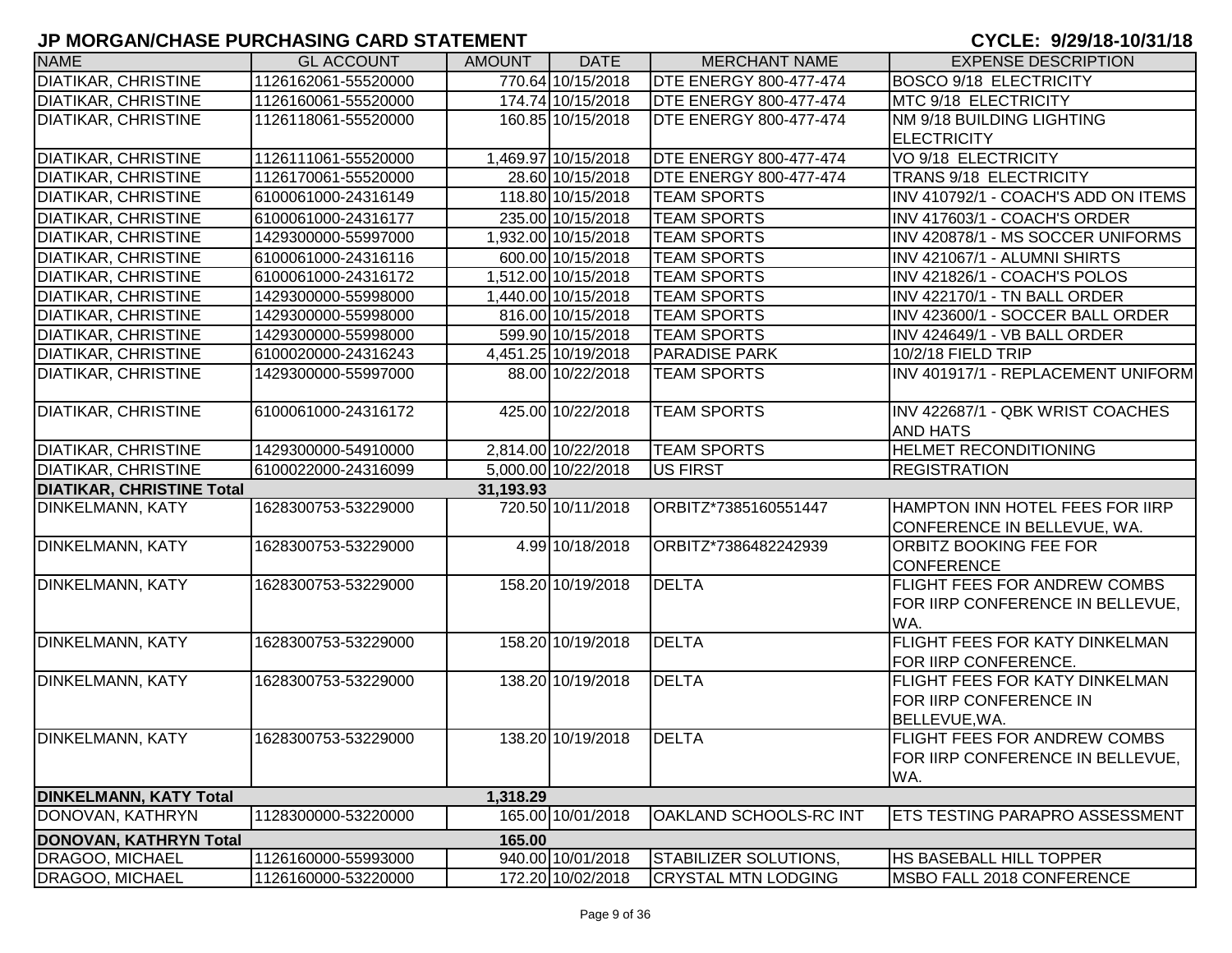| <b>NAME</b>                   | <b>GL ACCOUNT</b>   | <b>AMOUNT</b> | <b>DATE</b>       | <b>MERCHANT NAME</b>           | <b>EXPENSE DESCRIPTION</b>                           |
|-------------------------------|---------------------|---------------|-------------------|--------------------------------|------------------------------------------------------|
| DRAGOO, MICHAEL               | 1126160000-53220000 |               | 191.88 10/02/2018 | <b>CRYSTAL MTN LODGING</b>     | MSBO FALL 2018 CONFERENCE                            |
| DRAGOO, MICHAEL               | 1126160000-57410000 |               | 12.99 10/15/2018  | <b>AMAZON PRIME</b>            | AMAZON PRIME MONTHLY FEE                             |
| DRAGOO, MICHAEL               | 1126160000-55992000 |               | 14.00 10/19/2018  | <b>CUBICLE KEYS</b>            | HS WRESTLING ROOM CABINET KEY                        |
| DRAGOO, MICHAEL               | 1126122000-55990000 |               | 15.92 10/19/2018  | POOLWEBAQUATICTECH             | <b>HS POOL DOLPHIN PARTS</b>                         |
| <b>DRAGOO, MICHAEL</b>        | 1126160000-55992000 |               | 14.00 10/30/2018  | <b>CUBICLE KEYS</b>            | <b>HS FILE CABINET KEY</b>                           |
| <b>DRAGOO, MICHAEL</b>        | 1126160000-55992000 |               | 610.51 10/31/2018 | NATIONAL ENERGY CONTRO         | <b>HS HOT WATER VALVE</b>                            |
| <b>DRAGOO, MICHAEL Total</b>  |                     | 1,971.50      |                   |                                |                                                      |
| DUQUETTE, EDWARD              | 1126160000-55980000 |               | 369.40 10/01/2018 | <b>LAWSON PRODUCTS</b>         | <b>MTCE SHOP SUPPLIES</b>                            |
| <b>DUQUETTE, EDWARD</b>       | 1126160000-55992000 |               | 30.56 10/01/2018  | LOWES #02570*                  | <b>NW LEGO WALL</b>                                  |
| <b>DUQUETTE, EDWARD</b>       | 1126160000-55992000 |               | 314.41 10/01/2018 | <b>SHIFFLER EQUIPMENT</b>      | <b>NM5 LOCKERS</b>                                   |
| <b>DUQUETTE, EDWARD</b>       | 1126160000-55992000 |               | 75.66 10/01/2018  | THE HOME DEPOT #2737           | <b>NW LEGO WALL</b>                                  |
| <b>DUQUETTE, EDWARD</b>       | 1126160000-55992000 |               | 137.18 10/01/2018 | THE HOME DEPOT #2737           | <b>NW LEGO WALL, KITCHEN</b>                         |
| <b>DUQUETTE, EDWARD</b>       | 4126122951-54110000 |               | 258.00 10/04/2018 | <b>REDFORD LOCK COMPANY I</b>  | <b>HS DOOR CYLINDER &amp; REKEY</b>                  |
| <b>DUQUETTE, EDWARD</b>       | 4126152951-54110000 |               | 89.20 10/04/2018  | <b>REDFORD LOCK COMPANY I</b>  | <b>ECEC CYLINDER</b>                                 |
| DUQUETTE, EDWARD              | 1126160000-55992000 |               | 51.99 10/05/2018  | THE HOME DEPOT #2737           | DF BATHROOM PARTITIONS PAINT                         |
| <b>DUQUETTE, EDWARD</b>       | 1126160000-55992000 |               | 71.88 10/11/2018  | THE HOME DEPOT #2737           | <b>VO DRINKING FOUNTAIN</b>                          |
| <b>DUQUETTE, EDWARD</b>       | 1126160000-55992000 |               | 374.40 10/12/2018 | <b>IDN HARDWARE SALES, INC</b> | HS RM 112 DOOR LOCK ASSY                             |
| <b>DUQUETTE, EDWARD</b>       | 1126160000-55992000 |               | 26.99 10/12/2018  | THE HOME DEPOT #2737           | <b>VO DRINKING FOUNTAIN</b>                          |
| DUQUETTE, EDWARD              | 4126118951-54110000 |               | 149.16 10/17/2018 | <b>IDN HARDWARE SALES, INC</b> | NM5 ROOM 510 LOCK ASSY                               |
| DUQUETTE, EDWARD              | 1126160000-55992000 |               | 42.72 10/17/2018  | THE HOME DEPOT #2737           | <b>NW WINDOWS</b>                                    |
| DUQUETTE, EDWARD              | 1126160000-55992000 |               | 2.57 10/17/2018   | THE HOME DEPOT #2737           | <b>NM5 RECEIVING RAILING</b>                         |
| DUQUETTE, EDWARD              | 1126160000-55992000 |               | 16.51 10/22/2018  | THE HOME DEPOT #2737           | <b>NW LOUNGE DISPOSAL</b>                            |
| DUQUETTE, EDWARD              | 1126160000-55992000 |               | 613.75 10/23/2018 | <b>IDN HARDWARE SALES, INC</b> | <b>HS FIRE DOOR RELEASES, ROOM 158</b>               |
|                               |                     |               |                   |                                | <b>DOOR WRAP</b>                                     |
| DUQUETTE, EDWARD              | 1126160000-55992000 |               | 11.45 10/24/2018  | THE HOME DEPOT #2737           | <b>NW TEACHER LOUNGE</b>                             |
| <b>DUQUETTE, EDWARD</b>       | 1126160000-55992000 |               | -41.79 10/25/2018 | THE HOME DEPOT #2737           | <b>PV GATE HINGE RETURN</b>                          |
| <b>DUQUETTE, EDWARD</b>       | 1126160000-55992000 |               | 104.91 10/25/2018 | THE HOME DEPOT #2737           | <b>PV GATE REPAIR</b>                                |
| <b>DUQUETTE, EDWARD</b>       | 1126160000-55992000 |               | 23.84 10/25/2018  | THE HOME DEPOT #2737           | <b>PV GATE REPAIR</b>                                |
| <b>DUQUETTE, EDWARD</b>       | 1126160000-55992000 |               | 78.63 10/26/2018  | THE HOME DEPOT #2737           | <b>NW CAFETERIA</b>                                  |
| <b>DUQUETTE, EDWARD</b>       | 1126160000-55992000 |               | 35.02 10/26/2018  | THE HOME DEPOT #2737           | NM5 MOULDING, HS DOOR HARDWARE                       |
|                               |                     |               |                   |                                |                                                      |
| DUQUETTE, EDWARD              | 1126160000-55992000 |               | 6.64 10/30/2018   | <b>GREAT LAKES ACE HDWE</b>    | <b>VO BULLETIN BOARD</b>                             |
| DUQUETTE, EDWARD              | 1126160000-55992000 |               | 21.59 10/30/2018  | NAPA PARTS M-2                 | <b>HS THREAD LOCK</b>                                |
| <b>DUQUETTE, EDWARD Total</b> |                     | 2,864.67      |                   |                                |                                                      |
| <b>ERICKSON, TODD</b>         | 1122218000-55990000 |               | 287.63 10/25/2018 | <b>DEMCO INC</b>               | <b>BOOK SUPPLIES</b>                                 |
| <b>ERICKSON, TODD</b>         | 1122218000-55990000 |               | 107.66 10/26/2018 | AMAZON.COM*M83WR6TX0           | <b>POSTER PRINTER INK</b>                            |
| <b>ERICKSON, TODD</b>         | 1122218000-55990000 |               | 19.88 10/30/2018  | AMAZON.COM*M86F791W1           | LIBRARY SUPPLIES, DVDS                               |
| <b>ERICKSON, TODD</b>         | 1122218000-55990000 |               | 110.00 10/31/2018 | <b>AMERICAN LIBRARY ASSN</b>   | LIBRARY SUPPLY. AASL STANDARDS                       |
|                               |                     |               |                   |                                | <b>TEXT</b>                                          |
| <b>ERICKSON, TODD Total</b>   |                     | 525.17        |                   |                                |                                                      |
| <b>FULAR, JAMES</b>           | 1126160000-54120000 |               | 53.09 10/01/2018  |                                | MARKS OUTDOOR POWER EQ GRNDS BACK PACK BLOWER REPAIR |
| <b>FULAR, JAMES</b>           | 1126160000-55993000 |               | 193.79 10/01/2018 |                                | MARKS OUTDOOR POWER EQ GRNDS ATHLETIC MOWER PARTS    |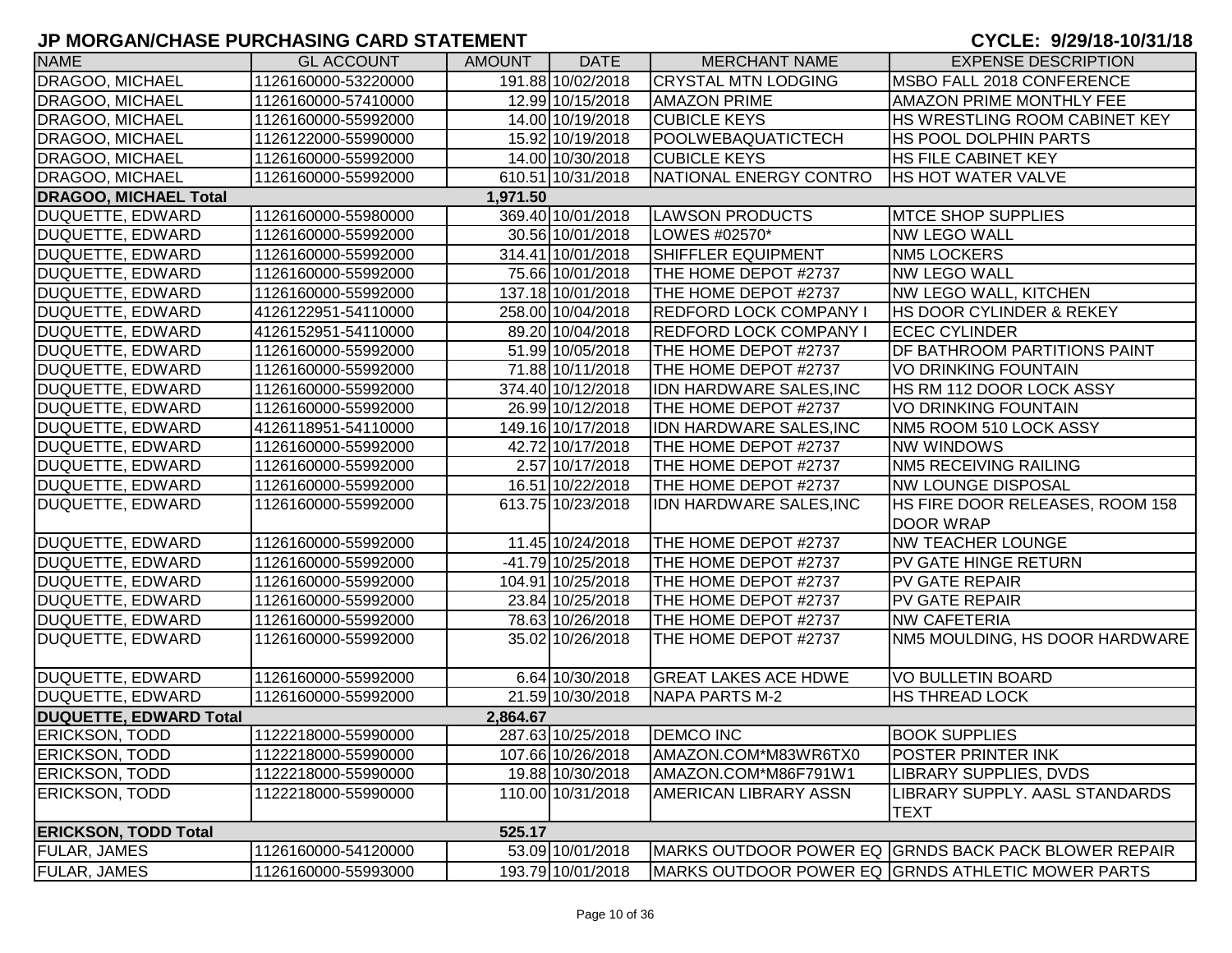| <b>NAME</b>                     | <b>GL ACCOUNT</b>   | <b>AMOUNT</b> | <b>DATE</b>       | <b>MERCHANT NAME</b>               | <b>EXPENSE DESCRIPTION</b>          |
|---------------------------------|---------------------|---------------|-------------------|------------------------------------|-------------------------------------|
| FULAR, JAMES                    | 1126160000-54120000 |               | 22.50 10/02/2018  | <b>ACE WELDING SUPPLY</b>          | <b>MTCE TOOLS REPAIR</b>            |
| <b>FULAR, JAMES</b>             | 1126160000-55980000 |               | 88.05 10/02/2018  | AMZN MKTP US*MT1DU9HK1             | MTCE 80 GAL. SPRAYER PARTS          |
| <b>FULAR, JAMES</b>             | 1126161000-53840000 |               | 19.00 10/02/2018  | <b>MID-MICHIGAN RECYCLING</b>      | <b>MTCE PALLETS RECYCLING</b>       |
| <b>FULAR, JAMES</b>             | 1126160000-55993000 |               | 125.65 10/04/2018 | AMZN MKTP US*MT8HU9QF2             | <b>DISTRICT TREE SUCKER STOPPER</b> |
| FULAR, JAMES                    | 1126160000-55993000 |               | 785.00 10/04/2018 | <b>LANDSCAPE SUPPLY</b>            | <b>ITC REPLACEMENT TREES FOR</b>    |
|                                 |                     |               |                   |                                    | JAPANESE SCHOOL                     |
| <b>FULAR, JAMES</b>             | 1126160000-55993000 |               | 340.00 10/04/2018 | <b>LANDSCAPE SUPPLY</b>            | <b>GRNDS TREES FOR DISTRICT</b>     |
|                                 |                     |               |                   |                                    | KINDERGARTEN PROJECTS               |
| FULAR, JAMES                    | 1126160000-55993000 |               | 50.68 10/16/2018  | SITEONE LANDSCAPE SUPP             | HS EAST PRACTICE FIELD BOBCAT       |
|                                 |                     |               |                   |                                    | <b>ENTRANCE GRAVEL</b>              |
| <b>FULAR, JAMES</b>             | 1126160000-55993000 |               | 136.29 10/16/2018 | SITEONE LANDSCAPE SUPP             | HS EAST PRACTICE FIELD FENCE        |
|                                 |                     |               |                   |                                    | <b>STONE</b>                        |
| <b>FULAR, JAMES</b>             | 1126160000-55993000 |               | 113.81 10/16/2018 | SITEONE LANDSCAPE SUPP             | HS EAST PRACTICE FIELD GATE         |
|                                 |                     |               |                   |                                    | <b>STONE</b>                        |
| FULAR, JAMES                    | 1126160000-55993000 |               | 54.68 10/16/2018  | SITEONE LANDSCAPE SUPP             | HS EAST PRACTICE FIELD GATE         |
|                                 |                     |               |                   |                                    | <b>STONE</b>                        |
| FULAR, JAMES                    | 1126160000-55993000 |               | 689.60 10/17/2018 | <b>ADVANCED TURF SOLUTION</b>      | <b>DISTRICT ATHLETIC FIELDS</b>     |
| <b>FULAR, JAMES</b>             | 1126160000-55993000 |               | 941.93 10/22/2018 | <b>RESIDEX</b>                     | <b>DISTRICT TURF WEED CONTROL</b>   |
| <b>FULAR, JAMES Total</b>       |                     | 3,614.07      |                   |                                    |                                     |
| <b>FURLOW, SETH</b>             | 1111322730-55110000 |               | 42.24 10/04/2018  | <b>SSI SCHOOL SPECIALTY</b>        | <b>LESSON PLAN MATERIALS ALL</b>    |
|                                 |                     |               |                   |                                    | <b>CLASSES</b>                      |
| FURLOW, SETH                    | 1711322000-55110614 |               | 155.26 10/17/2018 | <b>FLINN SCIENTIFIC INC</b>        | OSMOSIS AND DIFFUSION LAB           |
| FURLOW, SETH                    | 1711322000-55110614 |               | 26.66 10/25/2018  | <b>PICNIC BASKET MARK</b>          | PLANT SCIENCE IB LAB                |
| <b>FURLOW, SETH Total</b>       |                     | 224.16        |                   |                                    |                                     |
| <b>GILCHRIST, BETHANY</b>       | 1335100000-55990553 |               | 2.24 10/03/2018   | MEIJER INC #054<br>Q <sub>01</sub> | <b>CITRIC ACID FOR SCIENCE</b>      |
|                                 |                     |               |                   |                                    | <b>EXPERIMENT/CRAFT</b>             |
| <b>GILCHRIST, BETHANY</b>       | 1335100000-55990553 |               | 5.99 10/18/2018   | MEIJER INC #122<br>Q <sub>01</sub> | <b>CRAFT SUPPLIES FOR CARE</b>      |
| <b>GILCHRIST, BETHANY</b>       | 1335100000-55990553 |               | 47.35 10/30/2018  | <b>TARGET</b><br>00008722          | SUPPLIES FOR HALLOWEEN PARTY,       |
|                                 |                     |               |                   |                                    | <b>BINGO AND CRAFT SUPPLIES</b>     |
| <b>GILCHRIST, BETHANY Total</b> |                     | 55.58         |                   |                                    |                                     |
| <b>GORDON, BRIAN</b>            | 1429300000-55990000 |               | 105.99 10/01/2018 | <b>DICK'S CLOTHING&amp;SPORTI</b>  | TENT FOR TOURNAMENTS                |
| <b>GORDON, BRIAN</b>            | 1122600000-53220000 |               | 161.20 10/01/2018 | <b>MIAAA MEMBERSHIP</b>            | <b>MIAAA CONFERENCE</b>             |
| <b>GORDON, BRIAN</b>            | 1429300000-55990000 |               | 261.00 10/05/2018 | <b>DOUGLAS INDUSTRIES</b>          | MATERIALS FOR NET REPAIR (TENNIS)   |
| <b>GORDON, BRIAN</b>            | 6100061000-24316104 |               | 23.90 10/08/2018  | NORTHVILLE SPORTS DEN              | <b>LUNCH KLAA</b>                   |
| <b>GORDON, BRIAN</b>            | 6100061000-24316104 |               | 30.51 10/10/2018  | BRUEGGERS #3793                    | <b>BAGELS KLAA</b>                  |
| <b>GORDON, BRIAN</b>            | 6100061000-24316104 |               | 22.67 10/10/2018  | WALGREENS #4454                    | <b>WATER AND SODA FOR MIDDLE</b>    |
|                                 |                     |               |                   |                                    | <b>SCHOOL VOLLEYBALL</b>            |
| <b>GORDON, BRIAN</b>            | 6100061000-24316104 |               | 110.20 10/11/2018 | <b>BENITOS PIZZA-NOVI</b>          | PIZZA FOR MIDDLE SCHOOL             |
|                                 |                     |               |                   |                                    | <b>VOLLEYBALL PLAYERS</b>           |
| <b>GORDON, BRIAN</b>            | 6100061000-24316104 |               | 41.11 10/11/2018  | THE LIBRARY PUB                    | LUNCH FOR STAFF                     |
| <b>GORDON, BRIAN</b>            | 6100061000-24316128 |               | 13.77 10/15/2018  | <b>AMAZON PRIME</b>                | <b>MEMBERSHIP SKI</b>               |
| <b>GORDON, BRIAN</b>            | 6100061000-24316104 |               | 13.85 10/18/2018  | SQU*SQ *KNAPP'S DONUTS             | DONUTS, REGIONAL TENNIS             |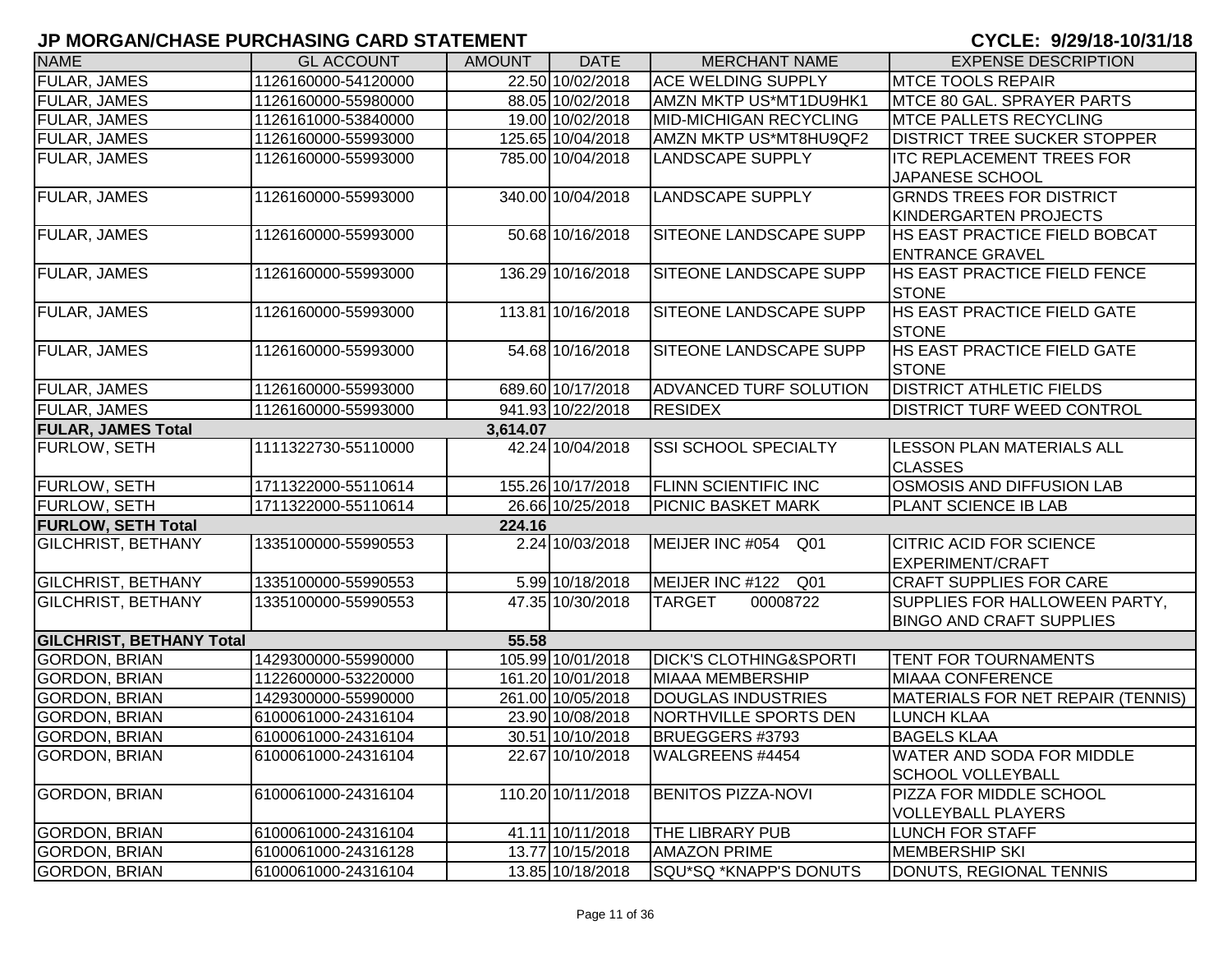| <b>NAME</b>                    | <b>GL ACCOUNT</b>   | <b>AMOUNT</b> | <b>DATE</b>       | <b>MERCHANT NAME</b>              | <b>EXPENSE DESCRIPTION</b>                   |
|--------------------------------|---------------------|---------------|-------------------|-----------------------------------|----------------------------------------------|
| <b>GORDON, BRIAN</b>           | 1429300000-55910000 |               | 395.21 10/19/2018 | WM SUPERCENTER #5893              | <b>SUPPLIES FOR OFFICE</b>                   |
| <b>GORDON, BRIAN</b>           | 6100061000-24316104 |               | 30.31 10/22/2018  | PANERA BREAD #600667              | <b>BAGELS FOR KLAA</b>                       |
| <b>GORDON, BRIAN</b>           | 6100061000-24316104 |               | 19.08 10/22/2018  | SQU*SQ *DETROIT MINI D            | <b>STATE TENNIS TOURNAMENT</b>               |
| <b>GORDON, BRIAN</b>           | 6100061000-24316104 |               | 5.30 10/22/2018   | SQU*SQ *DETROIT MINI D            | <b>STATE TENNIS TOURNAMENT</b>               |
| <b>GORDON, BRIAN</b>           | 6100061000-24316104 |               | 13.94 10/22/2018  | SQU*SQ *KNAPP'S DONUTS            | DONUTS FOR MEETING MHSAA                     |
| <b>GORDON, BRIAN</b>           | 6100061000-24316110 |               | 899.90 10/24/2018 | <b>SLEEP INNS</b>                 | <b>HOTELS FOR TENNIS</b>                     |
| <b>GORDON, BRIAN</b>           | 6100061000-24316104 |               | 141.00 10/31/2018 | <b>RHINO COMMUNICATION RE</b>     | <b>RADIOS FOR STATE SOCCER FINALS</b>        |
| <b>GORDON, BRIAN Total</b>     |                     | 2,288.94      |                   |                                   |                                              |
| HANSEN, ANN                    | 1335100000-53220553 |               | 56.00 10/10/2018  | <b>APPELBAUM TRAINING INS</b>     | <b>TRAINING FOR CARE AIDES</b>               |
| <b>HANSEN, ANN Total</b>       |                     | 56.00         |                   |                                   |                                              |
| HARBAR, ERIN                   | 1111322000-55110702 |               | 58.72 10/02/2018  | AMZN MKTP US*MT93A2HJ1            | <b>CLAY TOOLS</b>                            |
| HARBAR, ERIN                   | 1111322000-55110702 |               | 24.00 10/03/2018  | AMAZON.COM*MT10A38Q2              | JEWELRY WIRE CUTTERS                         |
| HARBAR, ERIN                   | 1111322000-55110702 |               | 134.62 10/03/2018 | <b>JERRY'S ARTARAMA</b>           | <b>ACRYLIC PAINT AND ERASERS</b>             |
|                                |                     |               |                   |                                   | <b>DRAWING AND PAINTING</b>                  |
| HARBAR, ERIN                   | 1711322000-55110614 |               | 41.56 10/03/2018  | <b>JERRY'S ARTARAMA</b>           | T-SQUARES, TRANSFER PAPER AND                |
|                                |                     |               |                   |                                   | COPIC PAPER IB EX & PP SUPPLIES              |
| HARBAR, ERIN                   | 1111322000-55110702 |               | 139.70 10/04/2018 | ARMSTRONG TOOL & SUPPL            | SAW BLADES, DRILL BITS, WIRE                 |
|                                |                     |               |                   |                                   | <b>JEWELRY CLASS</b>                         |
| HARBAR, ERIN                   | 1111322000-55110702 |               | 232.38 10/11/2018 | <b>SSI*SCHOOL SPECIALTY</b>       | <b>CLAY, DRAWING CHARCOAL</b>                |
| HARBAR, ERIN                   | 1111322000-55110702 |               | 106.82 10/15/2018 | <b>DBC*BLICK ART MATERIAL</b>     | <b>GLAZE, PENCILS, SCULPTURE WIRE</b>        |
| HARBAR, ERIN                   | 1711322000-55110614 |               | 13.95 10/22/2018  | AMZN MKTP US*M82KM9ZV2            | PRINTMAKING CUTTING TOOLS FOR IB             |
|                                |                     |               |                   |                                   | <b>EXHIBITION PROJECT</b>                    |
| HARBAR, ERIN                   | 1111322000-55110702 |               | 164.41 10/23/2018 | SSI*SCHOOL SPECIALTY              | <b>GLAZE</b>                                 |
| HARBAR, ERIN                   | 1111322000-55110702 |               | 167.40 10/24/2018 | SHEFFIELD-POTTERY.COM             | <b>GLAZE</b>                                 |
| HARBAR, ERIN                   | 1111322000-55110702 |               | 20.00 10/25/2018  | <b>ARMSTRONG TOOL &amp; SUPPL</b> | <b>SOLDER</b>                                |
| HARBAR, ERIN                   | 1111322000-55110702 |               | 47.33 10/26/2018  | SSI*SCHOOL SPECIALTY              | <b>COLORED PENCILS</b>                       |
| HARBAR, ERIN                   | 1111322000-55110702 |               | 49.95 10/26/2018  | SSI*SCHOOL SPECIALTY              | <b>GLAZE</b>                                 |
| HARBAR, ERIN                   | 1111322000-55110702 |               | 120.00 10/29/2018 | SQ *SQ *JACK RICHESON             | <b>WATERCOLOR SETS</b>                       |
| HARBAR, ERIN                   | 1711322000-55110614 |               | 23.90 10/31/2018  | AMAZON.COM*M86GY21W0              | PAPERMAKING KIT IB PROCESS                   |
|                                |                     |               |                   |                                   | <b>PORTFOLIO</b>                             |
| HARBAR, ERIN                   | 1711322000-55110614 |               | 59.05 10/31/2018  | <b>SSI*SCHOOL SPECIALTY</b>       | PRINTMAKING SUPPLIES FOR IB                  |
|                                |                     |               |                   |                                   | <b>EXHIBITION PROJECTS</b>                   |
| <b>HARBAR, ERIN Total</b>      |                     | 1,403.79      |                   |                                   |                                              |
| <b>HARRIS, CHRISTINE</b>       | 1311800000-55110551 |               | 20.19 10/15/2018  | AMZN MKTP US*MT4UI7U41            | <b>TEACHER SUPPLIES</b>                      |
| HARRIS, CHRISTINE              | 6100041000-24316355 |               | 34.35 10/15/2018  | KROGER #634                       | OCTOBER/NOVEMBER CRAFT AND                   |
|                                |                     |               |                   |                                   | <b>SCIENCE EXPERIMENT SUPPLIES</b>           |
| <b>HARRIS, CHRISTINE</b>       | 1311800000-55110551 |               | 10.60 10/16/2018  | AMZN MKTP US*MT8GO9RD0            | <b>TEACHER SUPPLIES</b>                      |
| HARRIS, CHRISTINE              | 6100041000-24316355 |               | 10.85 10/22/2018  | KROGER #526                       | <b>CLASS PARTY SUPPLIES</b>                  |
| <b>HARRIS, CHRISTINE Total</b> |                     | 75.99         |                   |                                   |                                              |
| HAWKINS, STEPHANIE             | 1311800000-55110551 |               | 6.56 10/02/2018   | MEIJER INC #122<br>Q01            | <b>APPLES FOR EXPERIMENTS</b>                |
| HAWKINS, STEPHANIE             | 1311800000-55110551 |               | 7.00 10/10/2018   | <b>DOLLAR TREE</b>                | RICE AND VINEGAR FOR SENSORY<br><b>TABLE</b> |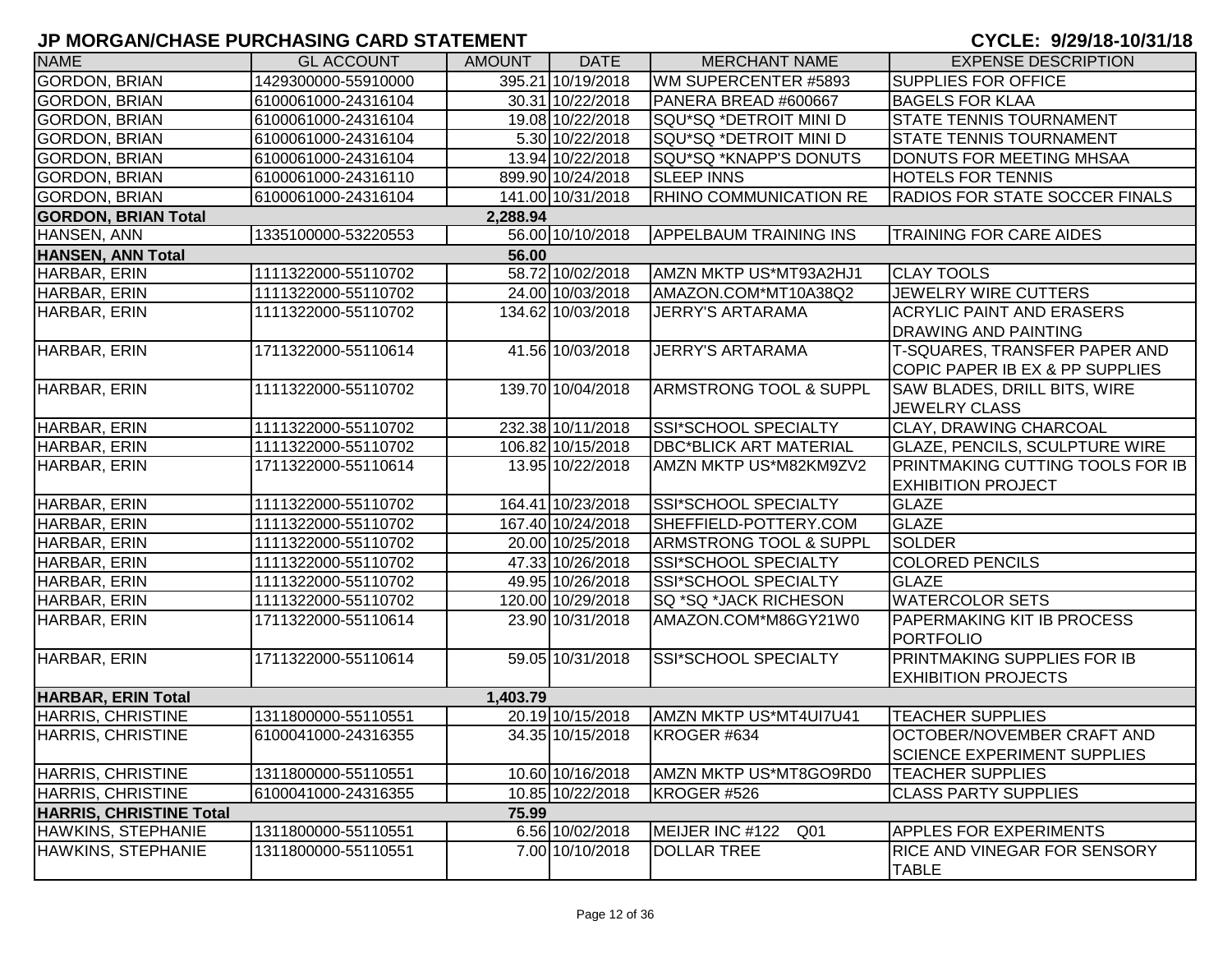| <b>NAME</b>                     | <b>GL ACCOUNT</b>   | <b>AMOUNT</b> | <b>DATE</b>         | <b>MERCHANT NAME</b>              | <b>EXPENSE DESCRIPTION</b>                                                                                |  |  |  |  |  |
|---------------------------------|---------------------|---------------|---------------------|-----------------------------------|-----------------------------------------------------------------------------------------------------------|--|--|--|--|--|
| HAWKINS, STEPHANIE              | 1311800000-55110551 |               | 7.00 10/22/2018     | <b>DOLLAR TREE</b>                | SENSORY TABLE MATERIALS,                                                                                  |  |  |  |  |  |
|                                 |                     |               |                     |                                   | <b>CRACKERS FOR CLASSROOM</b>                                                                             |  |  |  |  |  |
| HAWKINS, STEPHANIE              | 1311800000-55110551 |               | 134.63 10/25/2018   | WM SUPERCENTER #5893              | <b>CLASSROOM TOYS</b>                                                                                     |  |  |  |  |  |
| HAWKINS, STEPHANIE              | 1311800000-55110551 |               | 7.41 10/26/2018     | WAL-MART #5893                    | <b>CLASSROOM TOYS</b>                                                                                     |  |  |  |  |  |
| <b>HAWKINS, STEPHANIE Total</b> | 162.60              |               |                     |                                   |                                                                                                           |  |  |  |  |  |
| HAYNES, DEBORAH                 | 1335100000-55110553 |               | 83.90 10/03/2018    | OTC BRANDS, INC.                  | <b>TEACHING SUPPLIES</b>                                                                                  |  |  |  |  |  |
| HAYNES, DEBORAH                 | 1335100000-55110553 |               | 24.98 10/08/2018    | 00014654<br><b>TARGET</b>         | <b>TEACHING SUPPLIES</b>                                                                                  |  |  |  |  |  |
| <b>HAYNES, DEBORAH Total</b>    |                     | 108.88        |                     |                                   |                                                                                                           |  |  |  |  |  |
| <b>HENDERSON, BETH</b>          | 1125200000-53610000 |               | 63.80 10/05/2018    | INT*IN *PRINT & MARKET            | <b>BANK DEPOSIT BOOKS - CARE/PS</b>                                                                       |  |  |  |  |  |
| <b>HENDERSON, BETH</b>          | 6100014000-24316501 |               | 74.22 10/05/2018    | <b>INT*IN *PRINT &amp; MARKET</b> | <b>BANK DEPOSIT BOOKS - PARKVIEW</b><br><b>PTO</b>                                                        |  |  |  |  |  |
| <b>HENDERSON, BETH</b>          | 1125200000-55910000 |               | 184.10 10/11/2018   | STAPLS7205964221000001            | <b>BUSINESS OFFICE SUPPLIES</b>                                                                           |  |  |  |  |  |
| <b>HENDERSON, BETH</b>          | 1125200000-55910000 |               | 1,213.80 10/24/2018 | <b>VERITIV-EAST</b>               | <b>ESB COPY PAPER (PALLET)</b>                                                                            |  |  |  |  |  |
| <b>HENDERSON, BETH Total</b>    |                     | 1,535.92      |                     |                                   |                                                                                                           |  |  |  |  |  |
| HICKEY, SAMANTHA                | 1111220725-57410000 |               | 135.00 10/01/2018   | <b>OPUSEVENT</b>                  | <b>ALL-STATE REGISTRATION</b>                                                                             |  |  |  |  |  |
| HICKEY, SAMANTHA                | 1111220725-55110000 |               | 64.06 10/19/2018    | <b>LUCKS MUSIC LIBRARY</b>        | <b>MUSIC PURCHASE</b>                                                                                     |  |  |  |  |  |
| HICKEY, SAMANTHA                | 1111220725-55110000 |               | 137.49 10/26/2018   | <b>JW PEPPER AND SON INC</b>      | <b>MUSIC STORAGE SUPPLIES</b>                                                                             |  |  |  |  |  |
| <b>HICKEY, SAMANTHA Total</b>   |                     | 336.55        |                     |                                   |                                                                                                           |  |  |  |  |  |
| HOLLY, SHEILA                   | 1123100000-53220000 |               | 439.00 10/01/2018   | <b>MASB</b>                       | <b>MASB ALC CONFERENCE</b><br><b>REGISTRATION FOR DENNIS</b><br>O'CONNOR, GRAND RAPIDS, NOV. 1-4,<br>2018 |  |  |  |  |  |
| <b>HOLLY, SHEILA</b>            | 1128200000-53490000 |               | 172.00 10/01/2018   | REV.COM                           | <b>CLOSED CAPTIONING FOR THE</b><br>9/27/2018 BOARD OF ED MTG                                             |  |  |  |  |  |
| <b>HOLLY, SHEILA</b>            | 1128300000-57910000 |               | 36.00 10/04/2018    | <b>CONTEMPORARY INDUSTRIE</b>     | <b>25 YEARS OF SERVICE AWARDS</b>                                                                         |  |  |  |  |  |
| <b>HOLLY, SHEILA</b>            | 1123200000-55410000 |               | 79.00 10/05/2018    | <b>EDUCATION WEEK</b>             | <b>MAGAZINE SUBSCRIPTION</b>                                                                              |  |  |  |  |  |
| HOLLY, SHEILA                   | 1123200000-53220000 |               | 350.00 10/08/2018   | MI ASSOC SCH ADM                  | MASA ELEVATE CONFERENCE,<br>LANSING, SHEILA HOLLY, NOV. 1-2,<br>2018                                      |  |  |  |  |  |
| <b>HOLLY, SHEILA</b>            | 1123100000-53220000 |               | 30.00 10/08/2018    | OAKLAND SCHOOLS-RC INT            | <b>OCSBA CYBER SECURITY DINNER</b><br>MEETING, DENNIS O'CONNOR,<br>10/17/2018                             |  |  |  |  |  |
| <b>HOLLY, SHEILA</b>            | 1128200000-53490000 |               | 121.00 10/08/2018   | REV.COM                           | <b>CLOSED CAPTIONING FOR THE</b><br>10/4/2018 BOARD OF ED MTG                                             |  |  |  |  |  |
| <b>HOLLY, SHEILA</b>            | 1123100000-55910000 |               | 38.14 10/08/2018    | STAPLS7205741936000001            | OFFICE SUPPLIES FOR THE BOE<br>CANDIDATE FORUM, 10/11/2018                                                |  |  |  |  |  |
| <b>HOLLY, SHEILA</b>            | 1123200000-57410000 |               | 100.00 10/09/2018   | MI ASSOC SCH ADM                  | MASA MEMBERSHIP DUES, SHEILA<br><b>HOLLY</b>                                                              |  |  |  |  |  |
| <b>HOLLY, SHEILA</b>            | 1123100000-53220000 |               | 180.00 10/11/2018   | <b>MASB</b>                       | <b>MASB STUDENTS ON BOARDS</b><br>WORKSHOP, LANSING, BOBBIE<br>MURPHY, 10/10/2018                         |  |  |  |  |  |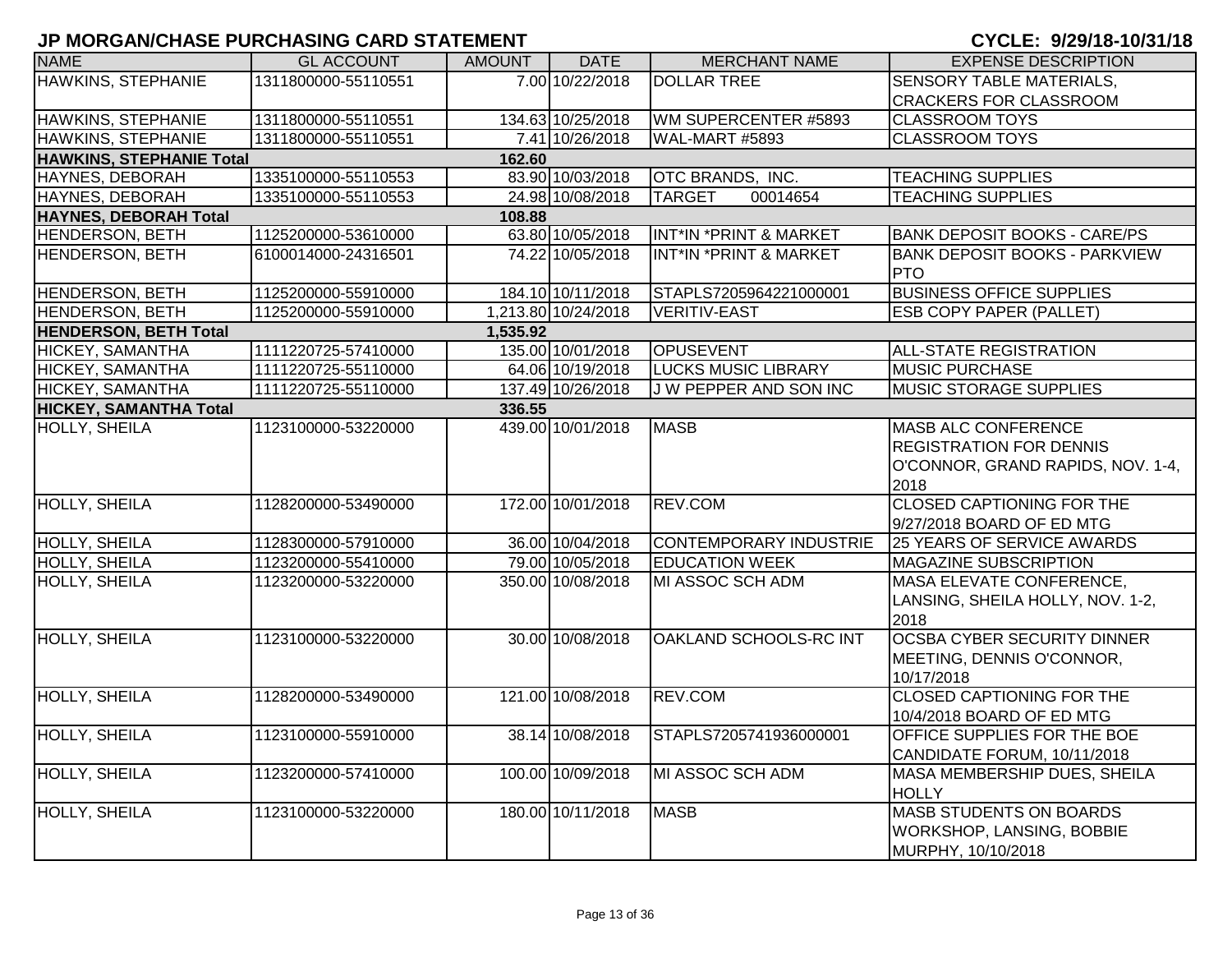| <b>NAME</b>                 | <b>GL ACCOUNT</b>   | <b>AMOUNT</b> | <b>DATE</b>        | <b>MERCHANT NAME</b>          | <b>EXPENSE DESCRIPTION</b>               |
|-----------------------------|---------------------|---------------|--------------------|-------------------------------|------------------------------------------|
| HOLLY, SHEILA               | 1128200000-53490000 |               | 72.00 10/25/2018   | REV.COM                       | CLOSED CAPTIONING FOR THE OCT.           |
|                             |                     |               |                    |                               | 18, 2018 BOARD OF ED MTG                 |
| <b>HOLLY, SHEILA Total</b>  |                     | 1,617.14      |                    |                               |                                          |
| <b>HOSKINS, DIANE</b>       | 1113200000-55110751 |               | 45.49 10/01/2018   | AMZN MKTP US*MT19O0MH0        | <b>TEACHER SUPPLY</b>                    |
| <b>HOSKINS, DIANE</b>       | 6100025000-24316301 |               | 87.79 10/01/2018   | SAMSCLUB #6657                | <b>COUNT DAY SNACKS</b>                  |
| <b>HOSKINS, DIANE</b>       | 6100025000-24316301 |               | 72.41 10/03/2018   | <b>BENITOS PIZZA-NOVI</b>     | <b>STUDENT DINNER</b>                    |
| <b>HOSKINS, DIANE</b>       | 6100025000-24316301 |               | 137.20 10/03/2018  | <b>RED OLIVE XV</b>           | <b>STUDENT DINNER COUNT DAY</b>          |
| <b>HOSKINS, DIANE</b>       | 6100025000-24316301 |               | 184.90 10/04/2018  | <b>RED OLIVE XV</b>           | <b>SECONDARY COUNT - STUDENT</b>         |
|                             |                     |               |                    |                               | <b>DINNER</b>                            |
| <b>HOSKINS, DIANE</b>       | 6100025000-24316301 |               | 161.58 10/05/2018  | <b>RED OLIVE XV</b>           | <b>STUDENT DINNER</b>                    |
| HOSKINS, DIANE              | 6100025000-24316301 |               | 56.83 10/05/2018   | WM SUPERCENTER #5893          | COUNT DAY INCENTIVE - SNACKS             |
| HOSKINS, DIANE              | 6100025000-24316301 |               | 111.76 10/09/2018  | <b>RED OLIVE XV</b>           | <b>STUDENT DINNER</b>                    |
| <b>HOSKINS, DIANE</b>       | 6100025000-24316301 |               | 153.10 10/10/2018  | <b>RED OLIVE XV</b>           | <b>STUDENT DINNER</b>                    |
| <b>HOSKINS, DIANE</b>       | 6100025000-24316301 |               | 156.21 10/16/2018  | PANERA BREAD #608009          | <b>STUDENT DINNER</b>                    |
| <b>HOSKINS, DIANE</b>       | 6100025000-24316301 |               | 20.00 10/16/2018   | SQ *SQ *NORTHVILLE HIS        | <b>ESL FIELD TRIP DEPOSIT</b>            |
| <b>HOSKINS, DIANE</b>       | 1513200331-55110000 |               | 184.82 10/17/2018  | AMZN MKTP US*MT7784YN1        | <b>ELA BOOKS TEACHER SUPPLY</b>          |
| <b>HOSKINS, DIANE</b>       | 6100025000-24316301 |               | 22.99 10/18/2018   | AMZN MKTP US*M87LI2412        | <b>STUDENT CHILL ZONE DINNER</b>         |
|                             |                     |               |                    |                               | <b>SUPPLIES</b>                          |
| <b>HOSKINS, DIANE</b>       | 6100025000-24316301 |               | 76.71 10/18/2018   | <b>BENITOS PIZZA-NOVI</b>     | <b>STUDENT DINNER</b>                    |
| <b>HOSKINS, DIANE</b>       | 1111324511-55110000 |               | 95.24 10/18/2018   | STAPLS7206412543000001        | <b>TEACHER SUPPLY</b>                    |
| HOSKINS, DIANE              | 6100025000-24316301 |               | 85.98 10/22/2018   | AMZN MKTP US*M815S5FV1        | <b>GATES OFFICE SUPPLY</b>               |
| <b>HOSKINS, DIANE</b>       | 6100025000-24316301 |               | 472.36 10/22/2018  | SAMSCLUB.COM                  | VENDING, STUDENT DINNER SUPPLIES         |
| <b>HOSKINS, DIANE</b>       | 1513200331-55110000 |               | 138.72 10/23/2018  | AMZN MKTP US*M87OX3NO0        | <b>ELA BOOKS</b>                         |
| <b>HOSKINS, DIANE</b>       | 6100025000-24316301 |               | 81.72 10/24/2018   | <b>BENITOS PIZZA-NOVI</b>     | <b>STUDENT DINNER</b>                    |
| <b>HOSKINS, DIANE</b>       | 6100025000-24316301 |               | 153.10 10/24/2018  | <b>RED OLIVE XV</b>           | <b>STUDENT DINNER</b>                    |
| <b>HOSKINS, DIANE</b>       | 1513200331-55110000 |               | 275.00 10/26/2018  | AMZN MKTP US*M870V0JQ1        | <b>ESL TEACHING SUPPLIES</b>             |
| <b>HOSKINS, DIANE</b>       | 1513200331-55110000 |               | 83.00 10/26/2018   | NEW READERS PRESS             | <b>ESL TEACHING BOOKS/SUPPLIES</b>       |
| <b>HOSKINS, DIANE</b>       | 6100025000-24316301 |               | $-9.98$ 10/26/2018 | SAMSCLUB.COM                  | <b>ITEM MISSING FROM PREVIOUS</b>        |
|                             |                     |               |                    |                               | <b>ORDER</b>                             |
| <b>HOSKINS, DIANE</b>       | 1513200331-55110000 |               | 305.13 10/29/2018  | <b>AWL*PEARSON EDUCATION</b>  | <b>ESL BOOKS</b>                         |
| <b>HOSKINS, DIANE</b>       | 6100025000-24316301 |               | 83.57 10/29/2018   | <b>BENITOS PIZZA-NOVI</b>     | <b>STUDENT DINNER</b>                    |
| <b>HOSKINS, DIANE</b>       | 1513200331-55110000 |               | 288.17 10/29/2018  | <b>DBC*BLICK ART MATERIAL</b> | <b>ART SUPPLIES</b>                      |
| <b>HOSKINS, DIANE</b>       | 6100025000-24316301 |               | 111.76 10/30/2018  | <b>RED OLIVE XV</b>           | <b>STUDENT DINNER</b>                    |
| <b>HOSKINS, DIANE</b>       | 6100025000-24316301 |               | 125.42 10/31/2018  | PANERA BREAD #608009          | <b>STUDENT DINNER</b>                    |
| <b>HOSKINS, DIANE Total</b> |                     | 3,760.98      |                    |                               |                                          |
| <b>HOURIGAN, MARK</b>       | 1111322000-53430723 |               | 14.20 10/01/2018   | USPS PO 2569200376            | <b>FANFARE MAILING</b>                   |
| <b>HOURIGAN, MARK</b>       | 1111322000-55110723 |               | 1.99 10/01/2018    | WM SUPERCENTER #5893          | <b>ENVELOPES FOR A FANFARE MAILING</b>   |
| <b>HOURIGAN, MARK</b>       | 1111322000-55110723 |               | 55.00 10/26/2018   | J W PEPPER AND SON INC        | PURCHASE OF MUSIC FOR JAZZ BAND          |
| <b>HOURIGAN, MARK Total</b> |                     | 71.19         |                    |                               |                                          |
| HOWARD, SARAH               | 1311800000-55110551 |               | 89.29 10/04/2018   | AMAZON.COM*MT11566D2          | <b>FIRE STATION/POLICE STATION HOUSE</b> |
| <b>HOWARD, SARAH</b>        | 1311800000-55110551 |               | 21.73 10/04/2018   | AMAZON.COM*MT8FG6Q61          | <b>COMMUNITY HELPER DOLLS</b>            |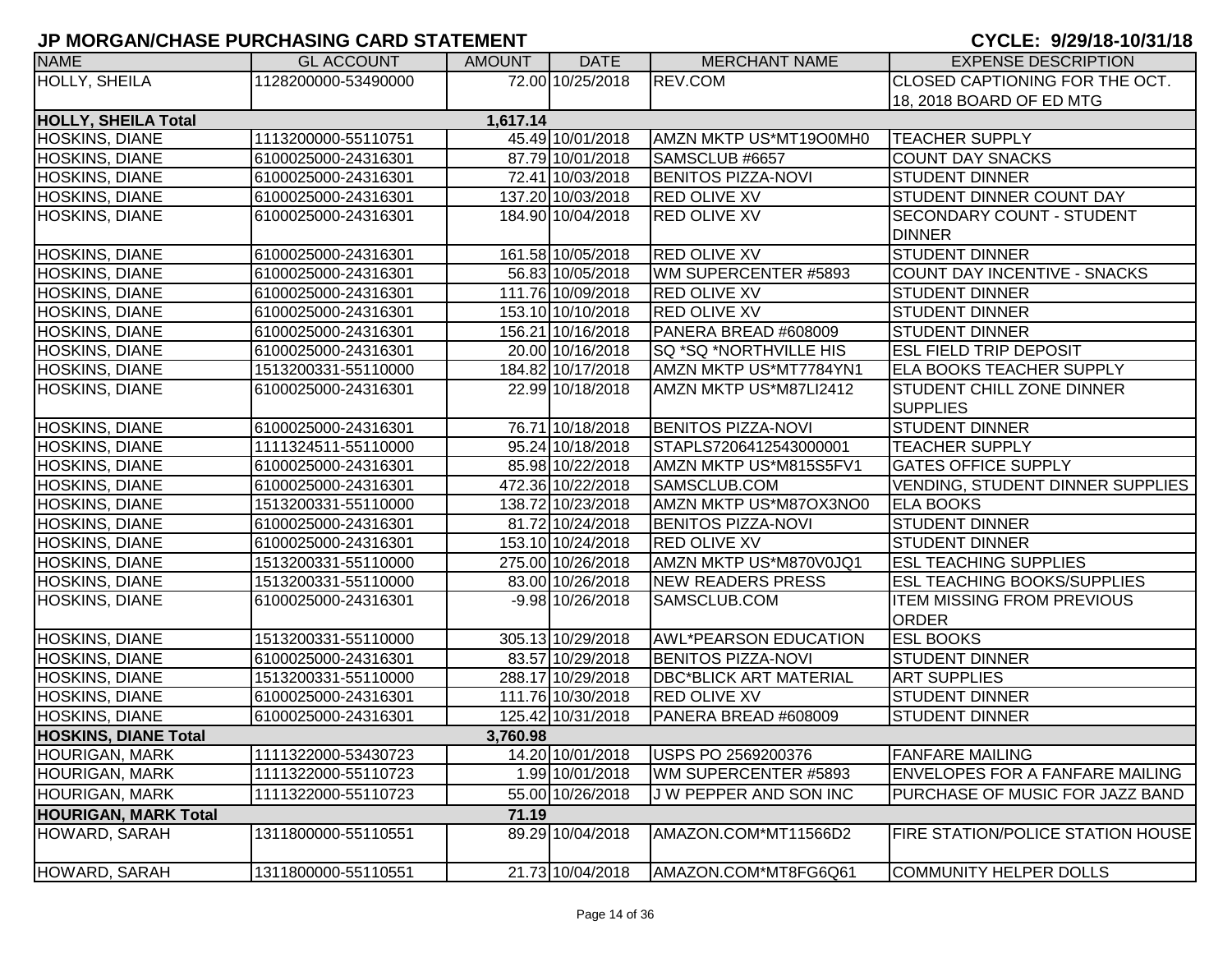| <b>NAME</b>                   | <b>GL ACCOUNT</b>   | <b>AMOUNT</b> | <b>DATE</b>         | <b>MERCHANT NAME</b>          | <b>EXPENSE DESCRIPTION</b>                                                                  |
|-------------------------------|---------------------|---------------|---------------------|-------------------------------|---------------------------------------------------------------------------------------------|
| HOWARD, SARAH                 | 1311800000-55110551 |               | 11.94 10/15/2018    | HOBBY LOBBY #417              | <b>ART SUPPLIES</b>                                                                         |
| HOWARD, SARAH                 | 1311800000-55110551 |               | 1.98 10/15/2018     | HOBBY LOBBY #417              | <b>ART SUPPLIES</b>                                                                         |
| HOWARD, SARAH                 | 1311800000-55110551 |               | 8.49 10/19/2018     | AMZN MKTP US*M80EW9OL0        | <b>GOOGLY EYE STICKERS</b>                                                                  |
| HOWARD, SARAH                 | 1311800000-55110551 |               | 7.16 10/22/2018     | HOBBY LOBBY #417              | <b>ART SUPPLIES</b>                                                                         |
| HOWARD, SARAH                 | 1311800000-55110551 |               | 13.59 10/22/2018    | MICHAELS STORES 4744          | <b>ART SUPPLIES</b>                                                                         |
| HOWARD, SARAH                 | 1311800000-55110551 |               | 3.99 10/26/2018     | HOBBY LOBBY #417              | <b>ART SUPPLIES</b>                                                                         |
| <b>HOWARD, SARAH</b>          | 1311800000-55110551 |               | -4.78 10/29/2018    | HOBBY LOBBY #417              | <b>ART SUPPLIES</b>                                                                         |
| <b>HOWARD, SARAH Total</b>    |                     | 153.39        |                     |                               |                                                                                             |
| HURLBURT, THOMAS              | 1127170000-55790000 |               | 35.95 10/03/2018    | THE HOME DEPOT #2737          | <b>TOOLS</b>                                                                                |
| HURLBURT, THOMAS              | 1127170000-55790000 |               | 41.91 10/19/2018    | THE HOME DEPOT #2737          | <b>WELD SUPPLIES</b>                                                                        |
| HURLBURT, THOMAS              | 1127170000-55790000 |               | 139.34 10/22/2018   | THE HOME DEPOT #2762          | <b>TOOLS</b>                                                                                |
| <b>HURLBURT, THOMAS</b>       | 1127170000-55790000 |               | -139.34 10/25/2018  | THE HOME DEPOT #2762          | <b>RETURN</b>                                                                               |
| <b>HURLBURT, THOMAS Total</b> |                     | 77.86         |                     |                               |                                                                                             |
| JANTZ, ANGELA                 | 1124115000-55990000 |               | 20.26 10/05/2018    | STAPLS7205639113000001        | <b>DRY ERASERS AND RECHARGEABLE</b><br><b>BATTERIES FOR MICROPHONES</b>                     |
| JANTZ, ANGELA                 | 6100015000-24316275 |               | 1,212.00 10/10/2018 | <b>MSU PAYMENTS</b>           | KINDERGARTEN FIELD TRIP TO<br><b>TOLLGATE</b>                                               |
| JANTZ, ANGELA                 | 1111115000-53220000 |               | $-5.00$ 10/10/2018  | OAKLAND SCHOOLS-RC INT        | <b>CREDIT FOR CPI TRAINING CLASS</b><br>THAT OUR PSYCHOLOGIST IS UNABLE<br><b>TO ATTEND</b> |
| JANTZ, ANGELA                 | 1111115000-55110799 |               | 34.70 10/10/2018    | STAPLS7205891268000001        | <b>CARD STOCK</b>                                                                           |
| JANTZ, ANGELA                 | 1111115000-55990000 |               | 26.49 10/11/2018    | STAPLS7205639113000002        | SAFETY LOCK FOR CABINETS IN<br><b>TEACHER CLASSROOM</b>                                     |
| JANTZ, ANGELA                 | 1111115000-55110727 |               | 159.95 10/18/2018   | AMZN MKTP US*M800N74O2        | <b>SPORTS EQUIPMENT ORDERED FOR</b><br><b>PLAYWORKS PROGRAM</b>                             |
| JANTZ, ANGELA                 | 1111115000-55110727 |               | 127.71 10/18/2018   | AMZN MKTP US*M84U12CM0        | <b>SPORTS EQUIPMENT ORDERED FOR</b><br>PLAYWORKS PROGRAM                                    |
| JANTZ, ANGELA                 | 1111115000-55110708 |               | 91.33 10/24/2018    | SSI*SCHOOL SPECIALTY          | <b>CONSTRUCTION PAPER</b>                                                                   |
| JANTZ, ANGELA                 | 6100015000-24316501 |               | 220.45 10/25/2018   | <b>DBC*BLICK ART MATERIAL</b> | PAINT FOR 2ND GRADE COMMUNITY<br>PROJECT-DCC TO PAY                                         |
| <b>JANTZ, ANGELA</b>          | 6100015000-24316501 |               | -12.47 10/29/2018   | <b>DBC*BLICK ART MATERIAL</b> | <b>CREDIT TAXES</b>                                                                         |
| <b>JANTZ, ANGELA Total</b>    |                     | 1,875.42      |                     |                               |                                                                                             |
| <b>JOB, STACEY</b>            | 1311800000-53220551 |               | 20.00 10/04/2018    | <b>APPELBAUM TRAINING INS</b> | <b>PS TRAINING</b>                                                                          |
| JOB, STACEY                   | 1311800000-53220551 |               | 119.00 10/16/2018   | <b>IMPACT PUBLICATIONS, I</b> | <b>PS TRAINING</b>                                                                          |
| JOB, STACEY                   | 1311800000-55990551 |               | 1,559.75 10/17/2018 | <b>SECURITY DESIGNS</b>       | <b>PS/CARE FOBS</b>                                                                         |
| JOB, STACEY                   | 1311800000-57410551 |               | 20.00 10/18/2018    | IVA DEPARTMENT OF STATE       | <b>JESSICA WRIGHT FOR LICENSING</b><br>(FINGERPRINTS)                                       |
| <b>JOB, STACEY Total</b>      |                     | 1,718.75      |                     |                               |                                                                                             |
| JORDAN, CHRISTOPHER           | 1126160000-55992000 |               | 35.09 10/03/2018    | <b>ETNA DISTRIBUTORS WIXO</b> | MS RM 216 VAV HW ACUTATOR                                                                   |
| JORDAN, CHRISTOPHER           | 1126160000-55992000 |               | 71.53 10/05/2018    | THE HOME DEPOT #2737          | <b>NM6 OFFICE VAV BOX WATER LEAK</b>                                                        |
| JORDAN, CHRISTOPHER           | 1126160000-55992000 |               | 366.16 10/08/2018   | <b>ETNA DISTRIBUTORS, LLC</b> | NM6 HW HEATER                                                                               |
| JORDAN, CHRISTOPHER           | 1126160000-55992000 |               | 139.50 10/10/2018   | R L DEPPMANN CO               | OH HW RECIRC PUMP                                                                           |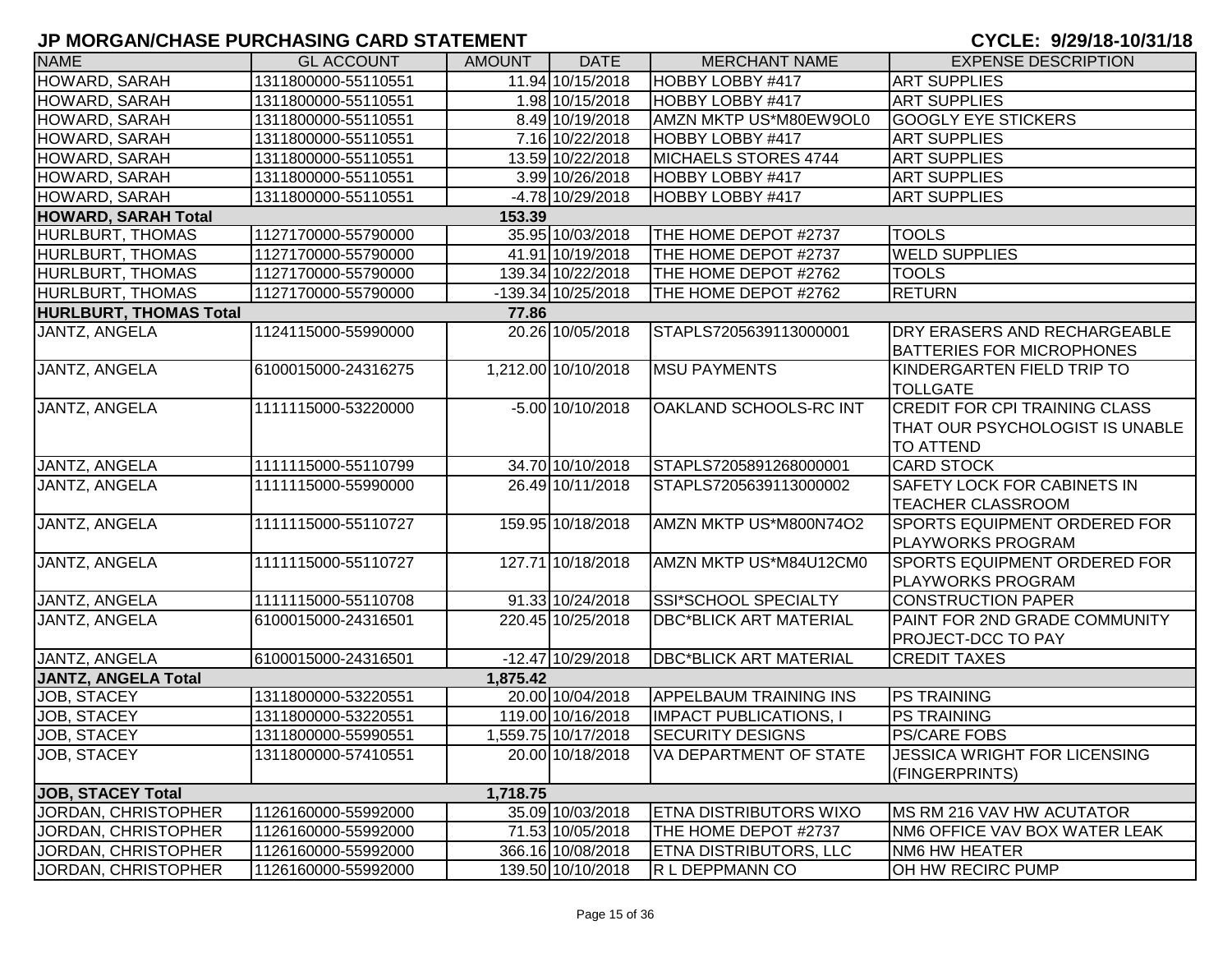| <b>NAME</b>                      | <b>GL ACCOUNT</b>   | AMOUNT   | <b>DATE</b>         | <b>MERCHANT NAME</b>              | <b>EXPENSE DESCRIPTION</b>                                      |
|----------------------------------|---------------------|----------|---------------------|-----------------------------------|-----------------------------------------------------------------|
| JORDAN, CHRISTOPHER              | 1126160000-55992000 |          | 35.11 10/11/2018    | DOWNRIVER REFRIG SUP C            | <b>OH GYM AHU CONDENSER</b>                                     |
| JORDAN, CHRISTOPHER              | 1126160000-55992000 |          | 93.42 10/22/2018    | GRAINGER                          | <b>HS BOILER #1 FUSES</b>                                       |
| JORDAN, CHRISTOPHER              | 1126160000-55992000 |          | 39.41 10/22/2018    | THE HOME DEPOT #2737              | NM5 HOT WATER HEATER                                            |
| JORDAN, CHRISTOPHER              | 1126160000-55992000 |          | 7.21 10/22/2018     | THE HOME DEPOT #2737              | NM5 HOT WATER HEATER                                            |
| JORDAN, CHRISTOPHER              | 1126160000-55992000 |          | 372.14 10/25/2018   | DOWNRIVER REFRIG SUP C            | NM5 BOILER #1 VALVE & SOLENOID                                  |
| JORDAN, CHRISTOPHER              | 1126160000-55992000 |          | 553.05 10/30/2018   | GRAINGER                          | HS CF2 BELTS                                                    |
| <b>JORDAN, CHRISTOPHER Total</b> |                     | 1,712.62 |                     |                                   |                                                                 |
| KINZER, GARY                     | 1128300000-57910000 |          | 33.94 10/12/2018    | KROGER #632                       | MENTOR MONDAY SNACK BASKET                                      |
| <b>KINZER, GARY Total</b>        |                     | 33.94    |                     |                                   |                                                                 |
| <b>KOBROSSY, THERESE</b>         | 1335100000-55110553 |          | 58.14 10/29/2018    | MEIJER INC #122 Q01               | <b>CRAFT MATERIALS AND CANDY FOR</b><br>HALLOWEEN PARTY         |
| <b>KOBROSSY, THERESE Total</b>   |                     | 58.14    |                     |                                   |                                                                 |
| <b>LALONDE, LUCAS</b>            | 1129900000-55990000 |          | 103.10 10/04/2018   | THE HOME DEPOT #2725              | PAINTING SUPPLIES, PAINT, HOOKS<br>FOR HS SCENESHOP             |
| LALONDE, LUCAS                   | 1129900000-55990000 |          | 30.00 10/08/2018    | <b>FRANDOR TAILOR &amp; CLEAN</b> | <b>FIXING HEM TEARS ON HS STAGE</b><br><b>BLOCKING CURTAINS</b> |
| LALONDE, LUCAS                   | 1129900000-55990000 |          | 36.84 10/11/2018    | <b>GREAT LAKES ACE HDWE</b>       | <b>SUPPLIES FOR HS SCENESHOP</b>                                |
| LALONDE, LUCAS                   | 1129900000-55990000 |          | 29.39 10/12/2018    | THE HOME DEPOT #2725              | FUNNEL AND PNEUMATIC FLUID FOR<br><b>AUD LIFT</b>               |
| <b>LALONDE, LUCAS Total</b>      |                     | 199.33   |                     |                                   |                                                                 |
| LAMBERT, ELIZABETH               | 1126160000-53450000 |          | 110.00 10/01/2018   | ARC - MI MADISON HGTS             | <b>SKYSITE MONTHLY FEE</b>                                      |
| LAMBERT, ELIZABETH               | 1126113000-54120000 |          | 783.00 10/01/2018   | <b>DE-CAL INC</b>                 | NW BOILER INTERMITTENT HEAT<br><b>ISSUES</b>                    |
| LAMBERT, ELIZABETH               | 1126122000-54110000 |          | 594.60 10/01/2018   | <b>THYSSENKRUPP ELEVATOR</b>      | <b>HS ELEVATOR MAINTENANCE</b>                                  |
| LAMBERT, ELIZABETH               | 1126161000-53840000 |          | 2,435.68 10/02/2018 | <b>WASTE MGMT WM EZPAY</b>        | <b>DISTRICT WASTE REMOVAL</b>                                   |
| LAMBERT, ELIZABETH               | 2326161000-53840000 |          | 811.90 10/02/2018   | <b>WASTE MGMT WM EZPAY</b>        | <b>DISTRICT WASTE REMOVAL - REC</b>                             |
| LAMBERT, ELIZABETH               | 1126122000-55990000 |          | 321.52 10/03/2018   | <b>LEONARDS SYSRUPS</b>           | HS POOL CO2                                                     |
| LAMBERT, ELIZABETH               | 1126105000-54110000 |          | 31.00 10/03/2018    | <b>PREMIER PEST MANAG</b>         | NATC PEST MANAGEMENT                                            |
| LAMBERT, ELIZABETH               | 1126115000-54110000 |          | 28.00 10/03/2018    | <b>PREMIER PEST MANAG</b>         | DF PEST MANAGEMENT                                              |
| LAMBERT, ELIZABETH               | 1126152000-54110000 |          | 37.00 10/03/2018    | <b>PREMIER PEST MANAG</b>         | <b>ECEC PEST MANAGEMENT</b>                                     |
| LAMBERT, ELIZABETH               | 1126101000-54110000 |          | 43.00 10/03/2018    | <b>PREMIER PEST MANAG</b>         | <b>ESB PEST MANAGEMENT</b>                                      |
| LAMBERT, ELIZABETH               | 1126103000-54110000 |          | 28.00 10/03/2018    | <b>PREMIER PEST MANAG</b>         | <b>ITC PEST MANAGEMENT</b>                                      |
| LAMBERT, ELIZABETH               | 1126122000-54110000 |          | 33.00 10/03/2018    | <b>PREMIER PEST MANAG</b>         | HS PEST MANAGEMENT                                              |
| LAMBERT, ELIZABETH               | 1126118000-54110000 |          | 223.00 10/03/2018   | <b>PREMIER PEST MANAG</b>         | NM5 PEST MANAGEMENT, BEE                                        |
|                                  |                     |          |                     |                                   | CONTROL                                                         |
| LAMBERT, ELIZABETH               | 1126118000-54110000 |          | 28.00 10/03/2018    | <b>PREMIER PEST MANAG</b>         | NM6 PEST MANAGEMENT                                             |
| LAMBERT, ELIZABETH               | 1126120000-54110000 |          | 327.00 10/03/2018   | <b>PREMIER PEST MANAG</b>         | MS PEST MANAGEMENT, BEE<br>CONTROL                              |
| LAMBERT, ELIZABETH               | 1126113000-54110000 |          | 28.00 10/03/2018    | <b>PREMIER PEST MANAG</b>         | NW PEST MANAGEMENT, ROACH<br><b>CONTROL</b>                     |
| LAMBERT, ELIZABETH               | 1126112000-54110000 |          | 28.00 10/03/2018    | <b>PREMIER PEST MANAG</b>         | OH PEST MANAGEMENT                                              |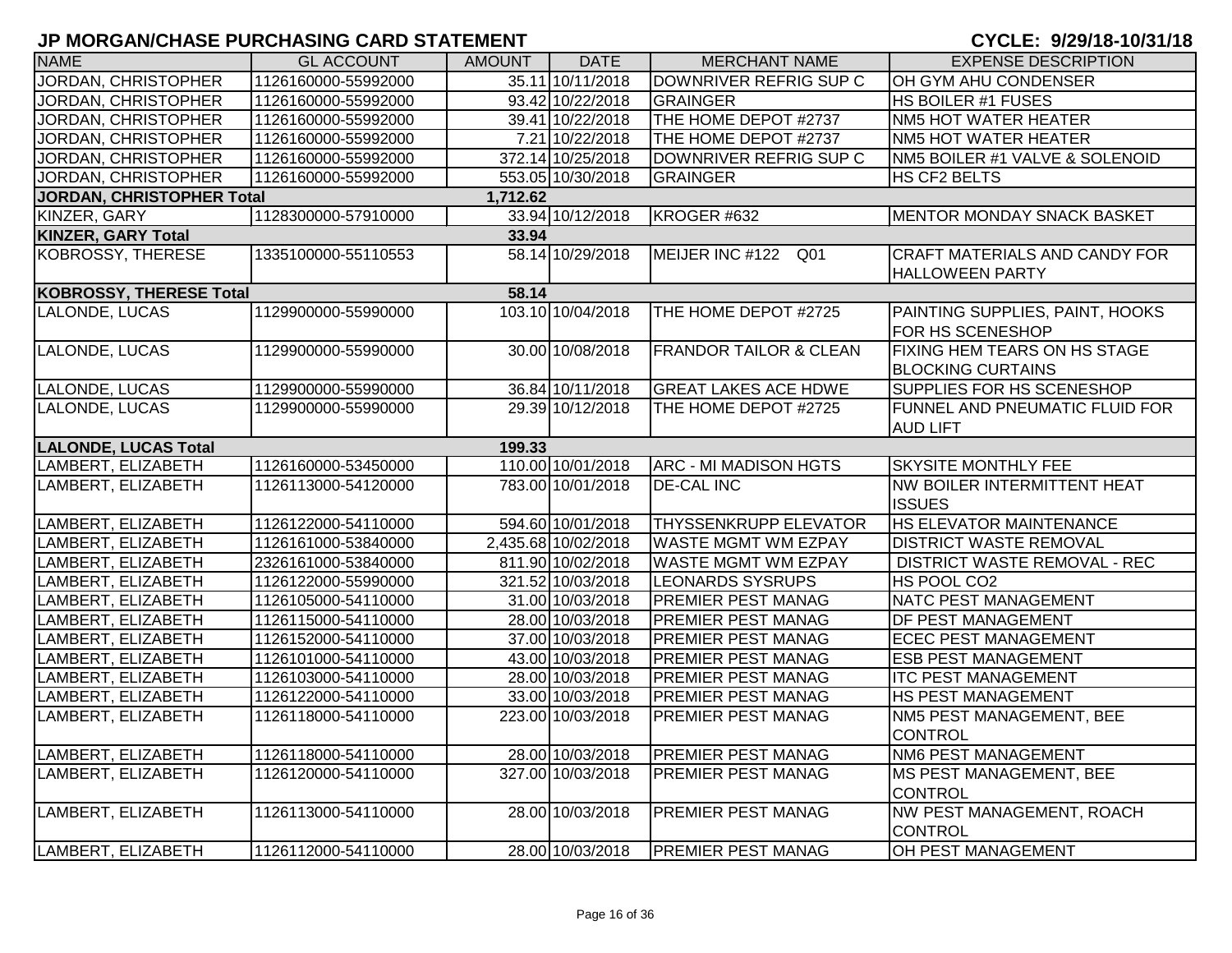| <b>NAME</b>        | <b>GL ACCOUNT</b>   | <b>AMOUNT</b> | <b>DATE</b>         | <b>MERCHANT NAME</b>         | <b>EXPENSE DESCRIPTION</b>                |
|--------------------|---------------------|---------------|---------------------|------------------------------|-------------------------------------------|
| LAMBERT, ELIZABETH | 1126114000-54110000 |               | 223.00 10/03/2018   | <b>PREMIER PEST MANAG</b>    | PV PEST MANAGEMENT, BEE CONTROL           |
|                    |                     |               |                     |                              |                                           |
| LAMBERT, ELIZABETH | 1126111000-54110000 |               | 35.00 10/03/2018    | <b>PREMIER PEST MANAG</b>    | <b>VO PEST MANAGEMENT</b>                 |
| LAMBERT, ELIZABETH | 1126160000-55992000 |               | 28.99 10/03/2018    | STAPLS7205370414000002       | <b>MTCE BATTERIES</b>                     |
| LAMBERT, ELIZABETH | 1126160000-54120000 |               | 950.00 10/04/2018   | <b>ENZO WATER SERVICE</b>    | <b>NW &amp; ECEC COOLING TOWERS</b>       |
| LAMBERT, ELIZABETH | 1126160000-55990000 |               | 65.22 10/04/2018    | <b>NAPA PARTS M-2</b>        | <b>MTCE VEHICLES FALL SERVICE PARTS</b>   |
|                    |                     |               |                     |                              |                                           |
| LAMBERT, ELIZABETH | 1126160000-55990000 |               | 18.00 10/04/2018    | <b>NAPA PARTS M-2</b>        | <b>IMTCE VEHICLES FALL SERVICE FILTER</b> |
|                    |                     |               |                     |                              |                                           |
| LAMBERT, ELIZABETH | 1126161000-53840000 |               | 255.00 10/04/2018   | <b>WASTE MGMT WM EZPAY</b>   | <b>BOSCO ROLL OFF DUMPSTER</b>            |
| LAMBERT, ELIZABETH | 1126161000-53840000 |               | 185.00 10/04/2018   | <b>WASTE MGMT WM EZPAY</b>   | <b>HS ROLL OFF DUMPSTER</b>               |
| LAMBERT, ELIZABETH | 1126161000-53840000 |               | 209.60 10/04/2018   | <b>WASTE MGMT WM EZPAY</b>   | HS SOUTH ROLL OFF DUMPSTER                |
| LAMBERT, ELIZABETH | 1126122000-54120000 |               | 1,316.25 10/05/2018 | INT*IN *AQUATIC SOURCE       | <b>HS POOL PUMP SHAFT SEAL</b>            |
|                    |                     |               |                     |                              | REPLACEMENT                               |
| LAMBERT, ELIZABETH | 1126122000-54120000 |               | 1,213.53 10/05/2018 | INT*IN *AQUATIC SOURCE       | <b>HS POOL PUMP DISCHARGE VALVE</b>       |
|                    |                     |               |                     |                              | REPLACEMENT                               |
| LAMBERT, ELIZABETH | 1126122000-54120000 |               | 200.50 10/05/2018   | INT*IN *AQUATIC SOURCE       | <b>HS POOL EMERGENCY AUTOFILL</b>         |
|                    |                     |               |                     |                              | ADJUSTMENT                                |
| LAMBERT, ELIZABETH | 1126160000-55910000 |               | 17.19 10/05/2018    | STAPLS7205370414000001       | <b>MTCE OFFICE SUPPLIES</b>               |
| LAMBERT, ELIZABETH | 1126122000-54110000 |               | 3,730.00 10/05/2018 | THYSSENKRUPP ELEVATOR        | <b>HS ELEVATOR KEY SWITCH</b>             |
|                    |                     |               |                     |                              | <b>REPLACEMENTS</b>                       |
| LAMBERT, ELIZABETH | 1126160000-55992000 |               | 89.69 10/08/2018    | <b>AERO FILTER INC</b>       | <b>NW AIR FILTERS</b>                     |
| LAMBERT, ELIZABETH | 1126160000-55990000 |               | 64.59 10/08/2018    | STAPLS7205091186000002       | <b>MTCE SUPPLIES</b>                      |
| LAMBERT, ELIZABETH | 1126122000-54110000 |               | 225.00 10/09/2018   | INT*IN *SERVICEPRO PLU       | <b>HS GYM</b>                             |
| LAMBERT, ELIZABETH | 1126122000-54120000 |               | 337.50 10/09/2018   | INT*IN *SERVICEPRO PLU       | HS DOMESTIC HOT WATER SYSTEM              |
|                    |                     |               |                     |                              | <b>LEAK</b>                               |
| LAMBERT, ELIZABETH | 1126103000-54120000 |               | 1,408.37 10/09/2018 | INT*IN *SERVICEPRO PLU       | <b>ITC HVAC BELTS, LEAK</b>               |
| LAMBERT, ELIZABETH | 1126160000-55993000 |               | 108.00 10/09/2018   | SITEONE LANDSCAPE SUPP       | <b>GRNDS MULCH</b>                        |
| LAMBERT, ELIZABETH | 1126600000-54910000 |               | 4,161.00 10/09/2018 | SONITROL GREAT LAKES M       | <b>DISTRICT BUILDING SECURITY</b>         |
| LAMBERT, ELIZABETH | 1126122000-54120000 |               | 491.00 10/11/2018   | <b>DE-CAL INC</b>            | HS ROOM 102 VAV BOXES                     |
| LAMBERT, ELIZABETH | 1126120000-54120000 |               | 1,161.00 10/11/2018 | <b>DE-CAL INC</b>            | <b>MS WATER LOOP</b>                      |
| LAMBERT, ELIZABETH | 1126112000-54120000 |               | 691.00 10/11/2018   | <b>DE-CAL INC</b>            | OH GYM NOT COOLING                        |
| LAMBERT, ELIZABETH | 1126118000-54120000 |               | 391.00 10/11/2018   | <b>DE-CAL INC</b>            | NM5 ROOM 502 NOT COOLING                  |
| LAMBERT, ELIZABETH | 1126113000-54120000 |               | 1,031.00 10/11/2018 | <b>DE-CAL INC</b>            | NW PRINCIPAL OFFICE, RMS 107, 208 &       |
|                    |                     |               |                     |                              | 209 NOT COOLING                           |
| LAMBERT, ELIZABETH | 1126115000-54120000 |               | 1,404.00 10/11/2018 | <b>DE-CAL INC</b>            | <b>IDF ROOM 404 UNIT LEAK</b>             |
| LAMBERT, ELIZABETH | 1126122000-54120000 |               | 491.00 10/11/2018   | <b>DE-CAL INC</b>            | HS CHILLER F NOT COOLING                  |
| LAMBERT, ELIZABETH | 1126122000-54110000 |               | 285.00 10/12/2018   | <b>BLOOM ROOFING SYSTEMS</b> | HS ROOM 146 ROOF LEAK                     |
| LAMBERT, ELIZABETH | 1126160000-55710000 |               | 459.45 10/12/2018   | CORRIGAN OIL #2 - BRI        | <b>MTCE FUEL</b>                          |
| LAMBERT, ELIZABETH | 1126120000-54120000 |               | 591.00 10/12/2018   | <b>DE-CAL INC</b>            | MS ROOM 110 NOT COOLING                   |
| LAMBERT, ELIZABETH | 1126115000-54110000 |               | 2,900.00 10/12/2018 | INT*IN *ASPEN DOOR SUP       | DF DOOR REPLACEMENT                       |
| LAMBERT, ELIZABETH | 1126160000-55992000 |               | 180.00 10/15/2018   | <b>PRINTNOLOGY INC</b>       | <b>HS TRAFFIC SIGNS</b>                   |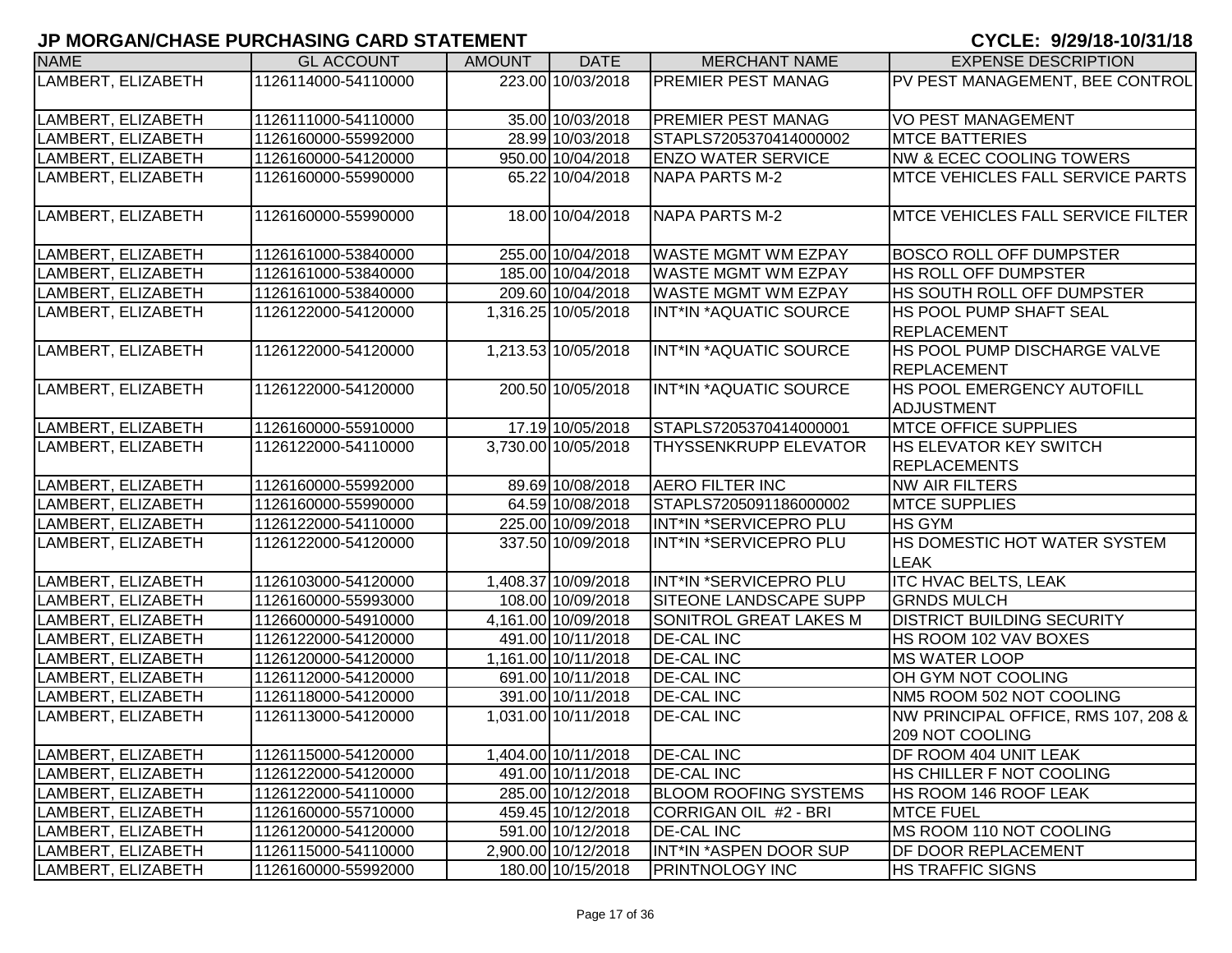| <b>NAME</b>        | <b>GL ACCOUNT</b>   | <b>AMOUNT</b> | <b>DATE</b>          | <b>MERCHANT NAME</b>              | <b>EXPENSE DESCRIPTION</b>             |
|--------------------|---------------------|---------------|----------------------|-----------------------------------|----------------------------------------|
| LAMBERT, ELIZABETH | 1126120000-54120000 |               | 238.50 10/16/2018    | INT*IN *SECURE DOORS L            | MS LOADING DOCK RAMP                   |
| LAMBERT, ELIZABETH | 1126115000-54120000 |               | 195.00 10/16/2018    | INT*IN *SERVICEPRO PLU            | <b>IDF BOYS BATHROOM BACKUP</b>        |
| LAMBERT, ELIZABETH | 1126111000-54120000 |               | 243.00 10/18/2018    | JOHNSON & WOOD LLC                | VO KITCHEN MAU BELT                    |
| LAMBERT, ELIZABETH | 1126122000-54120000 |               | 144.00 10/18/2018    | JOHNSON & WOOD LLC                | HS CHILLER CONTROLLER                  |
| LAMBERT, ELIZABETH | 1126118000-54120000 |               | 243.00 10/18/2018    | JOHNSON & WOOD LLC                | NM5 NOISE FROM DUCT                    |
| LAMBERT, ELIZABETH | 1126118000-54120000 |               | 441.00 10/18/2018    | JOHNSON & WOOD LLC                | NM6 WATER HEATER DOWN                  |
| LAMBERT, ELIZABETH | 1126112000-54120000 |               | 441.00 10/18/2018    | JOHNSON & WOOD LLC                | OH ROOM 114 NOISE                      |
| LAMBERT, ELIZABETH | 1126112000-54120000 |               | 441.00 10/18/2018    | JOHNSON & WOOD LLC                | OH CLASSROOM ACTUATOR                  |
| LAMBERT, ELIZABETH | 1126114000-54120000 |               | 441.00 10/18/2018    | JOHNSON & WOOD LLC                | PV BOILER IN ALARM                     |
| LAMBERT, ELIZABETH | 1126122000-54120000 |               | 490.00 10/18/2018    | JOHNSON & WOOD LLC                | HS CONTROL VALVE MEZZANINE AHU         |
| LAMBERT, ELIZABETH | 1126120000-54120000 |               | 346.00 10/18/2018    | JOHNSON & WOOD LLC                | MS ROOM 216 VAV                        |
| LAMBERT, ELIZABETH | 1126114000-54120000 |               | 342.00 10/18/2018    | JOHNSON & WOOD LLC                | PV RE-ALIGN MOTOR                      |
| LAMBERT, ELIZABETH | 1126122000-54120000 |               | 396.00 10/18/2018    | JOHNSON & WOOD LLC                | HS ROOM 267 ACTUATOR                   |
| LAMBERT, ELIZABETH | 1126115000-54120000 |               | 342.00 10/18/2018    | JOHNSON & WOOD LLC                | DF DAMPER MOTOR HEATING VALVE          |
| LAMBERT, ELIZABETH | 1126118000-54120000 |               | 1,265.63 10/18/2018  | <b>JOHNSON &amp; WOOD LLC</b>     | NM5 ACTUATOR, BALL VALVES              |
| LAMBERT, ELIZABETH | 1126122000-54120000 |               | 639.00 10/18/2018    | <b>JOHNSON &amp; WOOD LLC</b>     | HS ROOM 203 DAMPER ACTUATOR            |
| LAMBERT, ELIZABETH | 1126112000-54120000 |               | 540.00 10/18/2018    | JOHNSON & WOOD LLC                | OH CONDENSING UNIT                     |
| LAMBERT, ELIZABETH | 1126160000-54110000 |               | 14,624.06 10/18/2018 | <b>NATIONAL TIME</b>              | <b>DISTRICT FIRE ALARM INSPECTIONS</b> |
| LAMBERT, ELIZABETH | 1126161000-53840000 |               | 545.67 10/18/2018    | <b>WASTE MGMT WM EZPAY</b>        | <b>BOSCO ROLL OFF DUMPSTER</b>         |
| LAMBERT, ELIZABETH | 1126161000-53840000 |               | 443.70 10/18/2018    | <b>WASTE MGMT WM EZPAY</b>        | <b>MTCE ROLL OFF DUMPSTER</b>          |
| LAMBERT, ELIZABETH | 1126161000-53840000 |               | 255.00 10/18/2018    | <b>WASTE MGMT WM EZPAY</b>        | NM5 ROLL OFF DUMPSTER                  |
| LAMBERT, ELIZABETH | 1126161000-53840000 |               | 200.00 10/18/2018    | <b>WASTE MGMT WM EZPAY</b>        | <b>HS ROLL OFF DUMPSTER</b>            |
| LAMBERT, ELIZABETH | 1126115000-54120000 |               | 591.00 10/19/2018    | <b>DE-CAL INC</b>                 | DF ROOM 403 NOT COOLING                |
| LAMBERT, ELIZABETH | 1126122000-54110000 |               | 259.50 10/19/2018    | INT*IN *AQUATIC SOURCE            | HS POOL WATER FLOWING ONTO             |
|                    |                     |               |                      |                                   | <b>DECK</b>                            |
| LAMBERT, ELIZABETH | 1126122000-54110000 |               | 316.00 10/19/2018    | INT*IN *AQUATIC SOURCE            | HS POOL CONTROLLER TEST,               |
|                    |                     |               |                      |                                   | <b>CALIBRATION</b>                     |
| LAMBERT, ELIZABETH | 1126122000-54110000 |               | 385.00 10/19/2018    | INT*IN *SERVICEPRO PLU            | HS SNAKED MULTIPLE DRAINS,             |
|                    |                     |               |                      |                                   | <b>PLUMBING REPAIRS</b>                |
| LAMBERT, ELIZABETH | 1126118000-54120000 |               | 849.90 10/19/2018    | <b>URBANS PARTITION &amp; REM</b> | NM5 ROOMS 552/548 MOVABLE WALL         |
|                    |                     |               |                      |                                   | <b>REPAIRS</b>                         |
| LAMBERT, ELIZABETH | 1126100000-54910829 |               | 1,518.92 10/22/2018  | <b>ARCH ENVIRONMENTAL GRO</b>     | <b>DISTRICT STORM WATER</b>            |
|                    |                     |               |                      |                                   | MANAGEMENT                             |
| LAMBERT, ELIZABETH | 1127170000-55710000 |               | 18,725.48 10/22/2018 | CORRIGAN OIL #2 - BRI             | 7505 GAL OF DIESEL 10.15.18            |
| LAMBERT, ELIZABETH | 1126170000-54910000 |               | 453.75 10/23/2018    | <b>ARCH ENVIRONMENTAL GRO</b>     | <b>TRANS UST COMPLIANCE</b>            |
| LAMBERT, ELIZABETH | 1126122000-54110000 |               | 3,500.00 10/24/2018  | <b>BELFOR USA GROUP INC</b>       | <b>HS SPRINKLER HEAD WATER DAMAGE</b>  |
| LAMBERT, ELIZABETH | 1126120000-54120000 |               | 2,610.46 10/24/2018  | <b>DAIKIN APPLIED AMERICA</b>     | <b>MS CHILLER FAULTS</b>               |
| LAMBERT, ELIZABETH | 1126112000-54120000 |               | 4,703.60 10/25/2018  | <b>BASS</b>                       | OH CHILLER OFFLINE                     |
| LAMBERT, ELIZABETH | 1126111000-54120000 |               | 300.00 10/25/2018    | <b>BASS</b>                       | VO COMMUNICATION ISSUES                |
| LAMBERT, ELIZABETH | 1126115000-54120000 |               | 735.00 10/25/2018    | <b>URBANS PARTITION &amp; REM</b> | <b>DF CONFERENCE ROOM MOVABLE</b>      |
|                    |                     |               |                      |                                   | <b>WALL</b>                            |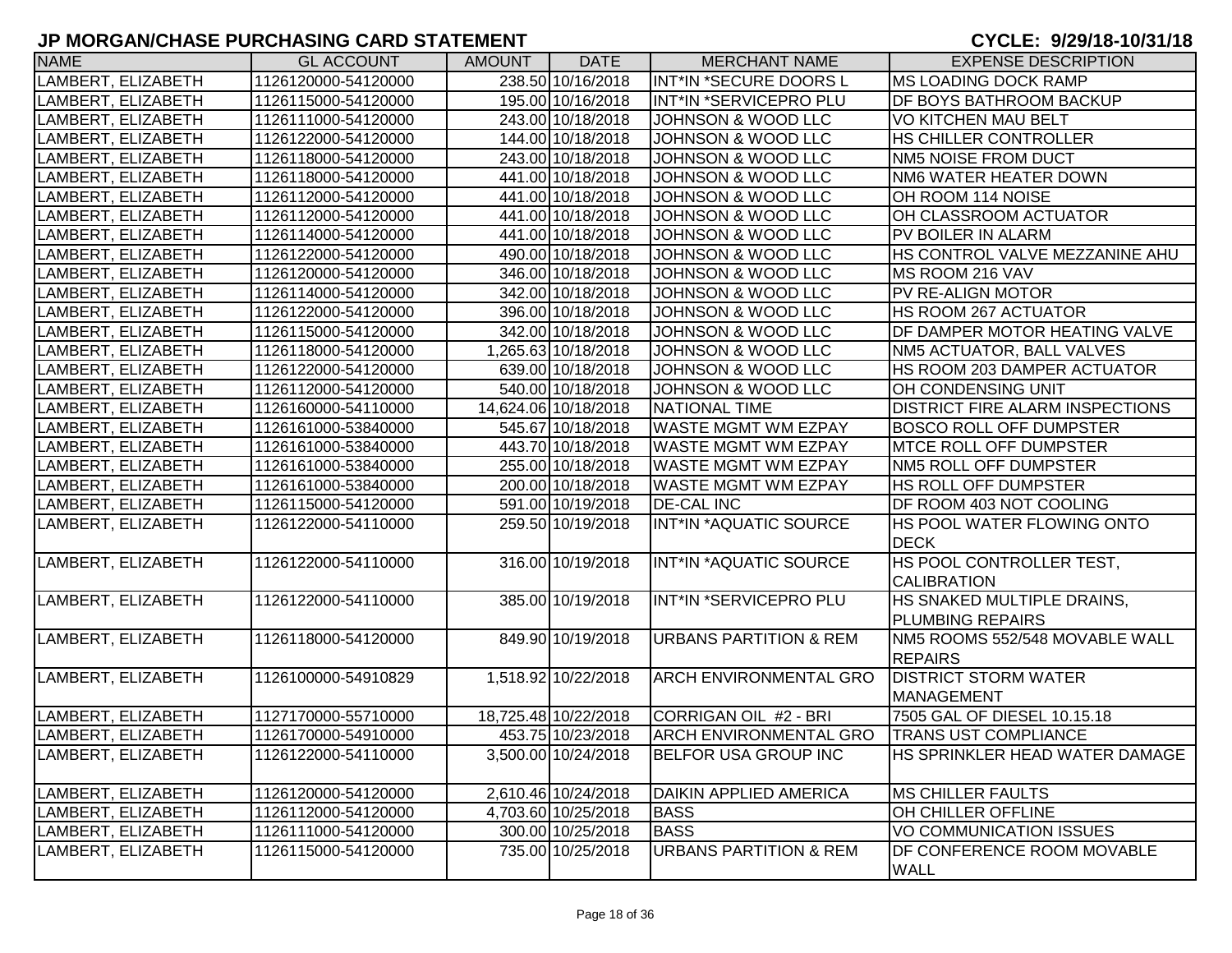| <b>NAME</b>                     | <b>GL ACCOUNT</b>   | <b>AMOUNT</b> | <b>DATE</b>          | <b>MERCHANT NAME</b>           | <b>EXPENSE DESCRIPTION</b>         |
|---------------------------------|---------------------|---------------|----------------------|--------------------------------|------------------------------------|
| LAMBERT, ELIZABETH              | 1126160000-53450000 |               | 110.00 10/31/2018    | <b>ARC - MI MADISON HGTS</b>   | <b>MTCE SKYSITE FEE</b>            |
| LAMBERT, ELIZABETH              | 1126122000-54110000 |               | 340.00 10/31/2018    | INT*IN *AQUATIC SOURCE         | <b>HS POOL CHLORINE</b>            |
| LAMBERT, ELIZABETH              | 1126122000-54110000 |               | 867.78 10/31/2018    | INT*IN *AQUATIC SOURCE         | HS POOL PUMP #1 VALVES &           |
|                                 |                     |               |                      |                                | <b>STRAINERS</b>                   |
| LAMBERT, ELIZABETH              | 1126122000-54110000 |               | 1,204.50 10/31/2018  | INT*IN *AQUATIC SOURCE         | HS POOL PUMP #2 SHAFT SEAL         |
| LAMBERT, ELIZABETH              | 1126160000-55730000 |               | 1,107.06 10/31/2018  | <b>NAPA PARTS M-2</b>          | JIMMY'S TRUCK & F550 DUMP PARTS    |
| LAMBERT, ELIZABETH              | 1126160000-55730000 |               | -76.56 10/31/2018    | NAPA PARTS M-2                 | JIMMY'S TRUCK & F550 DUMP PARTS    |
| LAMBERT, ELIZABETH              | 1126160000-55730000 |               | 116.83 10/31/2018    | NAPA PARTS M-2                 | JIMMY'S TRUCK & F550 DUMP PARTS    |
| LAMBERT, ELIZABETH              | 1126160000-55730000 |               | $-159.56$ 10/31/2018 | NAPA PARTS M-2                 | JIMMY'S TRUCK & F550 DUMP PARTS    |
| LAMBERT, ELIZABETH              | 1126160000-55730000 |               | 414.26 10/31/2018    | NAPA PARTS M-2                 | JEFF'S TRUCK & F550 DUMP PARTS     |
| LAMBERT, ELIZABETH              | 1126160000-55730000 |               | 85.26 10/31/2018     | NAPA PARTS M-2                 | JEFF'S TRUCK & F550 DUMP PARTS     |
| LAMBERT, ELIZABETH              | 1126160000-55730000 |               | 233.66 10/31/2018    | <b>NAPA PARTS M-2</b>          | JEFF'S TRUCK & F550 DUMP PARTS     |
| LAMBERT, ELIZABETH              | 1126160000-55730000 |               | -42.76 10/31/2018    | NAPA PARTS M-2                 | JEFF'S TRUCK & F550 DUMP PARTS     |
| LAMBERT, ELIZABETH              | 1126600000-54910000 |               | 50.00 10/31/2018     | <b>PROTECTION ONE ALARM</b>    | <b>ECEC ALARM SERVICES</b>         |
| LAMBERT, ELIZABETH              | 1127170000-55990000 |               | 45.60 10/31/2018     | QUALITY FIRST AID & SA         | TRANS FIRST AID KIT REFILLS        |
| LAMBERT, ELIZABETH              | 4126160951-54110000 |               | 214.00 10/31/2018    | <b>REDFORD LOCK COMPANY I</b>  | <b>IMTCE SHOP OVERHEAD DOOR</b>    |
| <b>LAMBERT, ELIZABETH Total</b> |                     | 93,522.82     |                      |                                |                                    |
| LANEY, CHRISTOPHER              | 6100020000-24316247 |               | 29.70 10/15/2018     | THE HOME DEPOT #2737           | <b>SUPPLIES</b>                    |
| LANEY, CHRISTOPHER              | 6100020000-24316247 |               | 57.11 10/22/2018     | THE HOME DEPOT #2737           | <b>SUPPLIES</b>                    |
| LANEY, CHRISTOPHER              | 6100020000-24316247 |               | 61.84 10/25/2018     | THE HOME DEPOT #2737           | <b>SUPPLIES</b>                    |
| <b>LANEY, CHRISTOPHER Total</b> |                     | 148.65        |                      |                                |                                    |
| <b>LASH, NANCY</b>              | 1111114000-55110708 |               | 240.41 10/01/2018    | <b>CURRIC ASSO</b>             | <b>CLASSROOM BOOKS</b>             |
| <b>LASH, NANCY</b>              | 1124114000-55910000 |               | 24.78 10/01/2018     | STAPLS7205020591000001         | <b>OFFICE SUPPLY</b>               |
| <b>LASH, NANCY</b>              | 1111114000-55110799 |               | 17.98 10/02/2018     | AMZN MKTP US*MT5DC9HQ1         | <b>PLAYWORKS EQUIPMENT</b>         |
| <b>LASH, NANCY</b>              | 1111114000-55110799 |               | 44.25 10/02/2018     | AMZN MKTP US*MT5F46H10         | <b>PLAYWORKS SUPPLIES</b>          |
| <b>LASH, NANCY</b>              | 1111114000-55110799 |               | 74.38 10/03/2018     | AMAZON.COM*MT8C62B60           | <b>NEW TEACHER BOOKS COT</b>       |
| <b>LASH, NANCY</b>              | 1111114000-55110708 |               | 12.87 10/03/2018     | AMZN MKTP US*MT5W57QX2         | <b>CLASSROOM SUPPLY</b>            |
| <b>LASH, NANCY</b>              | 1111114000-55110708 |               | 12.00 10/03/2018     | AMZN MKTP US*MT7HD38E2         | <b>CLASSROOM SUPPLY</b>            |
| <b>LASH, NANCY</b>              | 1111114000-55110708 |               | 27.97 10/03/2018     | SUPREME SCHOOL SPLY WE         | <b>TEACHER PLAN BOOKS</b>          |
| <b>LASH, NANCY</b>              | 1111114000-55110799 |               | 149.71 10/05/2018    | AMZN MKTP US*MT70S8QZ0         | <b>PLAYWORKS SUPPLIES</b>          |
| <b>LASH, NANCY</b>              | 1124114000-55910000 |               | 13.40 10/08/2018     | AMZN MKTP US*MT30J0KW1         | OFFICE SUPPLY                      |
| <b>LASH, NANCY</b>              | 1124114000-55910000 |               | 13.25 10/08/2018     | AMZN MKTP US*MT6XU7DX2         | OFFICE SUPPLY                      |
| <b>LASH, NANCY</b>              | 1111114000-55110702 |               | 97.65 10/09/2018     | SSI*SCHOOL SPECIALTY           | <b>ART SUPPLY</b>                  |
| <b>LASH, NANCY</b>              | 1124114000-55910000 |               | 28.74 10/10/2018     | STAPLS7205814842000001         | OFFICE SUPPLY                      |
| <b>LASH, NANCY</b>              | 1124114000-55910000 |               | 29.70 10/10/2018     | STAPLS7205886739000001         | OFFICE SUPPLY                      |
| LASH, NANCY                     | 1124114000-54910000 |               | 25.00 10/11/2018     | <b> GFL ENVIROMENTAL USA I</b> | <b>SCHOOL RECYCLING AND TRASH</b>  |
| <b>LASH, NANCY</b>              | 1124114000-55910000 |               | 46.97 10/15/2018     | AMZN MKTP US*MT4XJ8IF0         | <b>ACCIDENTAL PURCHASEREFUNDED</b> |
| <b>LASH, NANCY</b>              | 1124114000-55910000 |               | 18.44 10/16/2018     | AMAZON.COM*MT3GY4RX0           | <b>OFFICE SUPPLY</b>               |
| <b>LASH, NANCY</b>              | 6100014000-24316275 |               | 1,027.46 10/18/2018  | <b>MACIE PUBLISHING COMPA</b>  | <b>RECORDERS FOR MUSIC</b>         |
| LASH, NANCY                     | 1111114000-55110708 |               | 336.00 10/18/2018    | SSI*EPSCC                      | 2ND GRADE CLASSROOM MATERIAL       |
| LASH, NANCY                     | 1124114000-55910000 |               | -27.99 10/19/2018    | <b>AMZN MKTP US</b>            | <b>REFUND FROM ACCIDENTAL</b>      |
|                                 |                     |               |                      |                                | <b>PURCHASE</b>                    |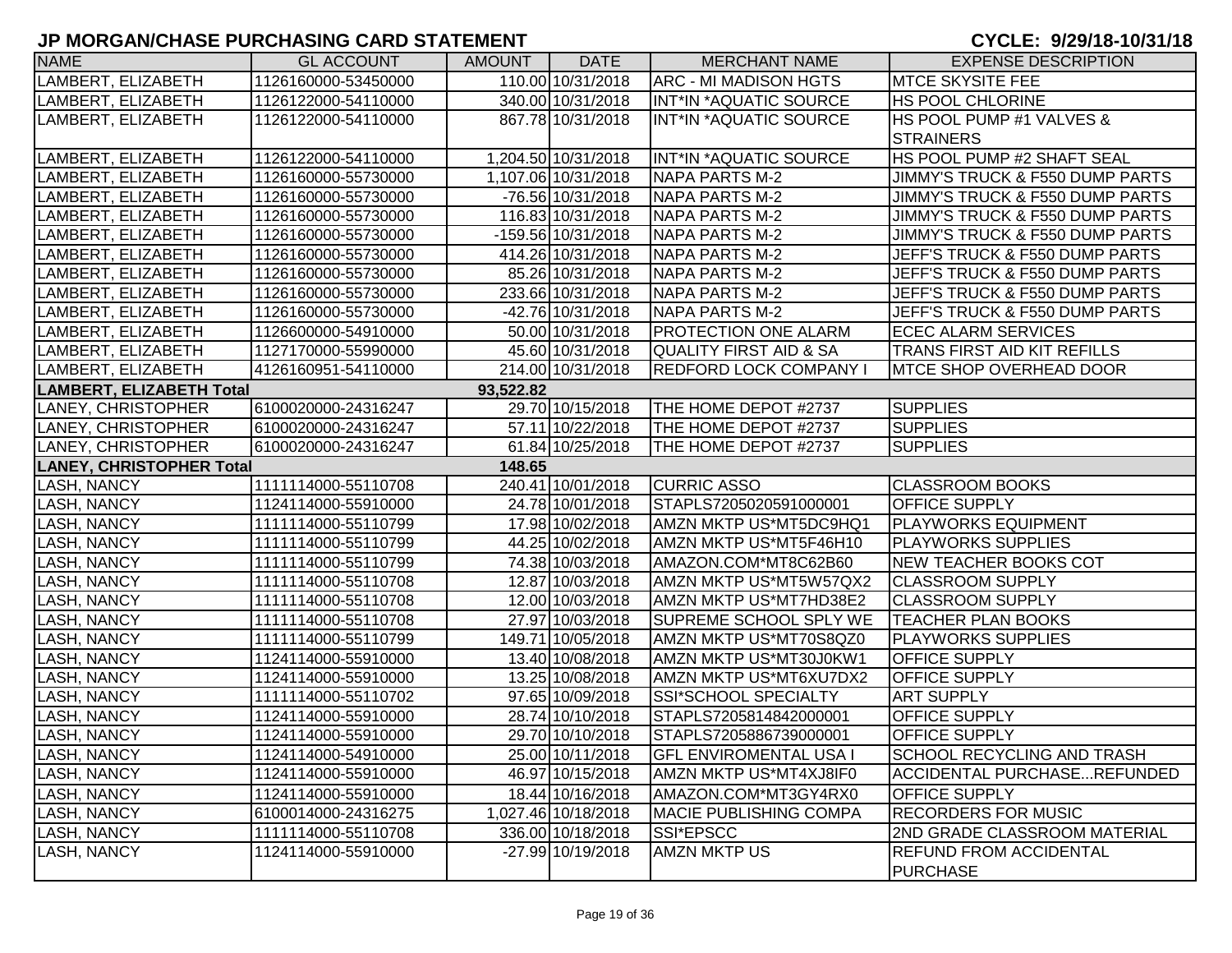| <b>NAME</b>              | <b>GL ACCOUNT</b>   | <b>AMOUNT</b> | <b>DATE</b>          | <b>MERCHANT NAME</b>          | <b>EXPENSE DESCRIPTION</b>                                                                                   |
|--------------------------|---------------------|---------------|----------------------|-------------------------------|--------------------------------------------------------------------------------------------------------------|
| LASH, NANCY              | 1124114000-55910000 |               | $-18.98110/19/2018$  | <b>AMZN MKTP US</b>           | REFUND ACCIDENTAL PURCHASE                                                                                   |
| <b>LASH, NANCY</b>       | 1111114000-55110708 |               | 34.74 10/23/2018     | SSI*SCHOOL SPECIALTY          | TAGBOARD FOR CLASSROOM                                                                                       |
| <b>LASH, NANCY</b>       | 1111114000-55110708 |               | 1,144.00 10/24/2018  | <b>PAPER EXPRESS INC</b>      | <b>SCHOOL PAPER</b>                                                                                          |
| <b>LASH, NANCY</b>       | 1124114000-55990000 |               | 29.98 10/26/2018     | AMAZON.COM*M83VT6JP1          | <b>PRINCIPAL BOOK</b>                                                                                        |
| <b>LASH, NANCY</b>       | 1111114000-55110708 |               | 4.90 10/26/2018      | STAPLS7206893738000001        | <b>CLASSROOM SUPPLY</b>                                                                                      |
| LASH, NANCY              | 1111114000-55110708 |               | 77.02 10/26/2018     | STAPLS7206893738000002        | <b>CLASSROOM SUPPLY</b>                                                                                      |
| <b>LASH, NANCY Total</b> |                     | 3,484.63      |                      |                               |                                                                                                              |
| MATSON, MELISSA          | 1722100000-53120611 |               | 11,200.00 10/03/2018 | NWEA 503-624-1951             | <b>IMPACT 18 NWEA PROFESSIONAL</b><br><b>DEVELOPMENT SESSIONS</b>                                            |
| <b>MATSON, MELISSA</b>   | 1711114000-55110611 |               | 299.00 10/05/2018    | SSI*EPSCC                     | PARKVIEW WORDLY WISE ORDER                                                                                   |
| <b>MATSON, MELISSA</b>   | 1711118000-55110611 |               | 679.62 10/10/2018    | AMZN MKTP US*MT9MA82F1        | <b>BATTERIES, TAPE, AND LED LIGHTS</b><br>SUPPLIES FOR WIRING PROJECTS -<br><b>NOVI MEADOWS</b>              |
| <b>MATSON, MELISSA</b>   | 6100084000-24316266 |               | 4,958.88 10/10/2018  | CHIBITRONICS, LLC             | <b>GRANT PURCHASE - CHIBITRONICS</b><br><b>SUPPLIES</b>                                                      |
| MATSON, MELISSA          | 1711111000-55110611 |               | 29.35 10/10/2018     | <b>CHIBITRONICS, LLC</b>      | <b>VILLAGE OAKS - CHIBITRONICS</b><br><b>SUPPLIES</b>                                                        |
| <b>MATSON, MELISSA</b>   | 1711112000-55110611 |               | 29.35 10/10/2018     | <b>CHIBITRONICS, LLC</b>      | ORCHARD HILLS - CHIBITRONICS<br><b>SUPPLIES</b>                                                              |
| <b>MATSON, MELISSA</b>   | 1711113000-55110611 |               | 29.35 10/10/2018     | <b>CHIBITRONICS, LLC</b>      | <b>NOVI WOODS - CHIBITRONICS</b><br><b>SUPPLIES</b>                                                          |
| <b>MATSON, MELISSA</b>   | 1711114000-55110611 |               | 29.35 10/10/2018     | <b>CHIBITRONICS, LLC</b>      | PARKVIEW - CHIBITRONICS SUPPLIES                                                                             |
| <b>MATSON, MELISSA</b>   | 1711115000-55110611 |               | 29.36 10/10/2018     | <b>CHIBITRONICS, LLC</b>      | DEERFIELD - CHIBITRONICS SUPPLIES                                                                            |
| <b>MATSON, MELISSA</b>   | 1711118000-55110611 |               | 29.36 10/10/2018     | <b>CHIBITRONICS, LLC</b>      | <b>NOVI MEADOWS - CHIBITRONICS</b><br><b>SUPPLIES</b>                                                        |
| <b>MATSON, MELISSA</b>   | 1722100000-55110630 |               | 317.94 10/10/2018    | <b>NATL ASSN GIFTED CHILD</b> | <b>TEACHING GIFTED KIDS</b><br>PROFESSIONAL MULTIMEDIA PACKAGE                                               |
| <b>MATSON, MELISSA</b>   | 1722100000-57410611 |               | 119.00 10/10/2018    | NATL ASSN GIFTED CHILD        | NATIONAL ASSOCIATION FOR GIFTED<br><b>CHILDREN - PREMIER MEMBER</b><br>MEMBERSHIP (INSTRUCTIONAL<br>COACHES) |
| MATSON, MELISSA          | 1711118000-55110611 |               | 77.94 10/12/2018     | AMZN MKTP US*MT18Y97X1        | <b>TAPE SUPPLIES FOR WIRING</b><br><b>PROJECTS - NOVI MEADOWS</b>                                            |
| <b>MATSON, MELISSA</b>   | 1722100000-53220611 |               | 45.00 10/12/2018     | <b>OAKLAND SCHOOLS-RC INT</b> | OAKLAND SCHOOLS HIV<br>CERTIFICATION TRAINING - R. SMITH,<br>H. PENDERGRAFF, B. CANALES-<br><b>HERBERT</b>   |
| <b>MATSON, MELISSA</b>   | 1722100000-55990630 |               | 169.50 10/25/2018    | THE READING WAREHOUSE         | <b>INSTRUCTIONAL BOOKS FOR</b><br><b>INSTRUCTIONAL COACHES</b>                                               |
| MATSON, MELISSA          | 1128200000-53450000 |               | 8,500.00 10/26/2018  | <b>QUALTRICS</b>              | K-12 DISTRICT RESEARCH SUITE<br><b>LICENSE</b>                                                               |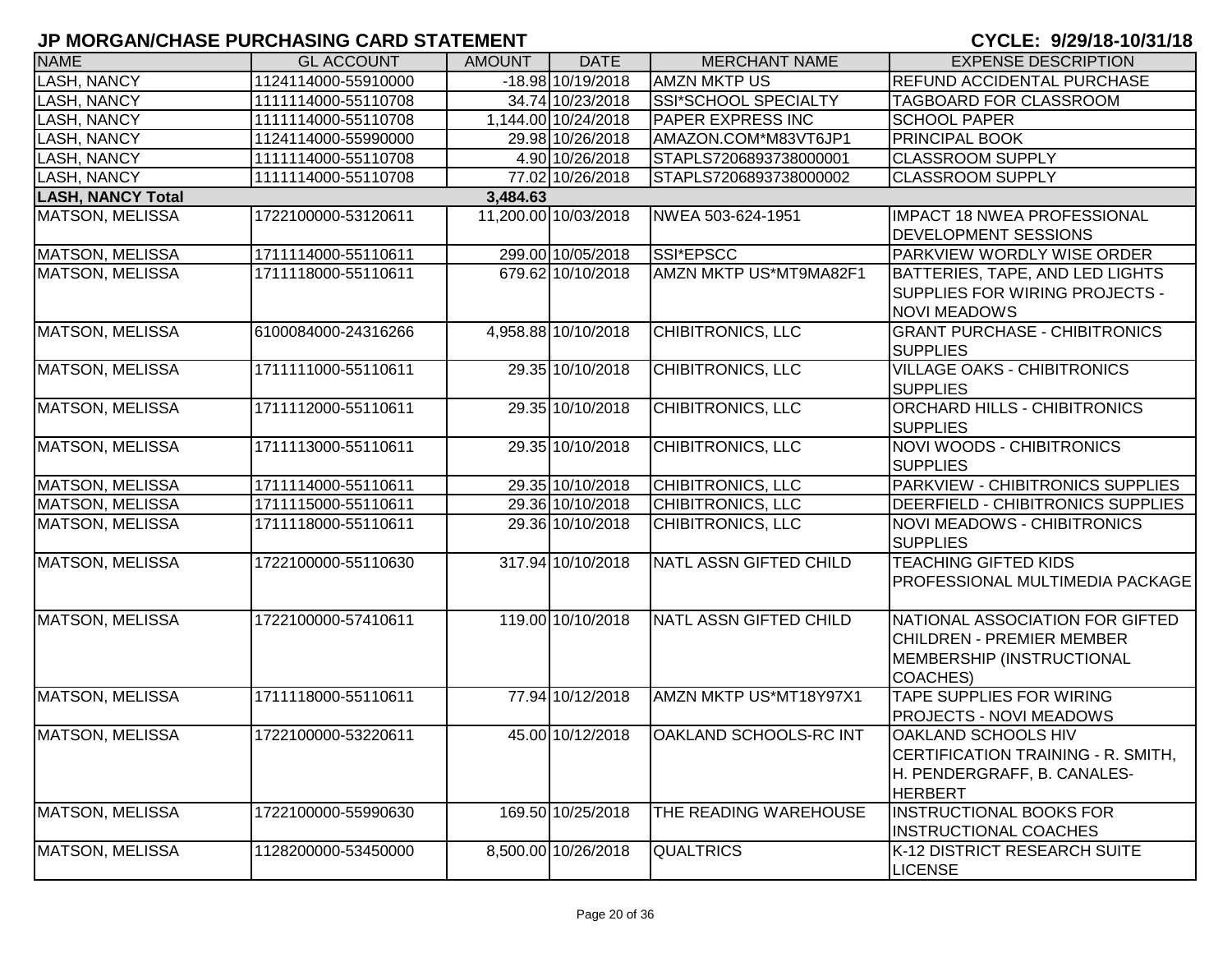| <b>NAME</b>                     | <b>GL ACCOUNT</b>   | <b>AMOUNT</b> | <b>DATE</b>          | <b>MERCHANT NAME</b>          | <b>EXPENSE DESCRIPTION</b>             |
|---------------------------------|---------------------|---------------|----------------------|-------------------------------|----------------------------------------|
| MATSON, MELISSA                 | 1711115000-53450611 |               | 3,000.00 10/29/2018  | <b>CURRIC ASSO</b>            | <b>I-READY SOFTWARE LICENSES -</b>     |
|                                 |                     |               |                      |                               | <b>DEERFIELD</b>                       |
| MATSON, MELISSA                 | 1711111000-53450611 |               | 6,000.00 10/29/2018  | <b>CURRIC ASSO</b>            | <b>IREADY SOFTWARE LICENSES -</b>      |
|                                 |                     |               |                      |                               | <b>VILLAGE OAKS</b>                    |
| MATSON, MELISSA                 | 1711118000-53450611 |               | 12,000.00 10/29/2018 | <b>CURRIC ASSO</b>            | I-READY SOFTWARE LICENCES - NOVI       |
|                                 |                     |               |                      |                               | <b>MEADOWS</b>                         |
| MATSON, MELISSA                 | 1711112000-53450611 |               | 3,000.00 10/29/2018  | <b>CURRIC ASSO</b>            | <b>IREADY SOFTWARE LICENCES -</b>      |
|                                 |                     |               |                      |                               | <b>ORCHARD HILLS</b>                   |
| MATSON, MELISSA                 | 1711113000-53450611 |               | 3,000.00 10/29/2018  | <b>CURRIC ASSO</b>            | <b>IREADY SOFTWARE LICENCES - NOVI</b> |
|                                 |                     |               |                      |                               | <b>WOODS</b>                           |
| MATSON, MELISSA                 | 1711114000-53450611 |               | 6,000.00 10/29/2018  | <b>CURRIC ASSO</b>            | <b>IREADY SOFTWARE LICENSES -</b>      |
|                                 |                     |               |                      |                               | <b>PARKVIEW</b>                        |
| MATSON, MELISSA                 | 1722100000-53220611 |               | 155.00 10/29/2018    | <b>IIRP</b>                   | IIRP CONFERENCE (ADDITIONAL 3RD        |
|                                 |                     |               |                      |                               | DAY) - A. KILGORE                      |
| <b>MATSON, MELISSA Total</b>    |                     | 59,698.00     |                      |                               |                                        |
| MCDERMOTT, JACOB                | 1126160000-55990000 |               | 44.00 10/29/2018     | <b>PENN STATION 205</b>       | <b>MTCE MEETING</b>                    |
| <b>MCDERMOTT, JACOB Total</b>   |                     | 44.00         |                      |                               |                                        |
| MCDOUGALL, BARBARA              | 6100061000-24316104 |               | 198.42 10/01/2018    | <b>BENITOS PIZZA-NOVI</b>     | <b>V FB GAME</b>                       |
| MCDOUGALL, BARBARA              | 6100061000-24316104 |               | 20.31 10/08/2018     | <b>BOSTON MARKET 1083</b>     | <b>V FB GAME</b>                       |
| MCDOUGALL, BARBARA              | 6100061000-24316104 |               | 32.20 10/08/2018     | KROGER #632                   | <b>V FB GAME</b>                       |
| MCDOUGALL, BARBARA              | 6100061000-24316104 |               | 131.70 10/08/2018    | <b>MARIA S ITALIAN BAKERY</b> | <b>V FB GAME</b>                       |
| MCDOUGALL, BARBARA              | 6100061000-24316104 |               | 322.85 10/08/2018    | <b>MARIA S ITALIAN BAKERY</b> | <b>V FB GAME</b>                       |
| MCDOUGALL, BARBARA              | 6100061000-24316104 |               | 17.58 10/22/2018     | SHELL OIL 57444954309         | DRINKS FOR WORKERS AT TENNIS           |
| MCDOUGALL, BARBARA              | 6100061000-24316104 |               | 195.79 10/22/2018    | <b>SUBWAY</b><br>00025049     | <b>TENNIS</b>                          |
| MCDOUGALL, BARBARA              | 1429300000-55999000 |               | 295.63 10/23/2018    | <b>PAPER DIRECT</b>           | <b>CERTIFICATE PAPER</b>               |
| MCDOUGALL, BARBARA              | 6100061000-24316172 |               | 1,913.38 10/25/2018  | <b>MARIA S ITALIAN BAKERY</b> | <b>V FB BANQUET</b>                    |
| MCDOUGALL, BARBARA              | 1429300000-55910000 |               | 338.09 10/26/2018    | SAMSCLUB #6657                | SUPPLIES FOR THE OFFICE                |
| MCDOUGALL, BARBARA              | 6100061000-24316104 |               | 102.04 10/26/2018    | 00014654<br><b>TARGET</b>     | CANDY FOR OFFICE; THANKSGIVING         |
|                                 |                     |               |                      |                               | <b>ITEMS</b>                           |
| MCDOUGALL, BARBARA              | 6100061000-24316126 |               | 900.12 10/29/2018    | <b>STACK SPORTS</b>           | <b>FILMS FOR G BKB</b>                 |
| MCDOUGALL, BARBARA              | 6100061000-24316114 |               | 900.00 10/29/2018    | <b>STACK SPORTS</b>           | <b>FILMS B BKB</b>                     |
| <b>MCDOUGALL, BARBARA Total</b> |                     | 5,368.11      |                      |                               |                                        |
| MINNICK, JILL                   | 1125200000-53220000 |               | 160.00 10/10/2018    | <b>MSBO</b>                   | 2018 MDE/MSBO WORKSHOP                 |
| <b>MINNICK, JILL Total</b>      |                     | 160.00        |                      |                               |                                        |
| NESMITH, RUSSELL                | 1126160000-55992000 |               | 439.22 10/01/2018    | <b>BEST PLUMBING SPECIALT</b> | <b>MTCE PLUMBING STOCK</b>             |
| NESMITH, RUSSELL                | 1126160000-55992000 |               | 127.78 10/04/2018    | <b>BEST PLUMBING SPECIALT</b> | <b>IMTCE STOCK FLOOR DRAIN TRAP</b>    |
|                                 |                     |               |                      |                               | <b>SEALS</b>                           |
| NESMITH, RUSSELL                | 1126160000-55980000 |               | 86.83 10/04/2018     | THE HOME DEPOT 2737           | <b>MTCE PLUMBING SUPPLIES</b>          |
| NESMITH, RUSSELL                | 1126160000-55980000 |               | 39.55 10/08/2018     | <b>BEST PLUMBING SPECIALT</b> | <b>MTCE PLUMBING TOOLS</b>             |
| NESMITH, RUSSELL                | 1126160000-55992000 |               | 41.17 10/08/2018     | THE HOME DEPOT #2704          | VO DRINKING FOUNTAIN                   |
| NESMITH, RUSSELL                | 1126160000-55992000 |               | 13.87 10/08/2018     | THE HOME DEPOT #2704          | <b>VO DRINKING FOUNTAIN</b>            |
| <b>NESMITH, RUSSELL</b>         | 1126160000-55992000 |               | 16.43 10/08/2018     | THE HOME DEPOT #2737          | HS RM 103 WATER LEAK                   |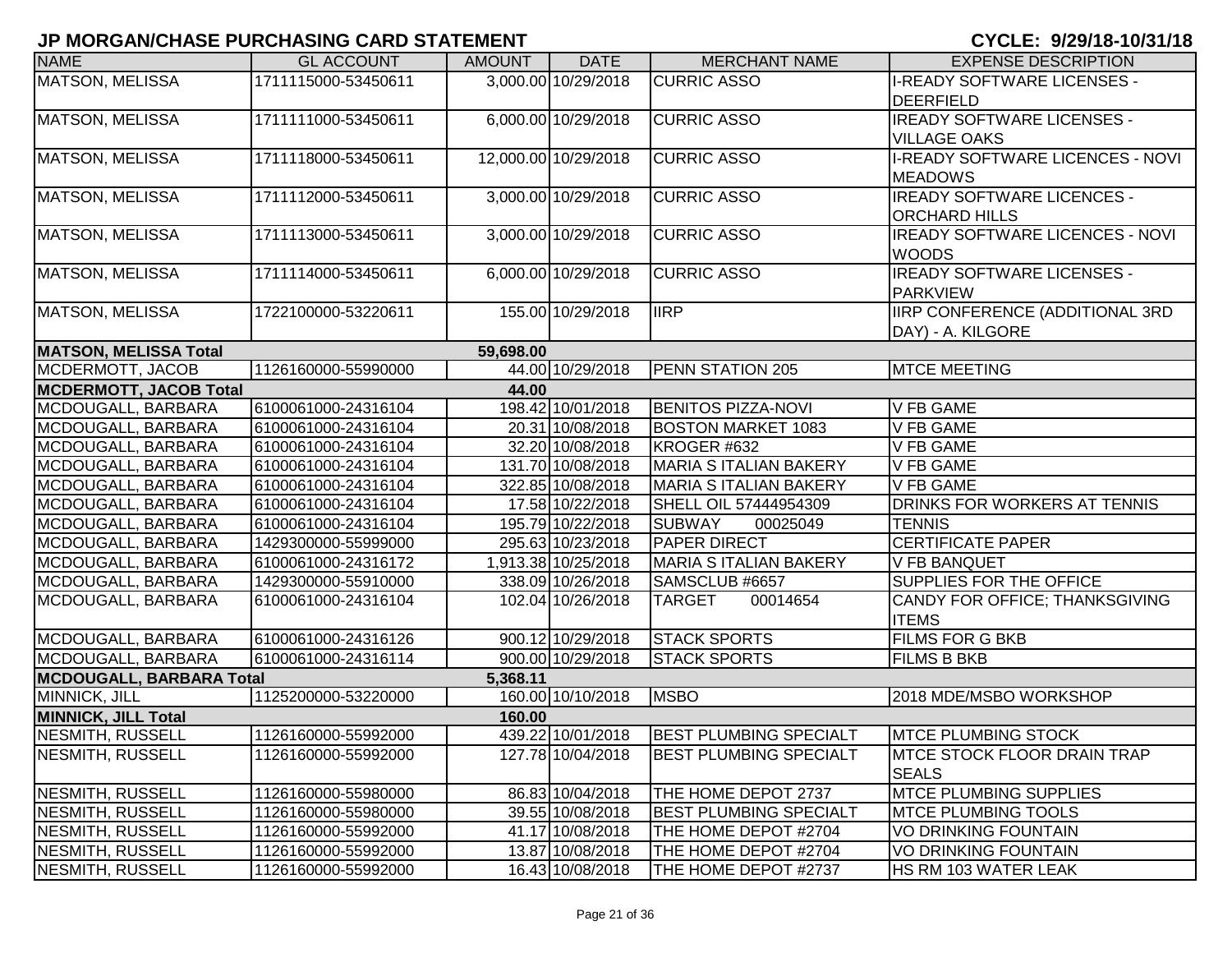| <b>NAME</b>                   | <b>GL ACCOUNT</b>   | <b>AMOUNT</b> | <b>DATE</b>        | <b>MERCHANT NAME</b>          | <b>EXPENSE DESCRIPTION</b>                            |
|-------------------------------|---------------------|---------------|--------------------|-------------------------------|-------------------------------------------------------|
| <b>NESMITH, RUSSELL</b>       | 1126160000-55992000 |               | 34.40 10/08/2018   | THE HOME DEPOT #2737          | <b>VO DRINKING FOUNTAIN</b>                           |
| <b>NESMITH, RUSSELL</b>       | 1126160000-55992000 |               | 36.55 10/11/2018   | <b>BEST PLUMBING SPECIALT</b> | NM6 ART ROOM                                          |
| NESMITH, RUSSELL              | 4445620000-56420000 |               | 448.20 10/11/2018  | THE HOME DEPOT #2737          | <b>IMS HOME EC ROOM WASHER</b>                        |
| NESMITH, RUSSELL              | 1126160000-55980000 |               | 31.07 10/11/2018   | THE HOME DEPOT #2737          | <b>MTCE DRINKING FOUNTAIN SUPPLIES</b>                |
| NESMITH, RUSSELL              | 1126160000-55992000 |               | 4.74 10/15/2018    | <b>GREAT LAKES ACE HDWE</b>   | <b>VO DRINKING FOUNTAIN</b>                           |
| NESMITH, RUSSELL              | 1126160000-55992000 |               | 1.89 10/15/2018    | <b>GREAT LAKES ACE HDWE</b>   | <b>VO DRINKING FOUNTAIN</b>                           |
| <b>NESMITH, RUSSELL</b>       | 1126160000-55992000 |               | 129.00 10/15/2018  | THE HOME DEPOT #2737          | <b>NW LOUNGE</b>                                      |
| NESMITH, RUSSELL              | 1126160000-55992000 |               | 17.54 10/15/2018   | THE HOME DEPOT #2737          | NM6 ART ROOM SPRAY HOSE                               |
| NESMITH, RUSSELL              | 1126160000-55992000 |               | 5.27 10/15/2018    | THE HOME DEPOT #2737          | <b>MS PARKING LOT STRIPING</b>                        |
| <b>NESMITH, RUSSELL</b>       | 1126160000-55992000 |               | 169.32 10/17/2018  | <b>BEST PLUMBING SPECIALT</b> | <b>MTCE AUTO SINKS VALVE CARTRIDGE</b><br><b>ASSY</b> |
| NESMITH, RUSSELL              | 1126160000-55992000 |               | 12.50 10/17/2018   | <b>BEST PLUMBING SPECIALT</b> | <b>MTCE FLUSH VALVE REPAIR PARTS</b>                  |
| NESMITH, RUSSELL              | 1126160000-55992000 |               | 169.80 10/19/2018  | <b>BEST PLUMBING SPECIALT</b> | <b>MTCE KOHLER FAUCETS CARTRIDGES</b>                 |
| <b>NESMITH, RUSSELL</b>       | 1126160000-55992000 |               | 537.24 10/23/2018  | <b>BEST PLUMBING SPECIALT</b> | <b>MTCE ACORN AUTO SINKS PARTS</b>                    |
| <b>NESMITH, RUSSELL</b>       | 1126160000-54120000 |               | 63.00 10/26/2018   | <b>ACE WELDING SUPPLY</b>     | <b>MTCE TORCH MAINTENANCE</b>                         |
| <b>NESMITH, RUSSELL</b>       | 1126160000-55992000 |               | 216.30 10/26/2018  | <b>PENCHURA</b>               | NW PLAYGROUND ROLLER SHAFT,                           |
|                               |                     |               |                    |                               | <b>ROLLERS</b>                                        |
| <b>NESMITH, RUSSELL Total</b> |                     | 2,641.67      |                    |                               |                                                       |
| <b>NOWICKI, MATTHEW</b>       | 1127170000-54120000 |               | $-8.27$ 10/10/2018 | <b>AIR TOOL SERVICE COMPA</b> | <b>EQUIPMENT REPAIR REFUND</b>                        |
| NOWICKI, MATTHEW              | 1127170000-54120000 |               | 236.17 10/10/2018  | <b>AIR TOOL SERVICE COMPA</b> | <b>REPAIR IMPACT</b>                                  |
| <b>NOWICKI, MATTHEW</b>       | 1127170000-53450000 |               | 193.95 10/15/2018  | <b>HELM INC</b>               | <b>SERVICE SOFTWARE</b>                               |
| <b>NOWICKI, MATTHEW</b>       | 1127170000-54120000 |               | 255.10 10/31/2018  | <b>AIR TOOL SERVICE COMPA</b> | <b>REPAIR SAW</b>                                     |
| <b>NOWICKI, MATTHEW Total</b> |                     | 676.95        |                    |                               |                                                       |
| OCONNOR, GAIL                 | 1335100000-55110553 |               | 49.99 10/03/2018   | AMZN MKTP US*MT6RT3BH0        | <b>TEACHING SUPPLIES</b>                              |
| OCONNOR, GAIL                 | 1335100000-55110553 |               | 1.00 10/03/2018    | AMZN MKTP US*MT9NI3BN1        | <b>TEACHING SUPPLIES</b>                              |
| OCONNOR, GAIL                 | 1311800000-55110551 |               | 91.48 10/03/2018   | STAPLS7205383175000001        | <b>TEACHING SUPPLIES</b>                              |
| OCONNOR, GAIL                 | 1311800000-55110551 |               | 80.45 10/03/2018   | STAPLS7205385447000001        | <b>TEACHING SUPPLIES</b>                              |
| OCONNOR, GAIL                 | 1311800000-55110551 |               | 66.65 10/03/2018   | STAPLS7205386922000001        | <b>TEACHING SUPPLIES</b>                              |
| OCONNOR, GAIL                 | 1311800000-55110551 |               | 9.99 10/03/2018    | STAPLS7205387555000002        | <b>TEACHING SUPPLIES</b>                              |
| <b>OCONNOR, GAIL</b>          | 1311800000-55110551 |               | 57.36 10/03/2018   | STAPLS7205389279000001        | <b>TEACHING SUPPLIES</b>                              |
| OCONNOR, GAIL                 | 1335100000-55110553 |               | 51.46 10/04/2018   | AMZN MKTP US*MT4MJ8QU1        | <b>TEACHING SUPPLIES</b>                              |
| OCONNOR, GAIL                 | 1311800000-55990551 |               | 38.48 10/04/2018   | WM SUPERCENTER #5893          | <b>TEACHING SUPPLIES</b>                              |
| OCONNOR, GAIL                 | 1311800000-55110551 |               | -9.99 10/05/2018   | STAPLS7205387555001001        | <b>TEACHING SUPPLIES</b>                              |
| OCONNOR, GAIL                 | 1311800000-55110551 |               | 9.99 10/05/2018    | STAPLS7205387555002002        | <b>TEACHING SUPPLIES</b>                              |
| <b>OCONNOR, GAIL</b>          | 1611851343-55110000 |               | 51.44 10/08/2018   | <b>DSS*ACHIEVMNTPRODUCTS</b>  | <b>TEACHING SUPPLIES</b>                              |
| OCONNOR, GAIL                 | 1611851343-55110000 |               | 68.98 10/08/2018   | <b>LAKESHORE LEARNING MAT</b> | <b>TEACHING SUPPLIES</b>                              |
| OCONNOR, GAIL                 | 1311800000-55110551 |               | 15.19 10/08/2018   | STAPLS7205387555000001        | <b>TEACHING SUPPLIES</b>                              |
| OCONNOR, GAIL                 | 1311800000-55110551 |               | 51.49 10/10/2018   | STAPLS7205799665000001        | <b>TEACHING SUPPLIES</b>                              |
| OCONNOR, GAIL                 | 1311800000-55110551 |               | 33.97 10/10/2018   | STAPLS7205816064000001        | <b>TEACHING SUPPLIES</b>                              |
| <b>OCONNOR, GAIL</b>          | 1311800000-57410551 |               | 10.65 10/11/2018   | <b>ISP UCIA INT</b>           | <b>TEACHING LIC. INFO</b>                             |
| OCONNOR, GAIL                 | 1311800000-55110551 |               | 25.49 10/11/2018   | STAPLS7205054048000001        | <b>TEACHING SUPPLIES</b>                              |
| OCONNOR, GAIL                 | 1311800000-55110551 |               | 19.72 10/12/2018   | AMAZON.COM*MT3AY7RL0          | <b>TEACHING SUPPLIES</b>                              |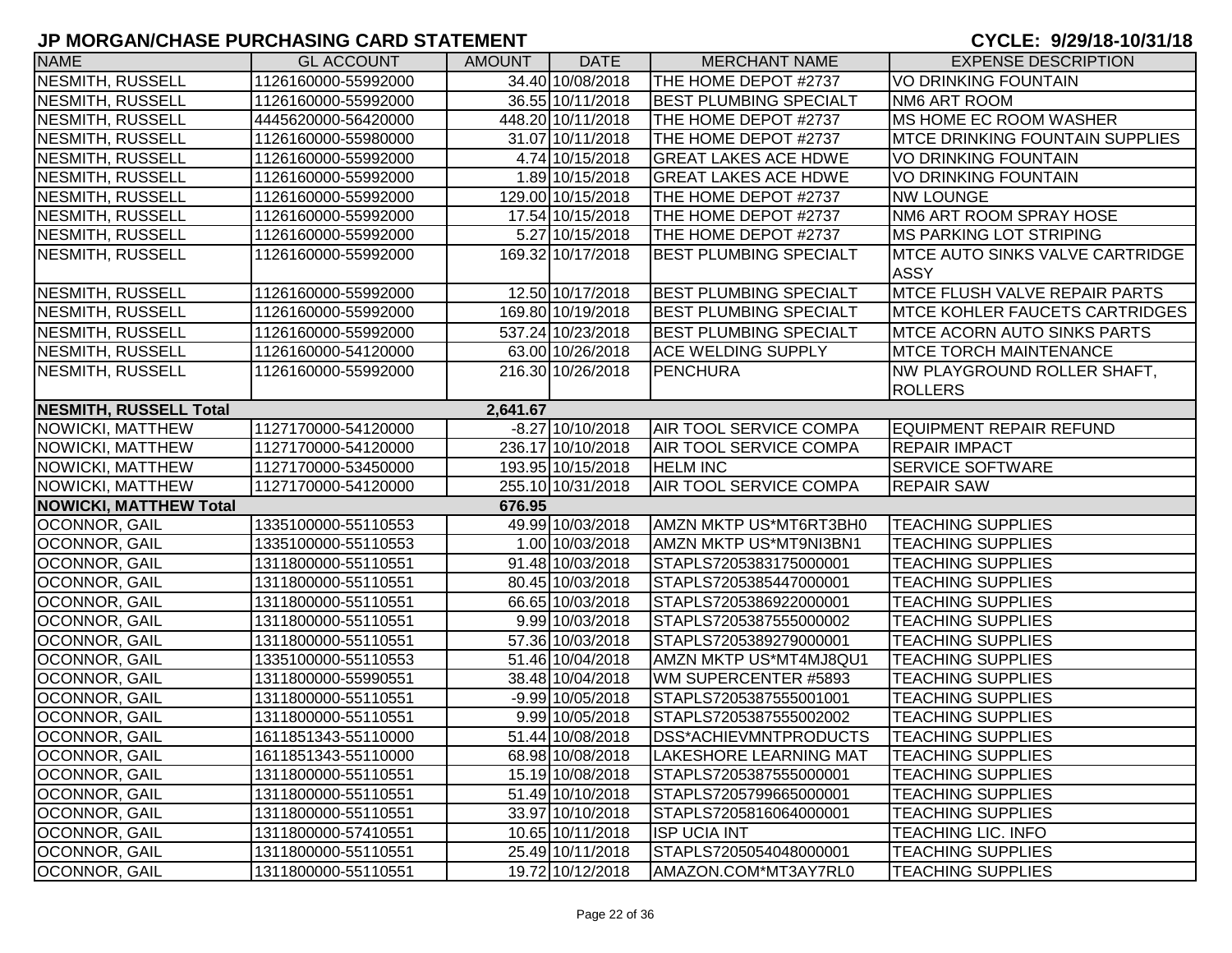| <b>NAME</b>                   | <b>GL ACCOUNT</b>   | <b>AMOUNT</b> | <b>DATE</b>         | <b>MERCHANT NAME</b>                    | <b>EXPENSE DESCRIPTION</b>             |
|-------------------------------|---------------------|---------------|---------------------|-----------------------------------------|----------------------------------------|
| OCONNOR, GAIL                 | 1311800000-55110551 |               | 41.97 10/12/2018    | AMAZON.COM*MT6AG5RQ1                    | <b>TEACHING SUPPLIES</b>               |
| OCONNOR, GAIL                 | 1311800000-55110551 |               | 32.94 10/12/2018    | AMZN MKTP US*MT3ZA6IT1                  | <b>TEACHING SUPPLIES</b>               |
| <b>OCONNOR, GAIL</b>          | 1311800000-55110551 |               | 40.00 10/12/2018    | MEIJER INC #122 Q01                     | <b>TEACHING SUPPLIES</b>               |
| <b>OCONNOR, GAIL</b>          | 1311800000-55110551 |               | 355.92 10/12/2018   | STAPLS7205978460000002                  | <b>TEACHING SUPPLIES</b>               |
| OCONNOR, GAIL                 | 1311800000-55110551 |               | 62.93 10/12/2018    | STAPLS7206000749000001                  | <b>TEACHING SUPPLIES</b>               |
| OCONNOR, GAIL                 | 1311800000-55110551 |               | 39.99 10/16/2018    | AMZN MKTP US*M84C08FY2                  | <b>TEACHING SUPPLIES</b>               |
| OCONNOR, GAIL                 | 1311800000-55110551 |               | 210.64 10/19/2018   | STAPLS7206454600000001                  | <b>TEACHING SUPPLIES</b>               |
| <b>OCONNOR, GAIL</b>          | 1311800000-55110551 |               | 15.98 10/22/2018    | STAPLS7205978460000001                  | <b>TEACHING SUPPLIES</b>               |
| OCONNOR, GAIL                 | 1311800000-55410551 |               | 2,564.10 10/23/2018 | <b>SCHOLASTIC MAGAZINES</b>             | <b>TEACHING SUPPLIES</b>               |
| OCONNOR, GAIL                 | 1335100000-55410000 |               | 15.00 10/24/2018    | NATIONAL GEO KIDS                       | <b>TEACHING SUPPLIES</b>               |
| <b>OCONNOR, GAIL</b>          | 1311800000-55110551 |               | 339.84 10/25/2018   | <b>STAPLES</b><br>00115659              | <b>TEACHING SUPPLIES</b>               |
| <b>OCONNOR, GAIL</b>          | 1335100000-55110553 |               | 99.98 10/26/2018    | AMZN MKTP US*M86ZZ0A82                  | <b>TEACHING SUPPLIES</b>               |
| OCONNOR, GAIL                 | 1311800000-55110551 |               | 198.57 10/26/2018   | STAPLS7206722274000001                  | <b>TEACHING SUPPLIES</b>               |
| OCONNOR, GAIL                 | 1311800000-55110551 |               | 208.64 10/29/2018   | STAPLS7206967999000001                  | <b>TEACHING SUPPLIES</b>               |
| OCONNOR, GAIL                 | 1335100000-55110553 |               | 49.99 10/31/2018    | AMZN MKTP US*M81FQ6PS2                  | <b>TEACHING SUPPLIES</b>               |
| OCONNOR, GAIL                 | 1311800000-55110551 |               | 36.86 10/31/2018    | <b>DSS*ACHIEVMNTPRODUCTS</b>            | <b>TEACHING SUPPLIES</b>               |
| OCONNOR, GAIL                 | 1611851343-55110000 |               | 57.49 10/31/2018    | <b>LAKESHORE LEARNING MAT</b>           | <b>TEACHING SUPPLIES</b>               |
| OCONNOR, GAIL                 | 1311800000-55110551 |               | 8.58 10/31/2018     | STAPLS7206722274000002                  | <b>TEACHING SUPPLIES</b>               |
| OCONNOR, GAIL                 | 1311800000-55110551 |               | 42.13 10/31/2018    | STAPLS7207115226000002                  | <b>TEACHING SUPPLIES</b>               |
| <b>OCONNOR, GAIL Total</b>    |                     | 5,145.34      |                     |                                         |                                        |
| OFILI, ALEXANDER              | 6100011000-24316501 |               | 1,099.45 10/03/2018 | LEARNING A-Z, LLC                       | <b>SOFTWARE</b>                        |
| OFILI, ALEXANDER              | 1722100000-53229000 |               | 379.40 10/10/2018   | <b>DELTA</b>                            | <b>BLUE RIBBON TRIP</b>                |
| OFILI, ALEXANDER              | 1722100000-53229000 |               | 379.40 10/10/2018   | <b>DELTA</b>                            | <b>BLUE RIBBON TRIP</b>                |
| <b>OFILI, ALEXANDER</b>       | 1722100000-53229000 |               | 379.40 10/10/2018   | <b>DELTA</b>                            | <b>BLUE RIBBON TRIP</b>                |
| <b>OFILI, ALEXANDER Total</b> |                     | 2,237.65      |                     |                                         |                                        |
| PATEL, SHAILEE                | 1222600000-53220000 |               | 14.65 10/09/2018    | <b>DIXIE SALOON</b>                     | <b>MCPA CONF</b>                       |
| <b>PATEL, SHAILEE</b>         | 1222600000-53220000 |               | 87.38 10/09/2018    | <b>GOODFELLOWS RESTAURANT MCPA CONF</b> |                                        |
| <b>PATEL, SHAILEE</b>         | 1222600000-53220000 |               | 141.60 10/10/2018   | <b>MISSION POINT RESORT</b>             | <b>MCPA CONF</b>                       |
| PATEL, SHAILEE                | 1222600000-53220000 |               | 141.60 10/10/2018   | <b>MISSION POINT RESORT</b>             | <b>MCPA CONF</b>                       |
| <b>PATEL, SHAILEE</b>         | 1222600000-53220000 |               | 5.00 10/10/2018     | <b>MISSION POINT RESORT</b>             | <b>MCPA CONF</b>                       |
| <b>PATEL, SHAILEE</b>         | 1222600000-53220000 |               | 18.99 10/10/2018    | <b>IMISSION POINT RESTAURA</b>          | <b>MCPA CONF</b>                       |
| PATEL, SHAILEE                | 1222600000-53220000 |               | 82.08 10/10/2018    | <b>MISSION POINT RESTAURA</b>           | <b>MCPA CONF</b>                       |
| PATEL, SHAILEE                | 1222600000-53220000 |               | 44.22 10/10/2018    | <b>MISSION POINT RESTAURA</b>           | <b>MCPA CONF</b>                       |
| <b>PATEL, SHAILEE</b>         | 1222600000-53220000 |               | 50.00 10/10/2018    | SHEPLERS INC                            | <b>MCPA CONF</b>                       |
| <b>PATEL, SHAILEE</b>         | 1222600000-53220000 |               | 39.81 10/11/2018    | <b>MISSION POINT RESTAURA</b>           | <b>MCPA CONF</b>                       |
| <b>PATEL, SHAILEE Total</b>   |                     | 625.33        |                     |                                         |                                        |
| <b>QUITIQUIT, PAMELA</b>      | 6100012000-24316275 |               | 31.80 10/19/2018    | LITTLE CAESARS #0057                    | TITLE ONE MEETING- PIZZA FOR THE       |
|                               |                     |               |                     |                                         | <b>PARENTS</b>                         |
| <b>QUITIQUIT, PAMELA</b>      | 6100012000-24316275 |               | 9.23 10/22/2018     | <b>BUSCH'S #1205</b>                    | <b>ITEMS FOR THE TITLE ONE MEETING</b> |
| QUITIQUIT, PAMELA Total       |                     | 41.03         |                     |                                         |                                        |
| <b>REICHLEY, CARRIE</b>       | 1111118000-55110702 |               | 33.45 10/01/2018    | <b>DBC*BLICK ART MATERIAL</b>           | <b>ART SUPPLIES-----</b>               |
| <b>REICHLEY, CARRIE</b>       | 1121218000-55910000 |               | 45.91 10/01/2018    | <b>OTC BRANDS, INC.</b>                 | COUNSELING SUPPLIES-PENCILS            |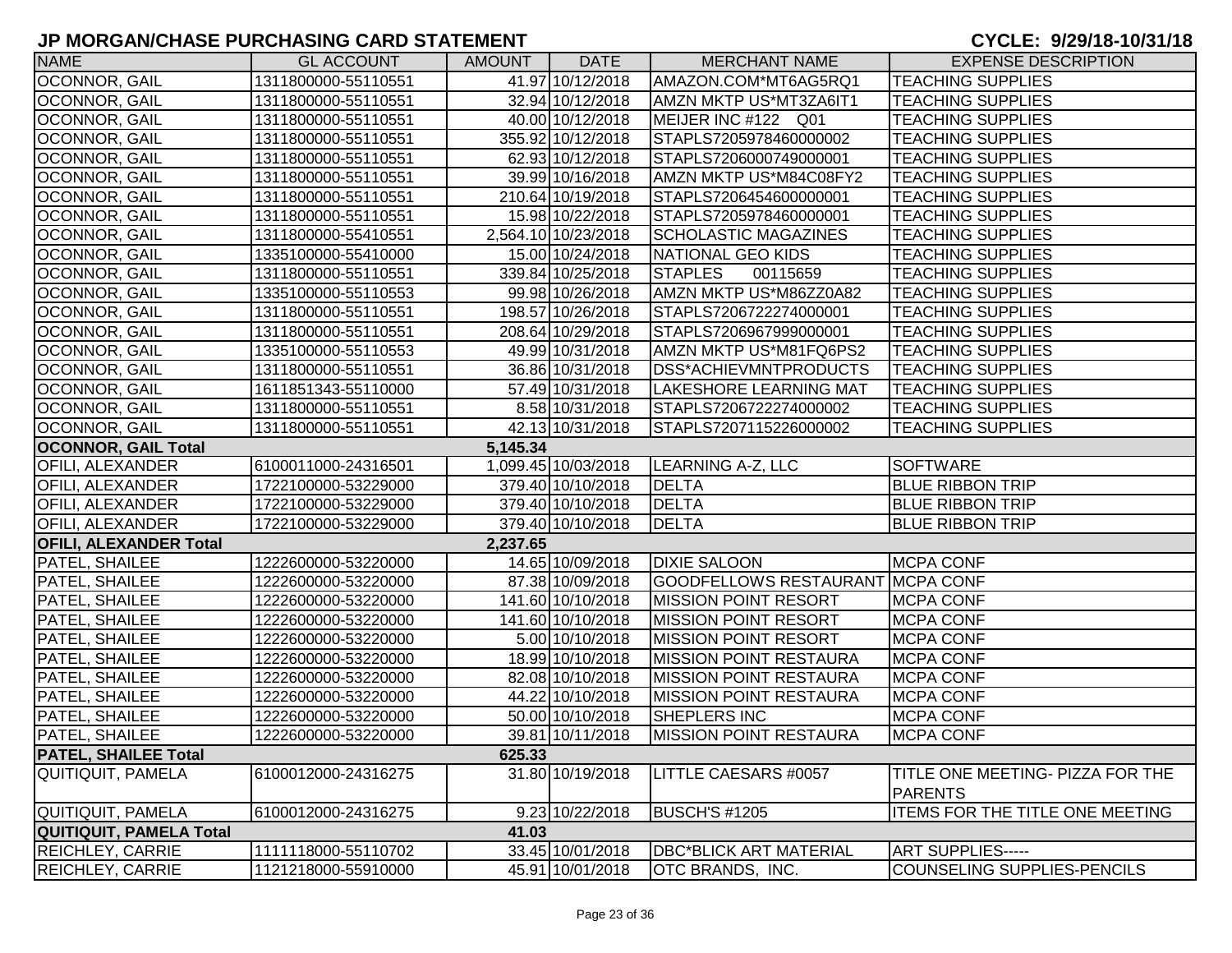| <b>NAME</b>                    | <b>GL ACCOUNT</b>   | <b>AMOUNT</b> | <b>DATE</b>         | <b>MERCHANT NAME</b>          | <b>EXPENSE DESCRIPTION</b>             |
|--------------------------------|---------------------|---------------|---------------------|-------------------------------|----------------------------------------|
| REICHLEY, CARRIE               | 1124118000-55910000 |               | 38.81 10/01/2018    | SSI*SCHOOL SPECIALTY          | <b>OFFICE SUPPLIES-GR.5</b>            |
| <b>REICHLEY, CARRIE</b>        | 1212218194-55110000 |               | 46.76 10/01/2018    | STAPLS7204633055000001        | <b>LATEX GLOVES FOR SPECIAL</b>        |
|                                |                     |               |                     |                               | <b>EDUCATION DEPT</b>                  |
| REICHLEY, CARRIE               | 1121218000-55910000 |               | 25.93 10/03/2018    | AMZN MKTP US*MT6176BU1        | COUNSELING SUPPLIES-KINETIC SAND       |
| <b>REICHLEY, CARRIE</b>        | 1111118000-55110708 |               | 6.75 10/05/2018     | STAPLS7205634271000001        | <b>CLASSROOM SUPPLIES-R. PLANT</b>     |
| REICHLEY, CARRIE               | 1111118000-55110708 |               | 106.67 10/05/2018   | STAPLS7205634271000002        | CLASSROOM SUPPLIES-R. PLANT            |
| REICHLEY, CARRIE               | 1111118000-55110719 |               | 91.14 10/08/2018    | AMAZON.COM*MT31S1SF1          | <b>MATH SUPPLIES-T. WELLOCK</b>        |
| REICHLEY, CARRIE               | 1111118000-55110719 |               | 151.98 10/08/2018   | AMZN MKTP US*MT8PC6KR0        | MATH SUPPLIES-C. MCDONALD              |
| REICHLEY, CARRIE               | 1111118000-55110702 |               | 129.54 10/08/2018   | <b>DBC*BLICK ART MATERIAL</b> | <b>ART SUPPLIES-L. JONES</b>           |
| <b>REICHLEY, CARRIE</b>        | 1111118000-55110702 |               | 87.40 10/11/2018    | <b>DBC*BLICK ART MATERIAL</b> | <b>ART SUPPLIES-L. JONES</b>           |
| <b>REICHLEY, CARRIE</b>        | 1111118724-55110000 |               | 37.94 10/11/2018    | <b>JW PEPPER AND SON INC</b>  | <b>CHOIR SUPPLIES-A. LENGERICH</b>     |
| <b>REICHLEY, CARRIE</b>        | 1111118000-55110723 |               | 48.00 10/11/2018    | J W PEPPER AND SON INC        | <b>ORCHESTRA SUPPLIES-M. RAIS</b>      |
| REICHLEY, CARRIE               | 6100018000-24316212 |               | 971.00 10/12/2018   | <b>WENGER CORPORATION</b>     | <b>RISER PARTS FOR CHOIR-LENGERICH</b> |
| <b>REICHLEY, CARRIE</b>        | 1111118000-55110708 |               | 35.77 10/15/2018    | AMZN MKTP US*MT7D24W72        | <b>CLASSROOM SUPPLIES-KIDON</b>        |
| REICHLEY, CARRIE               | 1111118000-55110719 |               | 24.85 10/17/2018    | <b>EAI EDUCATION</b>          | <b>MATH SUPPLIES-KIDON</b>             |
| <b>REICHLEY, CARRIE</b>        | 1111118000-55110731 |               | 120.00 10/17/2018   | NATIONALGEO                   | <b>REGISTRATION FOR NATIONAL</b>       |
|                                |                     |               |                     |                               | <b>GEOGRAPHY BEE</b>                   |
| <b>REICHLEY, CARRIE</b>        | 1111118000-55110727 |               | 1,478.63 10/26/2018 | <b>PHYSICAL EDUCATION EQU</b> | PHYSICAL EDUCATION EQUIPMENT-          |
|                                |                     |               |                     |                               | <b>FELCHER</b>                         |
| <b>REICHLEY, CARRIE</b>        | 1111118000-55110727 |               | 23.38 10/29/2018    | PHYSICAL EDUCATION EQU        | <b>PHYSICAL EDUCATION EQUIPMENT-</b>   |
|                                |                     |               |                     |                               | <b>FELCHER</b>                         |
| <b>REICHLEY, CARRIE</b>        | 1111118730-55110000 |               | 112.57 10/29/2018   | SSI*SCHOOL SPECIALTY          | <b>SCIENCE SUPPLIES-DIAL</b>           |
| <b>REICHLEY, CARRIE Total</b>  |                     | 3,616.48      |                     |                               |                                        |
| RODRIGUEZ, SANDRA              | 6100013000-24316275 |               | 782.24 10/10/2018   | <b>MACIE PUBLISHING COMPA</b> | <b>MUSIC RECORDERS BOUGHT</b>          |
|                                |                     |               |                     |                               | THROUGH MRS. SAELI - MONEY             |
|                                |                     |               |                     |                               | <b>DEPOSITED IN STUDENT ACTIVITY</b>   |
|                                |                     |               |                     |                               | <b>ACCOUNT THEN CHARGED</b>            |
| RODRIGUEZ, SANDRA              | 1111113000-54910000 |               | 10.00 10/16/2018    | <b>GFL ENVIROMENTAL USA I</b> | PAYING WASTE AND MANAGEMENT            |
|                                |                     |               |                     |                               | <b>BILL</b>                            |
| RODRIGUEZ, SANDRA              | 1111113000-55110708 |               | 382.10 10/16/2018   | SSI*SCHOOL SPECIALTY          | <b>SCHOOL SUPPLIES CHART PAPER -</b>   |
|                                |                     |               |                     |                               | <b>OFFICE STAPLERS</b>                 |
| RODRIGUEZ, SANDRA              | 1111113000-55110708 |               | 999.98 10/17/2018   | SSI*SCHOOL SPECIALTY          | <b>ART ROOM START UP SUPPLIES</b>      |
| RODRIGUEZ, SANDRA              | 1111113000-55110708 |               | 47.85 10/22/2018    | AMZN MKTP US*M84B22F11        | <b>SPECIAL ED - RESOURCE ROOM</b>      |
|                                |                     |               |                     |                               | <b>LEARNING GAMES FOR KIDS</b>         |
| <b>RODRIGUEZ, SANDRA</b>       | 1122213000-55310000 |               | 310.21 10/22/2018   | <b>FOLLETT SCHOOL SOLUTIO</b> | MEDIA CENTER BOOKS - JANIS             |
|                                |                     |               |                     |                               | <b>CANADY</b>                          |
| RODRIGUEZ, SANDRA              | 1122213000-55310000 |               | 31.92 10/30/2018    | <b>FOLLETT SCHOOL SOLUTIO</b> | <b>MEDIA CENTER BOOKS - JANIS</b>      |
| <b>RODRIGUEZ, SANDRA Total</b> |                     | 2,564.30      |                     |                               |                                        |
| RONNING, ADAM                  | 6100020000-24316239 |               | 360.00 10/01/2018   | <b>OPUSEVENT</b>              | ALL STATE BAND AUDITIONS - \$15 PER    |
|                                |                     |               |                     |                               | <b>STUDENT</b>                         |
| RONNING, ADAM                  | 6100020000-24316239 |               | 15.00 10/01/2018    | <b>OPUSEVENT</b>              | ALL STATE BAND AUDITIONS - \$15 PER    |
|                                |                     |               |                     |                               | <b>STUDENT</b>                         |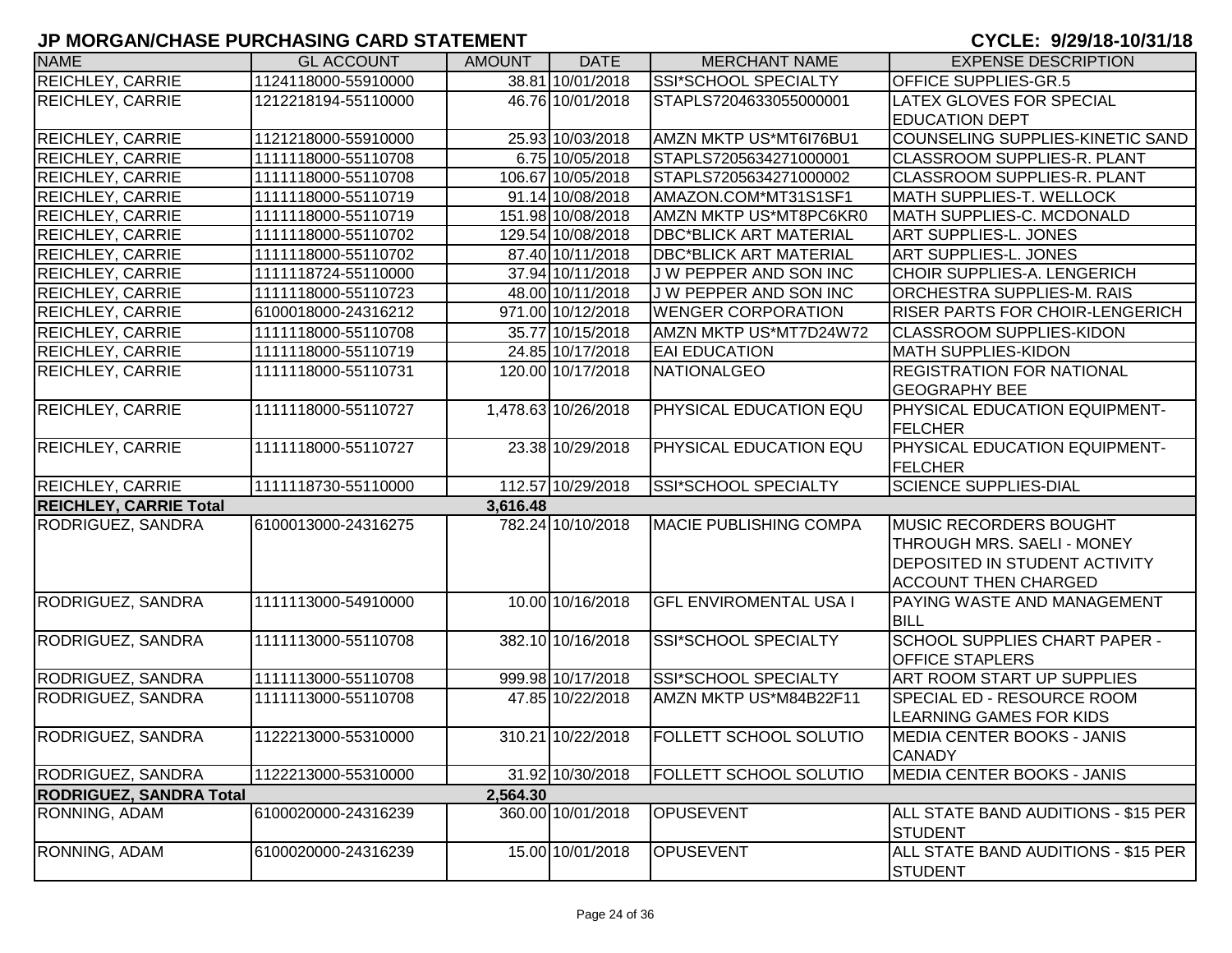| <b>NAME</b>                | <b>GL ACCOUNT</b>   | <b>AMOUNT</b> | <b>DATE</b>          | <b>MERCHANT NAME</b>          | <b>EXPENSE DESCRIPTION</b>            |
|----------------------------|---------------------|---------------|----------------------|-------------------------------|---------------------------------------|
| <b>RONNING, ADAM Total</b> |                     | 375.00        |                      |                               |                                       |
| <b>ROSS, NICOLE</b>        | 6100022000-24316129 |               | 378.22 10/03/2018    | 1650 BROADWAY ASSOCIAT        | ELLEN'S STARDUST DINER DINNER         |
|                            |                     |               |                      |                               | FOR NYC FIELD TRIP DEPOSIT #1         |
| ROSS, NICOLE               | 6100022000-24316129 |               | 378.21 10/04/2018    | 1650 BROADWAY ASSOCIAT        | ELLEN'S STARDUST DINER DINNER         |
|                            |                     |               |                      |                               | FOR NYC FIELD TRIP- REMAINING         |
|                            |                     |               |                      |                               | <b>BALANCE DUE</b>                    |
| ROSS, NICOLE               | 6100022000-24316129 |               | 351.00 10/05/2018    | 9/11 MEMORIAL                 | <b>NYC FIELD TRIP</b>                 |
| <b>ROSS, NICOLE</b>        | 6100022000-24316129 |               | 155.08 10/05/2018    | EB 13TH ANNUAL OAKLAN         | OAKLAND DANCE FESTIVAL                |
|                            |                     |               |                      |                               | PERFORMANCE EVALUATIONS               |
| <b>ROSS, NICOLE</b>        | 6100022000-24316129 |               | 236.50 10/08/2018    | <b>STATUE CRUISES</b>         | <b>NYC FIELD TRIP</b>                 |
| <b>ROSS, NICOLE</b>        | 6100022000-24316129 |               | 277.50 10/09/2018    | <b>STEPS ON BROADWAY</b>      | DANCE CLASSES ON NYC FIELD TRIP       |
| ROSS, NICOLE               | 6100022000-24316129 |               | 25.00 10/11/2018     | <b>DELTA</b>                  | <b>STUDENT CHECKED BAG FEES</b>       |
| <b>ROSS, NICOLE</b>        | 6100022000-24316129 |               | 25.00 10/11/2018     | <b>DELTA</b>                  | <b>STUDENT CHECKED BAG FEES</b>       |
| ROSS, NICOLE               | 6100022000-24316129 |               | $-198.15$ 10/12/2018 | <b>AIRLINK GO AIRLINK</b>     | SHUTTLE CREDIT                        |
| <b>ROSS, NICOLE</b>        | 6100022000-24316129 |               | -60.00 10/12/2018    | ALVIN AILEY SALESFORCE        | MUSICIAN FEE REIMBURSEMENT            |
| <b>ROSS, NICOLE</b>        | 6100022000-24316129 |               | 546.05 10/12/2018    | PLANET HOLLYWOOD INTL         | DINNER FOR NYC FIELD TRIP             |
| <b>ROSS, NICOLE</b>        | 6100022000-24316129 |               | 520.08 10/15/2018    | EL RIO GRANDE -500            | DINNER FOR NYC FIELD TRIP             |
| ROSS, NICOLE               | 6100022000-24316129 |               | 33.00 10/15/2018     | MTA MVM*N051-59 ST QPS        | 1 SUBWAY PASS- PERSONAL CHECK         |
|                            |                     |               |                      |                               | <b>REIMBURSEMENT INCLUDED</b>         |
| <b>ROSS, NICOLE</b>        | 6100022000-24316129 |               | 33.00 10/15/2018     | MTA MVM*N051-59 ST QPS        | 1 SUBWAY PASS- PERSONAL CHECK         |
|                            |                     |               |                      |                               | <b>REIMBURSEMENT INCLUDED</b>         |
| ROSS, NICOLE               | 6100022000-24316129 |               | 590.25 10/15/2018    | <b>PERSHING SQUARE</b>        | <b>BREAKFAST FOR NYC FIELD TRIP</b>   |
| <b>ROSS, NICOLE</b>        | 6100022000-24316129 |               | 448.56 10/15/2018    | UNOCHICAGOGRILL#308           | DINNER FOR NYC FIELD TRIP             |
| ROSS, NICOLE               | 6100022000-24316129 |               | 38.77 10/17/2018     | EB 13TH ANNUAL OAKLAN         | STUDENT ODF SOLO PERFORMANCE          |
|                            |                     |               |                      |                               | <b>EVALUATION</b>                     |
| <b>ROSS, NICOLE</b>        | 6100022000-24316129 |               | 38.77 10/18/2018     | EB 13TH ANNUAL OAKLAN         | STUDENT ODF SOLO PERFORMANCE          |
|                            |                     |               |                      |                               | <b>EVALUATION</b>                     |
| ROSS, NICOLE               | 6100022000-24316129 |               | 1,477.58 10/23/2018  | <b>CUSTOMINK LLC</b>          | <b>NDC FAN SHIRTS</b>                 |
| <b>ROSS, NICOLE</b>        | 6100022000-24316129 |               | 89.97 10/23/2018     | TARGET.COM *                  | <b>NDC COSTUMES</b>                   |
| <b>ROSS, NICOLE</b>        | 6100022000-24316129 |               | 28.28 10/23/2018     | <b>WEISSMAN DESIGNS FOR D</b> | <b>COSTUME FOR NICK &amp; CLIP ON</b> |
|                            |                     |               |                      |                               | <b>EARRINGS FOR COSTUME</b>           |
| ROSS, NICOLE               | 6100022000-24316129 |               | 39.99 10/24/2018     | TARGET.COM *                  | <b>NDC COSTUMES</b>                   |
| ROSS, NICOLE               | 6100022000-24316129 |               | 89.97 10/24/2018     | TARGET.COM *                  | <b>NDC COSTUMES</b>                   |
| <b>ROSS, NICOLE</b>        | 6100022000-24316129 |               | 29.99 10/24/2018     | TARGET.COM *                  | <b>NDC COSTUMES</b>                   |
| <b>ROSS, NICOLE</b>        | 6100022000-24316129 |               | 29.99 10/25/2018     | TARGET.COM *                  | <b>NDC COSTUMES</b>                   |
| <b>ROSS, NICOLE</b>        | 6100022000-24316129 |               | 633.67 10/29/2018    | FOREVER 21 INC                | <b>NDC COSTUMES</b>                   |
| <b>ROSS, NICOLE</b>        | 6100022000-24316129 |               | 29.99 10/29/2018     | TARGET.COM *                  | <b>NDC COSTUMES</b>                   |
| ROSS, NICOLE               | 6100022000-24316129 |               | 149.95 10/29/2018    | TARGET.COM *                  | <b>NDC COSTUMES</b>                   |
| <b>ROSS, NICOLE</b>        | 1111322000-55110720 |               | 54.50 10/30/2018     | AMAZON.COM*M885N61D0          | PICTURE FRAMES FOR HANGING NEW        |
|                            |                     |               |                      |                               | <b>NDC PICTURES IN DANCE ROOM</b>     |
| ROSS, NICOLE               | 1111322000-55110720 |               | 14.37 10/30/2018     | WALGREENS.COM PHOTO #1        | NEW NDC PICTURE POSTERS FOR           |
|                            |                     |               |                      |                               | <b>DANCE ROOM</b>                     |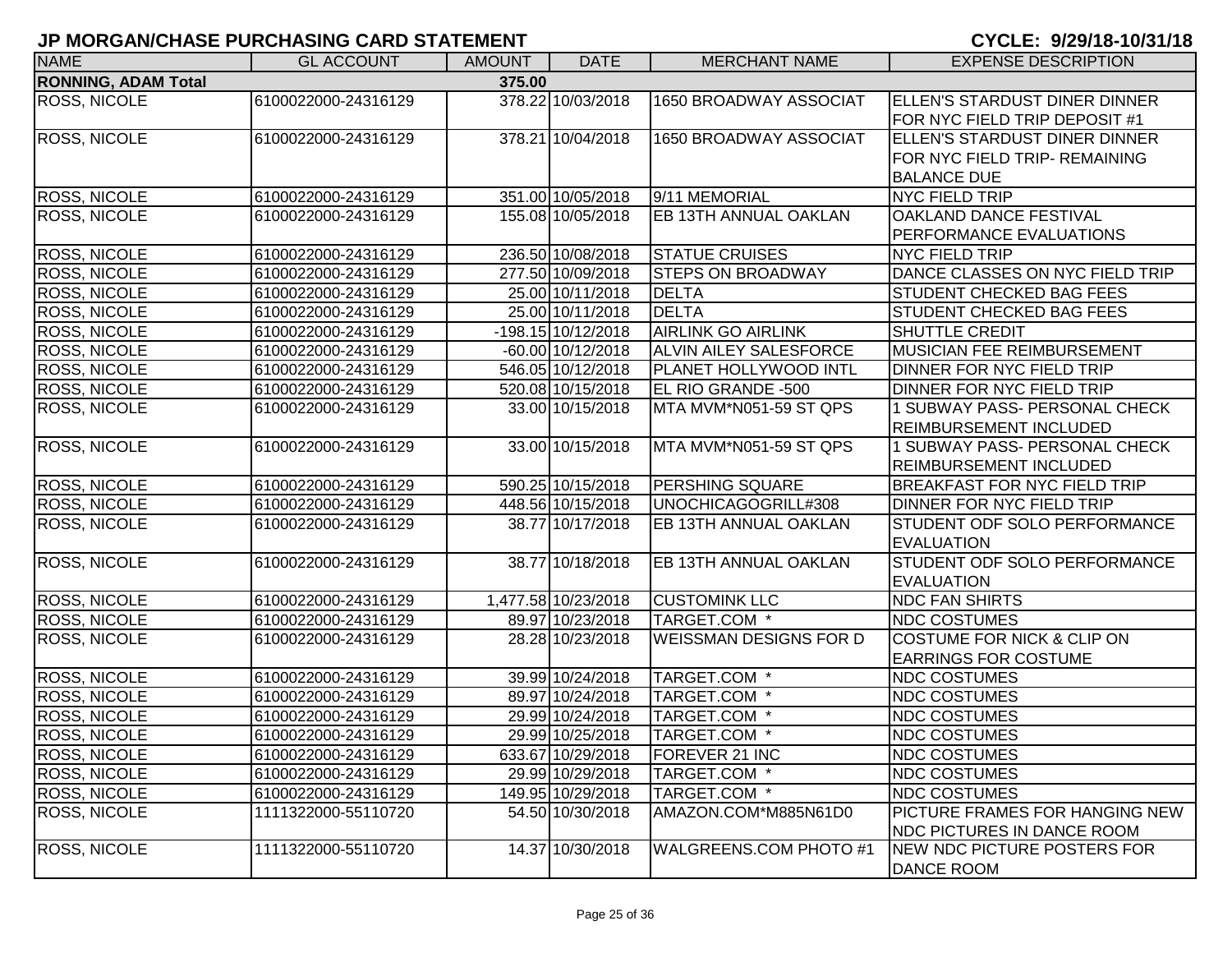| <b>NAME</b>                     | <b>GL ACCOUNT</b>   | <b>AMOUNT</b> | <b>DATE</b>         | <b>MERCHANT NAME</b>          | <b>EXPENSE DESCRIPTION</b>                                                                  |
|---------------------------------|---------------------|---------------|---------------------|-------------------------------|---------------------------------------------------------------------------------------------|
| <b>ROSS, NICOLE</b>             | 1111322000-55110720 |               | 29.00 10/30/2018    | <b>WALGREENS.COM PHOTO #1</b> | NEW NDC PICTURE POSTERS FOR<br><b>DANCE ROOM</b>                                            |
| <b>ROSS, NICOLE Total</b>       |                     | 6,514.09      |                     |                               |                                                                                             |
| RUDY, MICHELLE                  | 1311800000-55110551 |               | 10.00 10/29/2018    | <b>DOLLARTREE</b>             | TEACHING SUPPLIES, HALLOWEEN<br><b>PARTY SUPPLIES</b>                                       |
| <b>RUDY, MICHELLE</b>           | 1311800000-55110551 |               | 7.00 10/30/2018     | <b>DOLLAR TREE</b>            | <b>TEACHING SUPPLIES, HALLOWEEN</b><br><b>PARTY SUPPLIES</b>                                |
| <b>RUDY, MICHELLE Total</b>     |                     | 17.00         |                     |                               |                                                                                             |
| <b>RUTKOWSKI, MELANIE</b>       | 1637100776-53220748 |               | 259.00 10/05/2018   | <b>BUREAU OF EDUCATION AN</b> | CATHOLIC CENTRAL PROFESSIONAL<br>DEVELOPMENT FOR KRISTEN RASKEY                             |
| RUTKOWSKI, MELANIE              | 1711111000-55110611 |               | 69.41 10/05/2018    | SSI*SCHOOL SPECIALTY          | <b>CLASSROOM SUPPLIES VILLAGE OAKS</b>                                                      |
| RUTKOWSKI, MELANIE              | 1722100000-53220611 |               | 425.00 10/08/2018   | OAKLAND SCHOOLS-RC INT        | <b>PROFESSIONAL DEVELOPMENT FOR M.</b><br>LEE, M. TURCHI, L. LAPORTE, K. ADER,<br>A. KREGER |
| <b>RUTKOWSKI, MELANIE</b>       | 1711220000-55110611 |               | 40.09 10/18/2018    | AMAZON.COM*MT4Q44YN1          | <b>BOOKS FOR MIDDLE SCHOOL (BETH)</b><br><b>BAKER</b> )                                     |
| RUTKOWSKI, MELANIE              | 1711118000-55110611 |               | 80.18 10/18/2018    | AMAZON.COM*MT4Q44YN1          | <b>BOOKS FOR MEADOWS (SAUER)</b>                                                            |
| <b>RUTKOWSKI, MELANIE</b>       | 1711322000-55110611 |               | 160.36 10/18/2018   | AMAZON.COM*MT4Q44YN1          | <b>BOOKS FOR HIGH SCHOOL (NIZOL)</b>                                                        |
| RUTKOWSKI, MELANIE              | 1722100000-53220611 |               | 1,125.00 10/18/2018 | MI ASSOC SCH ADM              | CONFERENCES FOR RJ WEBBER, J.<br>DINKELMANN, D. HOPPENSTEDT, G.<br>MROZEK, W. CIANCIO       |
| <b>RUTKOWSKI, MELANIE</b>       | 1711220000-55110611 |               | 20.19 10/22/2018    | AMAZON.COM*M849B64W1          | <b>BOOK FOR BETH BAKER</b>                                                                  |
| <b>RUTKOWSKI, MELANIE</b>       | 1711111000-55110611 |               | 24.97 10/22/2018    | AMZN MKTP US*M857984O1        | TEACHING SUPPLIES FOR VILLAGE<br><b>OAKS SCIENCE</b>                                        |
| RUTKOWSKI, MELANIE              | 1711112000-55110611 |               | 24.97 10/22/2018    | AMZN MKTP US*M857984O1        | TEACHING SUPPLIES FOR ORCHARD<br><b>HILLS SCIENCE</b>                                       |
| RUTKOWSKI, MELANIE              | 1711113000-55110611 |               | 24.97 10/22/2018    | AMZN MKTP US*M857984O1        | TEACHING SUPPLIES FOR NOVI<br><b>WOODS SCIENCE</b>                                          |
| RUTKOWSKI, MELANIE              | 1711114000-55110611 |               | 24.97 10/22/2018    | AMZN MKTP US*M857984O1        | TEACHING SUPPLIES FOR PARKVIEW<br><b>SCIENCE</b>                                            |
| RUTKOWSKI, MELANIE              | 1711115000-55110611 |               | 24.97 10/22/2018    | AMZN MKTP US*M857984O1        | TEACHING SUPPLIES FOR DEERFIELD<br><b>SCIENCE</b>                                           |
| RUTKOWSKI, MELANIE              | 1637100776-53220748 |               | 235.00 10/25/2018   | COLLEGEBOARD WORKSHOP         | CATHOLIC CENTRAL PD FOR LEAH<br><b>STORM</b>                                                |
| RUTKOWSKI, MELANIE              | 1722100000-53450000 |               | 89.95 10/29/2018    | <b>IMSE</b>                   | INTERACTIVE SOFTWARE FOR BETH<br><b>BAKER</b>                                               |
| <b>RUTKOWSKI, MELANIE Total</b> |                     | 2,629.03      |                     |                               |                                                                                             |
| SAMMUT, CHRISTINA               | 1311800000-55110551 |               | 11.57 10/01/2018    | WAL-MART #5048                | <b>CLASSROOM SUPPLIES</b>                                                                   |
| SAMMUT, CHRISTINA               | 1311800000-55110551 |               | 29.62 10/11/2018    | WAL-MART #5048                | <b>CLASSROOM SUPPLIES</b>                                                                   |
| SAMMUT, CHRISTINA               | 1311800000-55110551 |               | 71.13 10/15/2018    | OTC BRANDS, INC.              | <b>CLASSROOM SUPPLIES</b>                                                                   |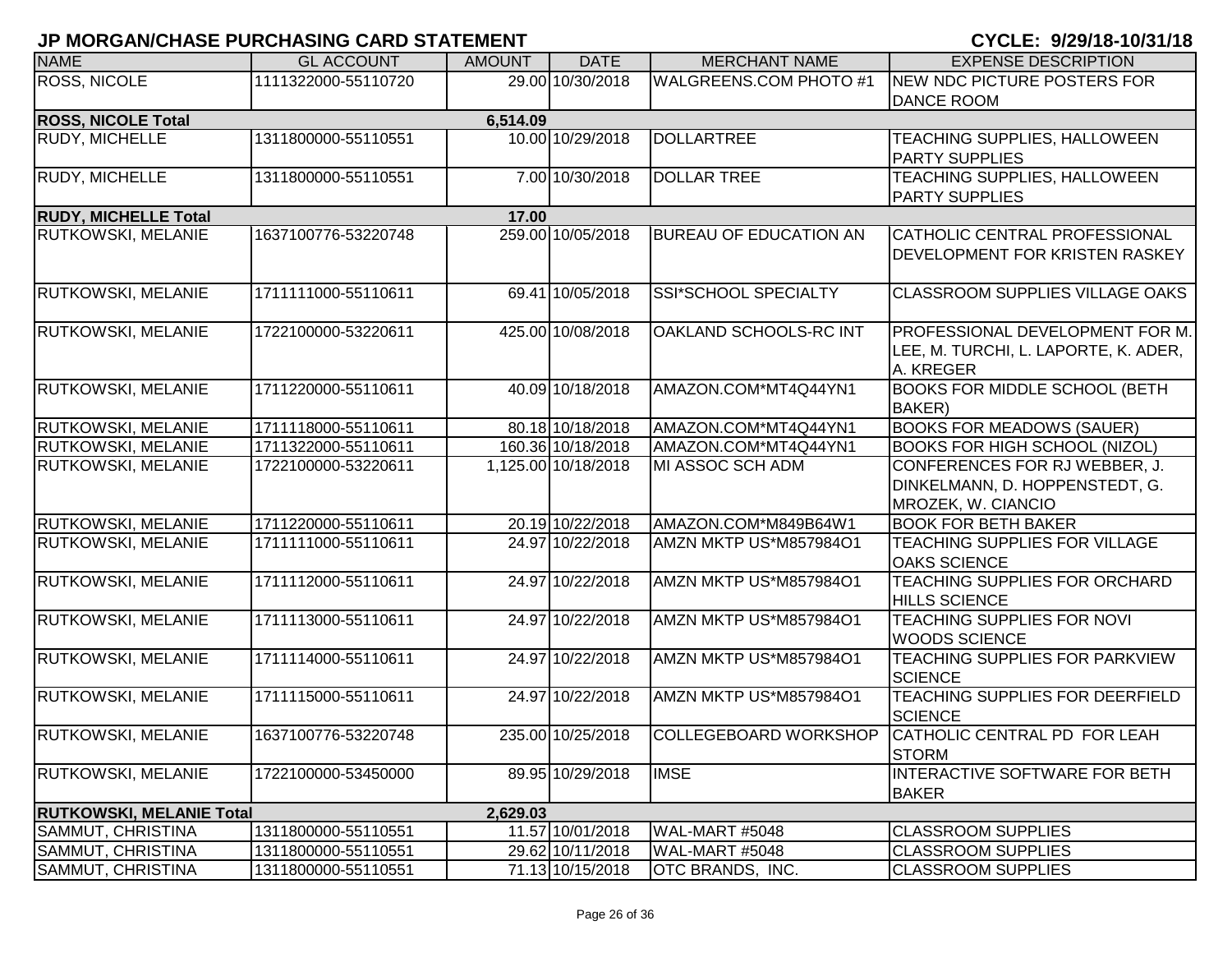| <b>NAME</b>                     | <b>GL ACCOUNT</b>   | <b>AMOUNT</b> | <b>DATE</b>         | <b>MERCHANT NAME</b>          | <b>EXPENSE DESCRIPTION</b>                                                            |
|---------------------------------|---------------------|---------------|---------------------|-------------------------------|---------------------------------------------------------------------------------------|
| SAMMUT, CHRISTINA               | 1311800000-55110551 |               | 7.92 10/15/2018     | WAL-MART #5048                | <b>CLASSROOM SUPPLIES</b>                                                             |
| SAMMUT, CHRISTINA               | 1311800000-55110551 |               | 10.25 10/17/2018    | WM SUPERCENTER #5048          | <b>CLASSROOM SUPPLIES</b>                                                             |
| SAMMUT, CHRISTINA               | 1311800000-55110551 |               | 8.92 10/29/2018     | WAL-MART #5048                | <b>CLASSROOM SUPPLIES</b>                                                             |
| SAMMUT, CHRISTINA               | 1311800000-55110551 |               | 20.74 10/29/2018    | WAL-MART #5048                | <b>CLASSROOM SUPPLIES</b>                                                             |
| <b>SAMMUT, CHRISTINA Total</b>  |                     | 160.15        |                     |                               |                                                                                       |
| <b>SCHURIG, CLAIRE</b>          | 1111322724-55110000 |               | 46.99 10/04/2018    | J W PEPPER AND SON INC        | <b>MUSIC FOR CONCERT</b>                                                              |
| <b>SCHURIG, CLAIRE</b>          | 1111322724-57410000 |               | 250.00 10/12/2018   | VARSITYVOCALS.COM             | <b>ENTRY FEE FOR INTERNATIONAL</b><br>COMPETITION OF HIGH SCHOOL A<br><b>CAPPELLA</b> |
| <b>SCHURIG, CLAIRE</b>          | 6100022000-24316122 |               | 282.97 10/15/2018   | PMT*CHARMINGCHARLIE           | <b>NECKLACES FOR NOVI SINGERS</b><br>WOMEN, THEY ARE PAYING ME BACK                   |
| <b>SCHURIG, CLAIRE</b>          | 6100022000-24316122 |               | 34.04 10/16/2018    | <b>CUSTOMINK GROUPS</b>       | <b>STUDENT SHIRTS</b>                                                                 |
| <b>SCHURIG, CLAIRE</b>          | 1111322724-55110000 |               | 4.60 10/29/2018     | J W PEPPER AND SON INC        | <b>MUSIC FOR CONCERT</b>                                                              |
| <b>SCHURIG, CLAIRE Total</b>    |                     | 618.60        |                     |                               |                                                                                       |
| <b>SCHYPINSKI, RACHEL</b>       | 6100022000-24316186 |               | 15.03 10/01/2018    | CVS/PHARMACY #08139           | <b>BOY/GIRL HOMECOMING BATHROOM</b><br>KIT                                            |
| <b>SCHYPINSKI, RACHEL</b>       | 6100022000-24316186 |               | 50.00 10/01/2018    | CVS/PHARMACY #08140           | <b>STARBUCKS FLOAT BUILDING HOST</b><br><b>FAMILY GIFT CARD</b>                       |
| <b>SCHYPINSKI, RACHEL</b>       | 6100022000-24316186 |               | 50.00 10/01/2018    | <b>GUERNSEY FARMS RESTAUR</b> | <b>FLOAT BUILDING HOST FAMILY GIFT</b><br><b>CARD</b>                                 |
| <b>SCHYPINSKI, RACHEL</b>       | 6100022000-24316186 |               | 97.90 10/01/2018    | SAMS CLUB #6657               | <b>CUPS FOR WATER AT HOMECOMING</b><br>AND CANDY FOR PARADE AND<br><b>HOMECOMING</b>  |
| <b>SCHYPINSKI, RACHEL</b>       | 6100022000-24316186 |               | 100.00 10/01/2018   | <b>SHIRO RESTAURANT</b>       | FLOAT BUILDING HOST FAMILY GIFT<br><b>CARD</b>                                        |
| SCHYPINSKI, RACHEL              | 6100022000-24316186 |               | 46.61 10/01/2018    | <b>TROPICAL SMOOTHIE CAFE</b> | TREAT FOR EXECUTIVE BOARD                                                             |
| <b>SCHYPINSKI, RACHEL</b>       | 6100022000-24316186 |               | 1,305.27 10/02/2018 | COTTAGE INN PIZZA - NO        | <b>SENIOR TAILGATE FOR HOMECOMING</b>                                                 |
| SCHYPINSKI, RACHEL              | 6100022000-24316186 |               | -29.66 10/03/2018   | SAMSCLUB #6657                | <b>RETURNED THE WRONG CUPS I</b><br><b>BOUGHT</b>                                     |
| <b>SCHYPINSKI, RACHEL</b>       | 6100022000-24316186 |               | 24.00 10/15/2018    | <b>DOLLAR TREE</b>            | <b>BOO NEW TEACHERS STUDENT</b><br><b>COUNCIL EVENT</b>                               |
| <b>SCHYPINSKI, RACHEL</b>       | 6100022000-24316186 |               | 16.00 10/15/2018    | 00014654<br><b>TARGET</b>     | <b>BOO NEW TEACHERS STUDENT</b><br><b>COUNCIL EVENT</b>                               |
| <b>SCHYPINSKI, RACHEL</b>       | 6100022000-24316186 |               | 157.38 10/16/2018   | <b>TARGET</b><br>00006114     | KLAA HALLOWEEN DANCE CHARITY<br><b>ITEMS</b>                                          |
| <b>SCHYPINSKI, RACHEL</b>       | 6100022000-24316186 |               | 1,487.80 10/30/2018 | THE NORTHVILLE CIDERMI        | <b>CIDER AND DONUTS FOR ALL</b><br><b>STUDENTS</b>                                    |
| <b>SCHYPINSKI, RACHEL Total</b> |                     | 3,320.33      |                     |                               |                                                                                       |
| SHAFER, RACHELLE                | 6100012000-24316289 |               | 20.98 10/01/2018    | AMZN MKTP US*MT65P6BE2        | <b>FAMILY SIGN FOR SHOWCASE</b>                                                       |
| SHAFER, RACHELLE                | 6100012000-24316289 |               | 17.98 10/02/2018    | AMZN MKTP US*MT2YZ9H21        | <b>ITEMS PURCHASED FOR PLAYWORKS</b>                                                  |
| SHAFER, RACHELLE                | 1111112000-55110708 |               | 192.60 10/03/2018   | <b>JUNIOR LIBRARY GUI</b>     | MEDIA TEACHER BUDGET                                                                  |
| SHAFER, RACHELLE                | 6100012000-24316289 |               | 154.98 10/04/2018   | AMZN MKTP US*MT9OV0QP1        | <b>ITEMS PURCHASED FOR PLAYWORKS</b>                                                  |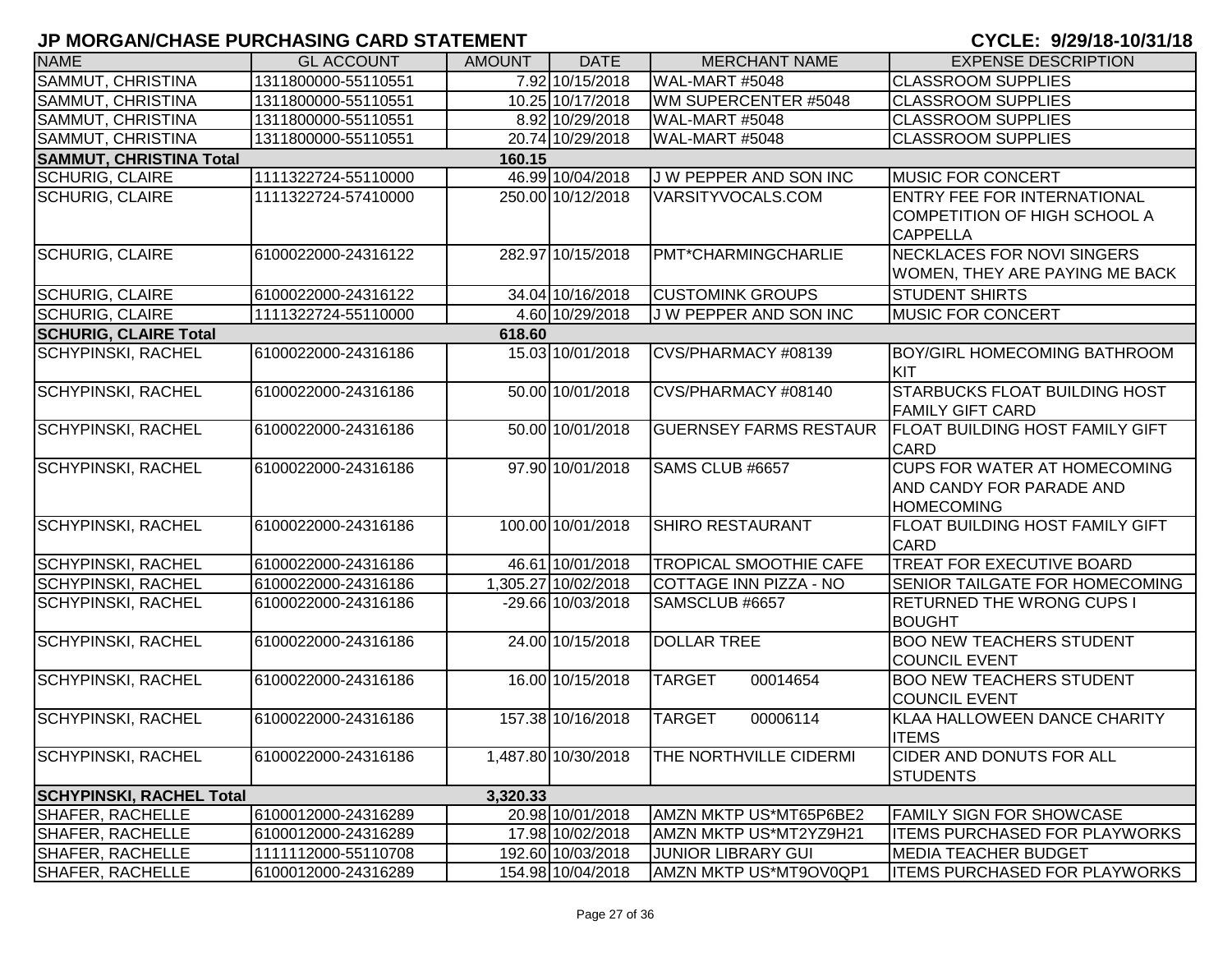| <b>NAME</b>                   | <b>GL ACCOUNT</b>   | <b>AMOUNT</b> | <b>DATE</b>       | <b>MERCHANT NAME</b>          | <b>EXPENSE DESCRIPTION</b>                         |
|-------------------------------|---------------------|---------------|-------------------|-------------------------------|----------------------------------------------------|
| SHAFER, RACHELLE              | 6100012000-24316275 |               | 624.00 10/04/2018 | DETROIT ZOOLOGICAL SOC        | <b>FIRST GRADE FIELD TRIP</b>                      |
| SHAFER, RACHELLE              | 6100012000-24316289 |               | 170.00 10/04/2018 | <b>PRINTNOLOGY INC</b>        | <b>SHINY APPLE AWARDS</b>                          |
| <b>SHAFER, RACHELLE</b>       | 1111112000-55110708 |               | 84.50 10/09/2018  | SSI*SCHOOL SPECIALTY          | <b>FOLDERS FOR CLASSROOM</b>                       |
|                               |                     |               |                   |                               | <b>TEACHERS</b>                                    |
| SHAFER, RACHELLE              | 1111112000-55110708 |               | 92.37 10/09/2018  | SSI*SCHOOL SPECIALTY          | C. WALSH CLASSROOM BUDGET                          |
| SHAFER, RACHELLE              | 6100012000-24316275 |               | 768.00 10/10/2018 | <b>MSU PAYMENTS</b>           | KINDERGARTEN FIELD TRIP                            |
| SHAFER, RACHELLE              | 1111112000-55110708 |               | 11.93 10/16/2018  | J W PEPPER AND SON INC        | <b>MUSIC TEACHER BUDGET, MUSIC</b>                 |
|                               |                     |               |                   |                               | <b>PURCHASE</b>                                    |
| SHAFER, RACHELLE              | 1111112000-55110708 |               | 100.44 10/16/2018 | SSI*SCHOOL SPECIALTY          | <b>SUPPLIES FOR CLASSROOM</b>                      |
|                               |                     |               |                   |                               | <b>TEACHERS</b>                                    |
| <b>SHAFER, RACHELLE</b>       | 6100012000-24316271 |               | 52.61 10/16/2018  | TRADER JOE'S #667 QPS         | GIFTS FOR BOSS'S DAY AND M.                        |
|                               |                     |               |                   |                               | <b>WUNDERLICH</b>                                  |
| SHAFER, RACHELLE              | 6100012000-24316501 |               | 349.79 10/17/2018 | BESTBUYCOM805570282180        | <b>WILDCAT WALK PRIZE- IPAD</b>                    |
| SHAFER, RACHELLE              | 1111112000-55110708 |               | 6.88 10/17/2018   | J W PEPPER AND SON INC        | MUSIC TEACHER BUDGET, MUSIC                        |
|                               |                     |               |                   |                               | <b>PURCHASED</b>                                   |
| SHAFER, RACHELLE              | 6100012000-24316501 |               | 560.00 10/17/2018 | <b>SM WOLF</b>                | <b>NOVI WILDCATS FLAG/SIGNS</b>                    |
| <b>SHAFER, RACHELLE</b>       | 1111112000-55110708 |               | 464.70 10/17/2018 | <b>VERITIV-MIDWEST</b>        | <b>COLOR COPY PAPER PURCHASE</b>                   |
| SHAFER, RACHELLE              | 1111112000-55110708 |               | 9.00 10/19/2018   | J W PEPPER AND SON INC        | <b>IMUSIC TEACHER, MUSIC PURCHASE</b>              |
| SHAFER, RACHELLE              | 1111112000-55110708 |               | 8.42 10/19/2018   | J W PEPPER AND SON INC        | <b>MUSIC TEACHER, MUSIC PURCHASE</b>               |
| SHAFER, RACHELLE              | 6100012000-24316272 |               | 253.83 10/19/2018 | <b>MACIE PUBLISHING COMPA</b> | <b>MUSIC TEACHER, RECORDERS</b>                    |
|                               |                     |               |                   |                               | PURCHASED                                          |
| <b>SHAFER, RACHELLE</b>       | 6100012000-24316275 |               | 23.48 10/22/2018  | <b>BUSCH'S #1205</b>          | SUPPLIES FOR THE STAFF LOUNGE                      |
| SHAFER, RACHELLE              | 6100012000-24316289 |               | 67.23 10/23/2018  | AMZN MKTP US*M84TV2NA2        | <b>SHINY APPLE AWARDS</b>                          |
| SHAFER, RACHELLE              | 1111112000-55110708 |               | 19.95 10/24/2018  | AMZN MKTP US*M88XD33V2        | LIBRARY BOOK FOR A STUDENT,                        |
|                               |                     |               |                   |                               | <b>REQUESTED BY MRS. W</b>                         |
| <b>SHAFER, RACHELLE</b>       | 1111112000-55110708 |               | 181.50 10/24/2018 | <b>GBC E-COMMERCE</b>         | <b>LAMINATING FILM</b>                             |
| SHAFER, RACHELLE              | 1111112000-55110708 |               | 329.45 10/24/2018 |                               | REI*GREENWOODHEINEMANN BOOKS FOR 2ND GRADE AND 3RD |
|                               |                     |               |                   |                               | <b>GRADE CLASSROOM TEACHER</b>                     |
| SHAFER, RACHELLE              | 1111112000-55110708 |               | 123.90 10/24/2018 | <b>THE RIEGLE PRESS</b>       | CA-60 FOLDERS/DIVIDERS                             |
| SHAFER, RACHELLE              | 1111112000-55110708 |               | 18.41 10/25/2018  | AMAZON.COM*M83E893Q1          | DEINEK- BOOKS FOR CLASSROOM                        |
| SHAFER, RACHELLE              | 1111112000-55110708 |               | 88.62 10/29/2018  | STAPLS7207048234000001        | SUPPLIES FOR THE CLASSROOMS                        |
| <b>SHAFER, RACHELLE Total</b> |                     | 4,795.55      |                   |                               |                                                    |
| SHEERAN, MARGARET             | 6100020000-24316257 |               | 40.53 10/18/2018  | SAMSCLUB #6657                | SNACKS FOR OCTOBER 19 ACTIVITY                     |
|                               |                     |               |                   |                               | <b>AFTERNOON</b>                                   |
| <b>SHEERAN, MARGARET</b>      | 6100020000-24316257 |               | 65.15 10/19/2018  | KROGER #632                   | PAPER PRODUCTS; BEVERAGES FOR                      |
|                               |                     |               |                   |                               | OCTOBER 19 ACTIVITY AFTERNOON                      |
| <b>SHEERAN, MARGARET</b>      | 6100020000-24316257 |               | 130.00 10/22/2018 | <b>ALEX'S PIZZERIA</b>        | PIZZA FOR ACTIVITY AFTERNOON                       |
|                               |                     |               |                   |                               | <b>OCTOBER 19</b>                                  |
| SHEERAN, MARGARET             | 6100020000-24316257 |               | 300.00 10/22/2018 | <b>NICKANDERSON</b>           | DJ SERVICES FOR OCTOBER 19,                        |
|                               |                     |               |                   |                               | <b>ACTIVITY AFTERNOON</b>                          |
| SHEERAN, MARGARET             | 6100020000-24316257 |               | 44.74 10/22/2018  | SAMS CLUB #6657               | <b>CUPCAKES, COOKIES, FOR ACTIVITY</b>             |
|                               |                     |               |                   |                               | AFTERNOON OCTOBER 19                               |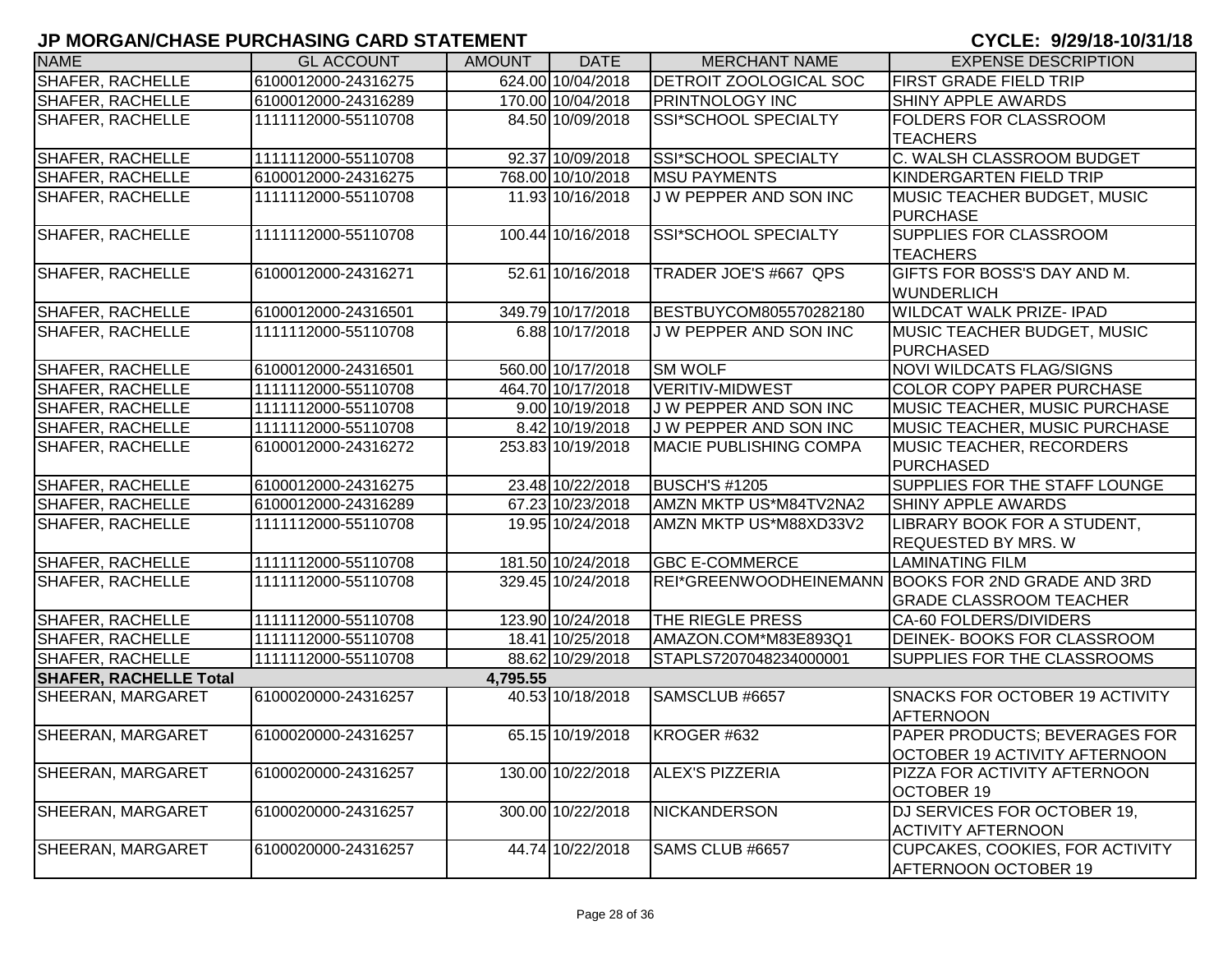|  |  |  |  | CYCLE: 9/29/18-10/31/18 |  |  |  |  |  |
|--|--|--|--|-------------------------|--|--|--|--|--|
|--|--|--|--|-------------------------|--|--|--|--|--|

| <b>NAME</b>                        | <b>GL ACCOUNT</b>   | <b>AMOUNT</b> | <b>DATE</b>         | <b>MERCHANT NAME</b>          | <b>EXPENSE DESCRIPTION</b>              |
|------------------------------------|---------------------|---------------|---------------------|-------------------------------|-----------------------------------------|
| SHEERAN, MARGARET                  | 6100020000-24316257 |               | $-33.47$ 10/25/2018 | KROGER #632                   | <b>REFUND FOR UNUSED PAPER</b>          |
|                                    |                     |               |                     |                               | <b>PRODUCTS FOR OCTOBER 19 ACTIVITY</b> |
|                                    |                     |               |                     |                               | <b>AFTERNOON</b>                        |
| <b>SHEERAN, MARGARET Total</b>     |                     | 546.95        |                     |                               |                                         |
| SHPAKOFF, KATHLEEN                 | 1335100000-55110553 |               | 5.64 10/12/2018     | WM SUPERCENTER #5048          | <b>TEACHING MATERIALS</b>               |
| <b>SHPAKOFF, KATHLEEN Total</b>    |                     | 5.64          |                     |                               |                                         |
| SIPPLE, GEORGE                     | 1128200000-53220000 |               | 95.00 10/10/2018    | MI ASSOC SCH ADM              | MASA DRIVE-IN CONFERENCE                |
| SIPPLE, GEORGE                     | 1128200000-53450000 |               | 2,000.00 10/25/2018 | SMORE.COM                     | <b>DISTRICT LICENSE FOR 55 USERS TO</b> |
|                                    |                     |               |                     |                               | <b>CREATE NEWSLETTERS FOR 12</b>        |
|                                    |                     |               |                     |                               | <b>MONTHS</b>                           |
| <b>SIPPLE, GEORGE Total</b>        |                     | 2,095.00      |                     |                               |                                         |
| SOVEL, SHEILA                      | 6100041000-24316355 |               | 23.39 10/08/2018    | WM SUPERCENTER #5048          | <b>CLASSROOM TEACHING SUPPLIES</b>      |
| SOVEL, SHEILA                      | 6100041000-24316355 |               | 7.95 10/15/2018     | AMZN MKTP US*MT1IW3WY2        | <b>CLASSROOM TEACHING SUPPLIES</b>      |
| SOVEL, SHEILA                      | 6100041000-24316355 |               | 27.65 10/15/2018    | AMZN MKTP US*MT4MS0WS2        | <b>CLASSROOM TEACHING SUPPLIES</b>      |
| SOVEL, SHEILA                      | 6100041000-24316355 |               | 7.99 10/16/2018     | AMZN MKTP US*MT7369RE0        | <b>CLASSROOM TEACHING SUPPLIES</b>      |
| SOVEL, SHEILA                      | 6100041000-24316355 |               | 12.40 10/22/2018    | AMAZON.COM*M86O12FQ1          | <b>CLASSROOM TEACHING SUPPLIES</b>      |
| SOVEL, SHEILA                      | 6100041000-24316355 |               | 14.60 10/23/2018    | WAL-MART #5893                | HALLOWEEN CLASSROOM PARTY               |
| <b>SOVEL, SHEILA Total</b>         |                     | 93.98         |                     |                               |                                         |
| STEEH, ROBERT                      | 6100025000-24316301 |               | 43.39 10/04/2018    | DD/BR #336551                 | <b>REFRESHMENTS FOR</b>                 |
|                                    |                     |               |                     |                               | <b>SCHOOL/BUSINESS COUNCIL MEETING</b>  |
|                                    |                     |               |                     |                               | $10-3-18$                               |
| STEEH, ROBERT                      | 1522100331-53220000 |               | 343.92 10/19/2018   | <b>AMWAY GRAND PLAZA HOTE</b> | MACAE CONFERENCE 10/15 - 10/17/18       |
|                                    |                     |               |                     |                               |                                         |
| STEEH, ROBERT                      | 6100025000-24316301 |               | 62.50 10/24/2018    | SAMS CLUB #6657               | STUDENT-LED LEGISLATIVE FORUM           |
|                                    |                     |               |                     |                               | 10/23/18                                |
| <b>STEEH, ROBERT Total</b>         |                     | 449.81        |                     |                               |                                         |
| STRICKER, CHRISTINE                | 1335100000-55110553 |               | 51.94 10/01/2018    | <b>DOLLAR TREE</b>            | <b>CRAFT SUPPLIES FOR PRESCHOOL</b>     |
|                                    |                     |               |                     |                               | <b>CARE</b>                             |
| STRICKER, CHRISTINE                | 1335100000-55110553 |               | 26.50 10/01/2018    | <b>DOLLAR TREE</b>            | <b>CRAFT SUPPLIES FOR PRESCHOOL</b>     |
|                                    |                     |               |                     |                               | <b>CARE</b>                             |
| <b>STRICKER, CHRISTINE</b>         | 1335100000-55110553 |               | 18.46 10/02/2018    | WM SUPERCENTER #5048          | <b>CRAFT SUPPLIES FOR PRESCHOOL</b>     |
|                                    |                     |               |                     |                               | <b>CARE</b>                             |
| STRICKER, CHRISTINE                | 1335100000-55990553 |               | 59.97 10/03/2018    | NORDSTROM #0235               | TOYS FOR THE PRESCHOOL CARE             |
|                                    |                     |               |                     |                               | <b>ROOM</b>                             |
| <b>STRICKER, CHRISTINE</b>         | 1311800000-55110551 |               | 24.33 10/08/2018    | WM SUPERCENTER #5048          | <b>CRAFT SUPPLIES FOR THE</b>           |
|                                    |                     |               |                     |                               | <b>PRESCHOOL CARE ROOM</b>              |
| <b>STRICKER, CHRISTINE Total</b>   |                     | 181.20        |                     |                               |                                         |
| THEOPHELIS, ANASTASIA              | 1222600000-55910000 |               | 63.63 10/18/2018    | STAPLS7206357067000001        | OFFICE SUPPLIES FOR THE STUDENT         |
|                                    |                     |               |                     |                               | <b>SERVICES DEPARTMENT</b>              |
| THEOPHELIS, ANASTASIA              | 1222600000-55910000 |               | 67.73 10/18/2018    | STAPLS7206376052000001        | <b>OFFICE SUPPLIES FOR STUDENT</b>      |
|                                    |                     |               |                     |                               | <b>SERVICES OFFICE</b>                  |
| <b>THEOPHELIS, ANASTASIA Total</b> |                     | 131.36        |                     |                               |                                         |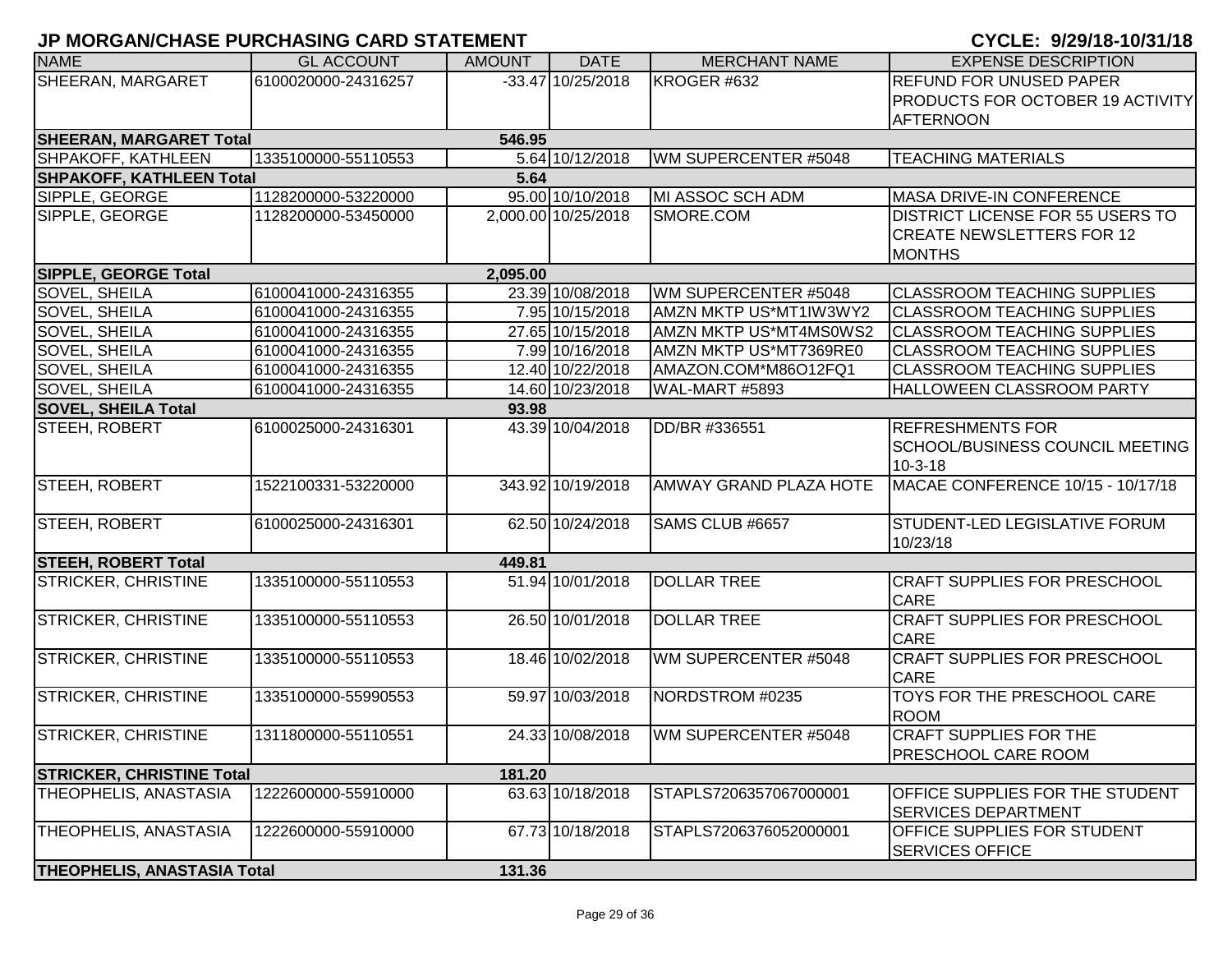| <b>NAME</b>          | <b>GL ACCOUNT</b>   | <b>AMOUNT</b> | <b>DATE</b>       | <b>MERCHANT NAME</b>        | <b>EXPENSE DESCRIPTION</b>      |
|----------------------|---------------------|---------------|-------------------|-----------------------------|---------------------------------|
| <b>TURNER, NANCY</b> | 1212222194-55110000 |               | 78.51 10/01/2018  | <b>ETAHAND2MIND</b>         | <b>HIGH SCHOOL</b>              |
| <b>TURNER, NANCY</b> | 1212220194-55110000 |               | 179.74 10/01/2018 | <b>ETAHAND2MIND</b>         | <b>MIDDLE SCHOOL</b>            |
| <b>TURNER, NANCY</b> | 1212218194-55110000 |               | 211.41 10/01/2018 | <b>ETAHAND2MIND</b>         | <b>MEADOWS</b>                  |
| <b>TURNER, NANCY</b> | 1212214194-55110000 |               | 321.34 10/01/2018 | <b>ETAHAND2MIND</b>         | <b>PARKVIEW</b>                 |
| <b>TURNER, NANCY</b> | 1212215194-55110000 |               | 321.34 10/01/2018 | <b>ETAHAND2MIND</b>         | <b>DEERFIELD</b>                |
| <b>TURNER, NANCY</b> | 1212211194-55110000 |               | 20.38 10/01/2018  | <b>ETAHAND2MIND</b>         | <b>VILLAAGE OAKS</b>            |
| <b>TURNER, NANCY</b> | 1212213194-55110000 |               | 20.38 10/01/2018  | <b>ETAHAND2MIND</b>         | NOVI WOODS                      |
| <b>TURNER, NANCY</b> | 1212212194-55110000 |               | 20.38 10/01/2018  | <b>ETAHAND2MIND</b>         | <b>ORCHARD HILLS</b>            |
| <b>TURNER, NANCY</b> | 1222600000-53220000 |               | 19.00 10/03/2018  | <b>SHEPLERS INC</b>         | <b>DIRECTOR</b>                 |
| TURNER, NANCY        | 1221922205-53220000 |               | 19.00 10/03/2018  | SHEPLERS INC                | <b>TRANSITION COORDINATOR</b>   |
| <b>TURNER, NANCY</b> | 1222600000-57410000 |               | 90.00 10/05/2018  | PAYPAL *MAASE               | <b>MAASE DUES DIRECTOR</b>      |
| TURNER, NANCY        | 1221400000-55110021 |               | 213.64 10/08/2018 | <b>NCS PEARSON</b>          | <b>KTEA PROTOCOLS</b>           |
| <b>TURNER, NANCY</b> | 1221652000-53220000 |               | 9.00 10/08/2018   | OAKLAND SCHOOLS-RC INT      | COMMUNITY PRACTICE - SHROPSHIRE |
|                      |                     |               |                   |                             |                                 |
| <b>TURNER, NANCY</b> | 1221652000-53220000 |               | 9.00 10/08/2018   | OAKLAND SCHOOLS-RC INT      | COMMUNITY OF PRACTICE           |
| <b>TURNER, NANCY</b> | 1221800063-55110021 |               | 569.91 10/08/2018 | <b>RVRSIDE EDU *TESTING</b> | WOODCOCK JOHNSON PROTOCOL       |
| <b>TURNER, NANCY</b> | 1221300000-55990749 |               | 73.71 10/08/2018  | STAPLS7205709128000001      | <b>PARKVIEW GLOVES</b>          |
| <b>TURNER, NANCY</b> | 1222600000-57410000 |               | 90.00 10/09/2018  | PAYPAL *MAASE               | <b>MAASE DUES SE SUPERVISOR</b> |
| <b>TURNER, NANCY</b> | 1711111000-55110611 |               | 100.50 10/10/2018 | AMZN MKTP US*MT9QV1731      | <b>VILLAGE OAKS</b>             |
| <b>TURNER, NANCY</b> | 1711112000-55110611 |               | 100.50 10/10/2018 | AMZN MKTP US*MT9QV1731      | <b>ORCHARD HILLS</b>            |
| <b>TURNER, NANCY</b> | 1711113000-55110611 |               | 100.50 10/10/2018 | AMZN MKTP US*MT9QV1731      | <b>NOVI WOODS</b>               |
| <b>TURNER, NANCY</b> | 1711114000-55110611 |               | 100.50 10/10/2018 | AMZN MKTP US*MT9QV1731      | <b>PARKVIEW</b>                 |
| <b>TURNER, NANCY</b> | 1711115000-55110611 |               | 100.52 10/10/2018 | AMZN MKTP US*MT9QV1731      | DEERFIELD                       |
| <b>TURNER, NANCY</b> | 1711111000-55110611 |               | 171.83 10/11/2018 | AMZN MKTP US*MT1LI2I92      | <b>VILLAGE OAKS</b>             |
| <b>TURNER, NANCY</b> | 1711112000-55110611 |               | 171.83 10/11/2018 | AMZN MKTP US*MT1LI2I92      | <b>ORCHARD HILLS</b>            |
| <b>TURNER, NANCY</b> | 1711113000-55110611 |               | 171.83 10/11/2018 | AMZN MKTP US*MT1LI2I92      | <b>NOVI WOODS</b>               |
| <b>TURNER, NANCY</b> | 1711114000-55110611 |               | 171.83 10/11/2018 | AMZN MKTP US*MT1LI2I92      | <b>PARKVIEW</b>                 |
| <b>TURNER, NANCY</b> | 1711115000-55110611 |               | 171.82 10/11/2018 | AMZN MKTP US*MT1LI2I92      | DEERFIELD                       |
| <b>TURNER, NANCY</b> | 1212218194-55110000 |               | 8.45 10/12/2018   | THE HOME DEPOT #2737        | NOVI MEADOWS MATH MANIPULATIVE  |
|                      |                     |               |                   |                             | <b>MEASURING TAPE</b>           |
| <b>TURNER, NANCY</b> | 1212215194-55110000 |               | 72.51 10/16/2018  | <b>ETAHAND2MIND</b>         | <b>DEERFIELD</b>                |
| <b>TURNER, NANCY</b> | 1212222194-55110000 |               | 52.58 10/16/2018  | <b>ETAHAND2MIND</b>         | <b>HIGH SCHOOL</b>              |
| <b>TURNER, NANCY</b> | 1212218194-55110000 |               | 66.99 10/16/2018  | <b>ETAHAND2MIND</b>         | <b>MEADOWS</b>                  |
| <b>TURNER, NANCY</b> | 1212214194-55110000 |               | 72.52 10/16/2018  | <b>ETAHAND2MIND</b>         | <b>PARKVIEW</b>                 |
| <b>TURNER, NANCY</b> | 1212220193-55990000 |               | 60.71 10/16/2018  | SSI*SCHOOL SPECIALTY        | <b>MS SENSORY RM SUPPLIES</b>   |
| <b>TURNER, NANCY</b> | 1212215194-55110000 |               | 10.16 10/17/2018  | ETAHAND2MIND                | DEERFIELD                       |
| <b>TURNER, NANCY</b> | 1212214194-55110000 |               | 10.16 10/17/2018  | ETAHAND2MIND                | <b>PARKVIEW</b>                 |
| <b>TURNER, NANCY</b> | 1212222194-55110000 |               | 25.46 10/17/2018  | <b>ETAHAND2MIND</b>         | <b>HIGH SCHOOL</b>              |
| <b>TURNER, NANCY</b> | 1212220194-55110000 |               | 25.46 10/17/2018  | ETAHAND2MIND                | <b>MIDDLE SCHOOL</b>            |
| <b>TURNER, NANCY</b> | 1212218194-55110000 |               | 144.42 10/17/2018 | <b>ETAHAND2MIND</b>         | <b>MEADOWS</b>                  |
| <b>TURNER, NANCY</b> | 1212214194-55110000 |               | 50.90 10/17/2018  | <b>ETAHAND2MIND</b>         | <b>PARKVIEW</b>                 |
| <b>TURNER, NANCY</b> | 1212215194-55110000 |               | 50.90 10/17/2018  | ETAHAND2MIND                | <b>DEERFIELD</b>                |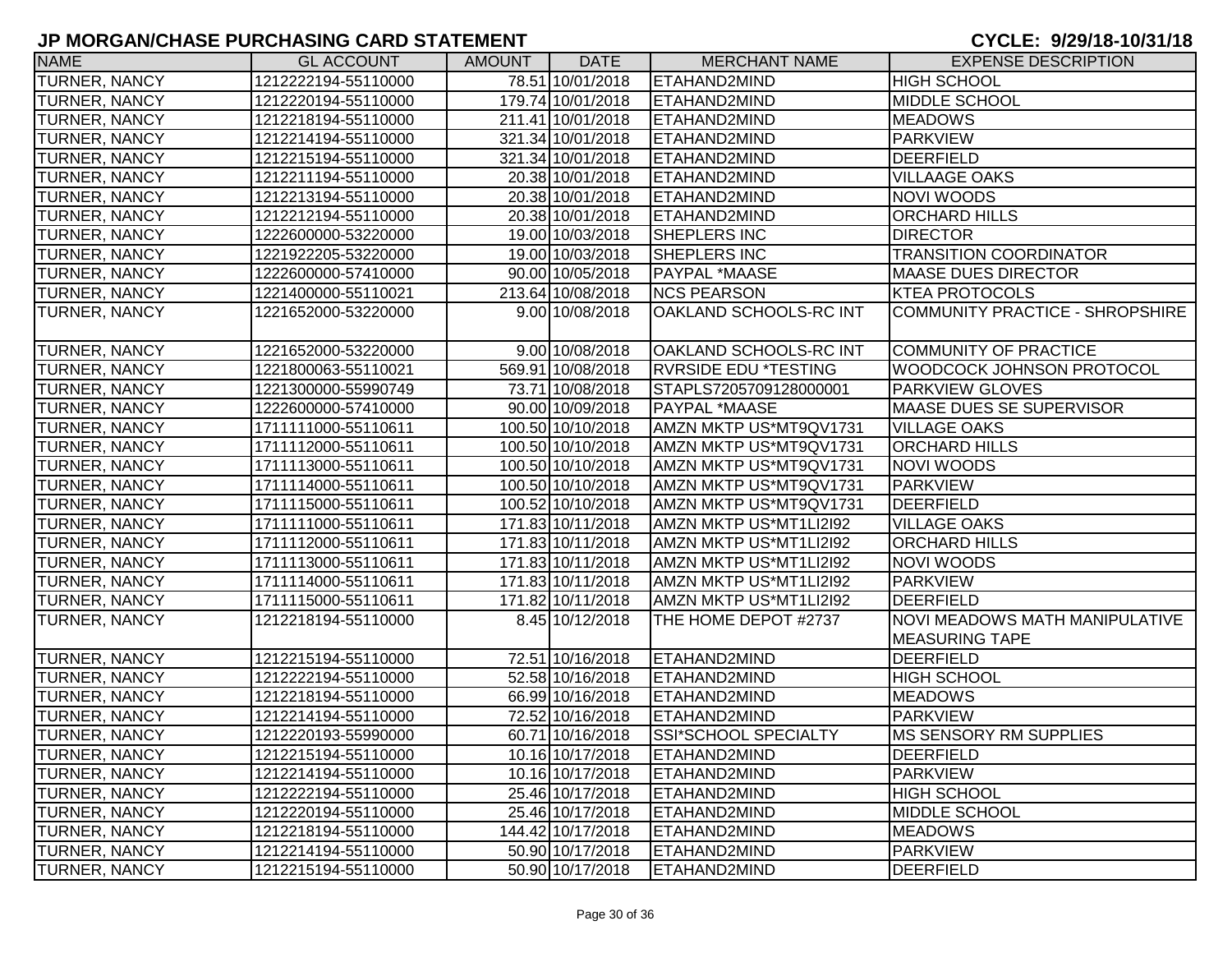| <b>NAME</b>                     | <b>GL ACCOUNT</b>   | <b>AMOUNT</b> | <b>DATE</b>       | <b>MERCHANT NAME</b>          | <b>EXPENSE DESCRIPTION</b>            |
|---------------------------------|---------------------|---------------|-------------------|-------------------------------|---------------------------------------|
| <b>TURNER, NANCY</b>            | 4445614000-56420000 |               | 508.78 10/29/2018 | SSI*SCHOOL SPECIALTY          | CHAIR FOR SPECIAL NEEDS CHILD AT      |
|                                 |                     |               |                   |                               | <b>PARKVIEW</b>                       |
| <b>TURNER, NANCY</b>            | 1221300000-55990749 |               | 65.51 10/29/2018  | STAPLS7207051884000001        | <b>GLOVES FOR DF SELF CONTAINED</b>   |
| <b>TURNER, NANCY</b>            | 4445614000-56420000 |               | 73.62 10/31/2018  | SSI*SCHOOL SPECIALTY          | CHAIR FOR SPECIAL NEEDS STUDENT       |
|                                 |                     |               |                   |                               | <b>AT PARKVIEW</b>                    |
| <b>TURNER, NANCY Total</b>      |                     | 4,927.53      |                   |                               |                                       |
| <b>VALENTINE, CYNTHIA</b>       | 1127170000-55910000 |               | 69.08 10/03/2018  | STAPLS7205370612000001        | <b>OFFICE SUPPLIES</b>                |
| <b>VALENTINE, CYNTHIA</b>       | 1212200193-55994000 |               | 30.92 10/19/2018  | <b>MENARDS WIXOM MI</b>       | <b>SUPPLIES FOR SE BUS</b>            |
| <b>VALENTINE, CYNTHIA Total</b> |                     | 100.00        |                   |                               |                                       |
| VANEIZENGA, JAMES               | 1111322725-55110000 |               | 54.00 10/03/2018  | <b>LUCKS MUSIC LIBRARY</b>    | ORCHESTRA MUSIC - IRISH LEGEND        |
| VANEIZENGA, JAMES               | 6100022000-24316533 |               | 285.00 10/03/2018 | <b>OPUSEVENT</b>              | ALL STATE AUDITION FEES               |
| <b>VANEIZENGA, JAMES Total</b>  |                     | 339.00        |                   |                               |                                       |
| <b>VUICHARD, TATIANA</b>        | 1331100000-53220000 |               | 987.00 10/01/2018 | <b>MACAE</b>                  | MACAE FALL CONFERENCE 2018            |
|                                 |                     |               |                   |                               | <b>REGISTRATION FEE STEEH,</b>        |
|                                 |                     |               |                   |                               | <b>CIANFERRA, VUICHARD</b>            |
| <b>VUICHARD, TATIANA</b>        | 1111134000-55110000 |               | 129.14 10/02/2018 | <b>BSN SPORTS LLC</b>         | PE SUPPLIES FOR ST. PAUL LUTHERAN     |
|                                 |                     |               |                   |                               | <b>SCHOOL</b>                         |
| <b>VUICHARD, TATIANA</b>        | 1111132000-55110000 |               | 210.92 10/09/2018 | <b>NASCO FORT ATKINSON</b>    | PE SUPPLIES FOR ST. MATTHEWS          |
|                                 |                     |               |                   |                               | LUTHERAN SCHOOL.                      |
| <b>VUICHARD, TATIANA</b>        | 1331100000-54910000 |               | 225.00 10/12/2018 | <b>LEARNING RESOURCES NET</b> | <b>ADOBE IN DESIGN CLASS</b>          |
| <b>VUICHARD, TATIANA</b>        | 1331100000-53220000 |               | 21.04 10/16/2018  | AMWAY GRAND PLZ HTL F         | MACAE CONFERENCE 2018                 |
| <b>VUICHARD, TATIANA</b>        | 1331100000-53220000 |               | 331.20 10/17/2018 | <b>AMWAY GRAND PLAZA HOTE</b> | MACAE CONFERENCE 2018 AMWAY           |
|                                 |                     |               |                   |                               | <b>GRAND PLAZA - 2 NIGHT STAY</b>     |
| <b>VUICHARD, TATIANA</b>        | 1331100000-53220000 |               | 12.61 10/17/2018  | AMWAY GRAND PLZ HTL F         | MACAE CONFERENCE 2018                 |
| <b>VUICHARD, TATIANA</b>        | 6100000000-24316770 |               | 77.53 10/23/2018  | MEIJER INC #109 Q01           | <b>PRESCHOOL HALLOWEEN PARADE</b>     |
|                                 |                     |               |                   |                               | <b>TREATS</b>                         |
| <b>VUICHARD, TATIANA</b>        | 1331100000-54910000 |               | 80.00 10/24/2018  | <b>SAFEWAY SHREDDING</b>      | CE/PRESCHOOL OFFICE SHREDDING         |
|                                 |                     |               |                   |                               | <b>SERVICE</b>                        |
| <b>VUICHARD, TATIANA</b>        | 1331100000-55910000 |               | 14.98 10/24/2018  | <b>STAPLES</b><br>00115659    | NYA ADOPT-A-FAMILY OFFICE             |
|                                 |                     |               |                   |                               | <b>SUPPLIES</b>                       |
| <b>VUICHARD, TATIANA</b>        | 6100000000-24316770 |               | 69.90 10/29/2018  | JIMMY JOHNS - 396 - E-        | STAFF MEETING 10/25/2018 LUNCH        |
| <b>VUICHARD, TATIANA</b>        | 6100025000-24316301 |               | 425.48 10/29/2018 | OTC BRANDS, INC.              | <b>LIGHT UP THE NIGHT - COMMUNITY</b> |
|                                 |                     |               |                   |                               | <b>EVENT - CRAFT FOR CHILDREN</b>     |
|                                 |                     |               |                   |                               | <b>ATTENDING</b>                      |
| <b>VUICHARD, TATIANA</b>        | 6100000000-24316770 |               | 30.97 10/31/2018  | MEIJER INC #122 Q01           | PRESCHOOL HALLOWEEN PARADE            |
|                                 |                     |               |                   |                               | <b>TREATS</b>                         |
| <b>VUICHARD, TATIANA Total</b>  |                     | 2,615.77      |                   |                               |                                       |
| <b>WARECK, MICHELE</b>          | 6100022000-24316176 |               | 379.99 10/01/2018 | AMZN MKTP US*MT2PE8VT0        | <b>NEW ICE MACHINE FOR ATTENDANCE</b> |
|                                 |                     |               |                   |                               | OFFICE. ICE IS USED TO GIVE TO        |
|                                 |                     |               |                   |                               | <b>STUDENTS FOR INJURIES</b>          |
| <b>WARECK, MICHELE</b>          | 6100022000-24316154 |               | 10.99 10/01/2018  | AMZN MKTP US*MT6ES5VE0        | MINI PUNCH FOR COUNSELING OFFICE      |
|                                 |                     |               |                   |                               |                                       |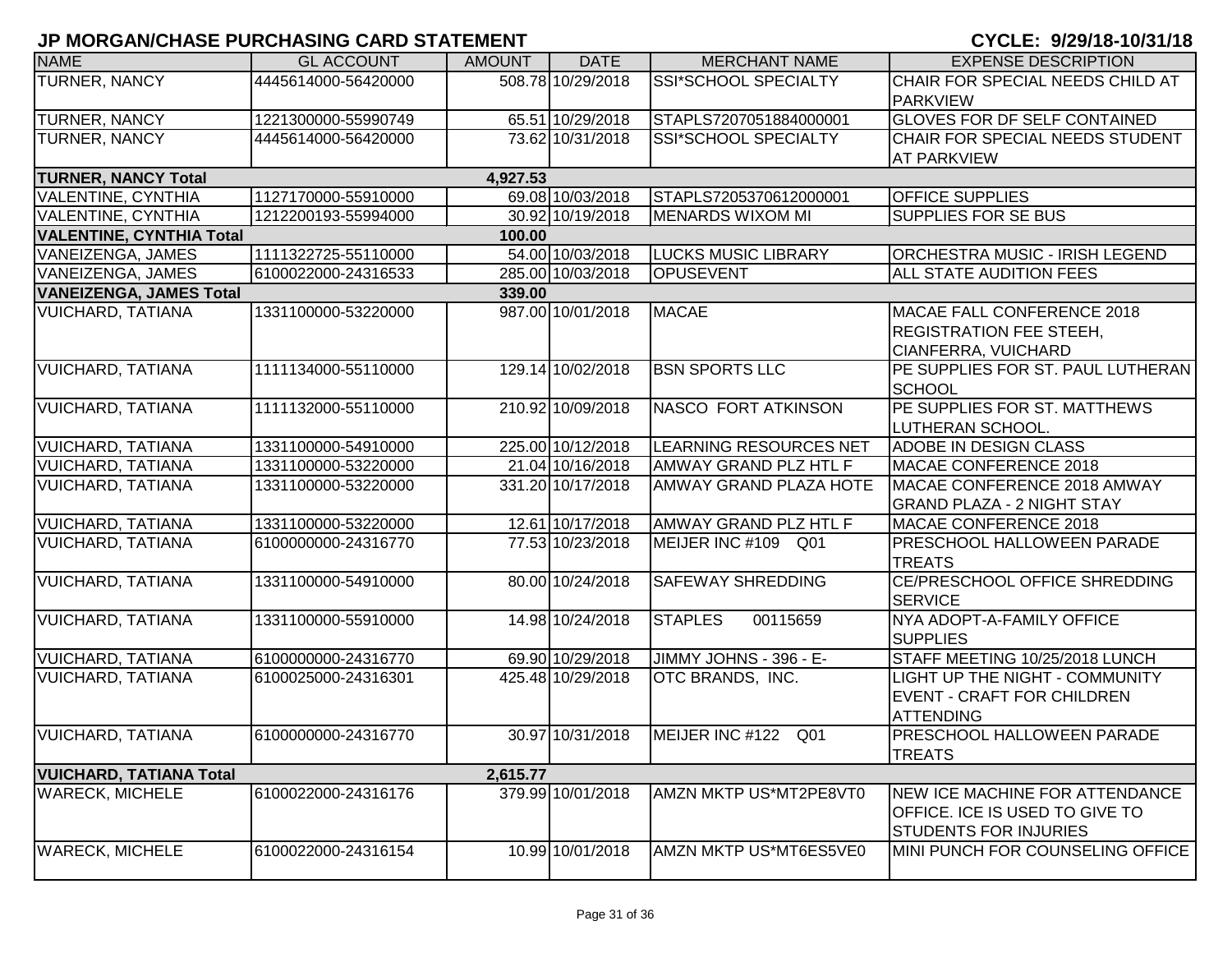| <b>NAME</b>            | <b>GL ACCOUNT</b>   | <b>AMOUNT</b> | <b>DATE</b>       | <b>MERCHANT NAME</b>          | <b>EXPENSE DESCRIPTION</b>           |
|------------------------|---------------------|---------------|-------------------|-------------------------------|--------------------------------------|
| <b>WARECK, MICHELE</b> | 6100022000-24316105 |               | 20.65 10/01/2018  | AMZN MKTP US*MT7ZN0MZ1        | <b>ADVANCED PLACEMENT</b>            |
|                        |                     |               |                   |                               | <b>PRESENTATION DISPLAY BOARDS</b>   |
| <b>WARECK, MICHELE</b> | 1111322730-55110000 |               | 100.00 10/01/2018 | CAROLINA BIOLOGIC SUPP        | <b>SCIENCE CLASSROOM SUPPLIES</b>    |
| <b>WARECK, MICHELE</b> | 1111322730-55110000 |               | 92.00 10/01/2018  | CAROLINA BIOLOGIC SUPP        | <b>SCIENCE CLASSROOM SUPPLIES</b>    |
| <b>WARECK, MICHELE</b> | 6100022000-24316105 |               | 20.00 10/01/2018  | PANERA BREAD #600667          | <b>ADVANCED PLACEMENT</b>            |
|                        |                     |               |                   |                               | <b>PRESENTATION DISPLAY BOARDS</b>   |
| <b>WARECK, MICHELE</b> | 6100022000-24316186 |               | 100.00 10/01/2018 | SQ *SQ *KNOCKERBALLMIC        | STUDENT COUNCIL GAMES FOR            |
|                        |                     |               |                   |                               | <b>HOMECOMING</b>                    |
| <b>WARECK, MICHELE</b> | 6100022000-24316175 |               | 260.00 10/01/2018 | TIM HORTON'S #915143          | <b>GIFT CARDS FOR REGISTRATION</b>   |
|                        |                     |               |                   |                               | <b>VOLUNTEER STUDENT WORKERS</b>     |
| <b>WARECK, MICHELE</b> | 6100022000-24316154 |               | 40.68 10/02/2018  | <b>COUNTRY WATER</b>          | WATER FOR COUNSELING OFFICE.         |
|                        |                     |               |                   |                               | USED FOR VISITING UNIVERSITY REPS    |
|                        |                     |               |                   |                               | <b>AND STUDENTS</b>                  |
| <b>WARECK, MICHELE</b> | 1111322000-55110719 |               | 49.77 10/02/2018  | <b>FLINN SCIENTIFIC INC</b>   | <b>MATH CLASSROOM SUPPLIES</b>       |
| <b>WARECK, MICHELE</b> | 1722100000-53220614 |               | 925.00 10/04/2018 | <b>FLORIDA LEAGUE OF IB S</b> | 2018 IB PROFESSIONAL DEVELOPMENT     |
|                        |                     |               |                   |                               | <b>WORKSHOP</b>                      |
| <b>WARECK, MICHELE</b> | 1722100000-53220611 |               | 925.00 10/04/2018 | <b>FLORIDA LEAGUE OF IB S</b> | 2018 IB PROFESSIONAL DEVELOPMENT     |
|                        |                     |               |                   |                               | <b>WORKSHOP</b>                      |
| <b>WARECK, MICHELE</b> | 1111322000-55110708 |               | 65.22 10/04/2018  | WAL-MART #5893                | <b>OFFICE SUPPLIES</b>               |
| <b>WARECK, MICHELE</b> | 6100022000-24316125 |               | 59.00 10/05/2018  | <b>CRAINS DET SUBSCRIP</b>    | <b>DECA BUSINESS MAGAZINE</b>        |
|                        |                     |               |                   |                               | <b>SUBSCRIPTION</b>                  |
| <b>WARECK, MICHELE</b> | 6100022000-24316176 |               | 19.95 10/05/2018  | OFFICEMAX/DEPOT 6614          | <b>SECURITY OFFICE SUPPLIES</b>      |
| <b>WARECK, MICHELE</b> | 1111322000-55110799 |               | 125.01 10/05/2018 | STAPLS7205615330000001        | <b>SOCIAL WORKER OFFICE SUPPLIES</b> |
| <b>WARECK, MICHELE</b> | 1124122000-55910000 |               | 102.92 10/05/2018 | WAL-MART #2700                | <b>MISCELLANEOUS OFFICE SUPPLIES</b> |
| <b>WARECK, MICHELE</b> | 1111322000-53220000 |               | 144.72 10/08/2018 | SOARING EAGLE HOTEL           | <b>HOTEL RESERVATIONS FOR</b>        |
|                        |                     |               |                   |                               | <b>CONFERENCE FOR MME</b>            |
| <b>WARECK, MICHELE</b> | 1111322000-53220000 |               | 220.00 10/08/2018 | <b>SQUARE</b><br>*SQ *MME     | MME CONFERENCE REGISTRATION          |
|                        |                     |               |                   |                               | <b>EXPENSE</b>                       |
| <b>WARECK, MICHELE</b> | 1111322000-55110718 |               | 41.88 10/08/2018  | THE HOME DEPOT #2729          | <b>CUSTODIAL SUPPLIES FOR LIFE</b>   |
|                        |                     |               |                   |                               | <b>MANAGEMENT SKILLS CLASSROOM</b>   |
| <b>WARECK, MICHELE</b> | 6100022000-24316137 |               | 164.38 10/08/2018 | <b>WASTE MGMT WM EZPAY</b>    | <b>RECYCLING CLUB FEES</b>           |
| <b>WARECK, MICHELE</b> | 1111322735-55110000 |               | 50.00 10/09/2018  | INT*IN *WINNING IMPRIN        | STUDENT ACHIEVEMENT WALL OF          |
|                        |                     |               |                   |                               | <b>HONOR NAME PLATES</b>             |
| <b>WARECK, MICHELE</b> | 6100022000-24316625 |               | 87.90 10/11/2018  | AMZN MKTP US*MT0J847Z0        | <b>CROSS SECTION PAPER FOR MATH</b>  |
|                        |                     |               |                   |                               | <b>CLASSES. NEF GRANT MONEY</b>      |
| <b>WARECK, MICHELE</b> | 6100022000-24316141 |               | 391.65 10/11/2018 | <b>CUSTOMINK LLC</b>          | <b>T-SHIRTS FOR THE WRITING DEN</b>  |
|                        |                     |               |                   |                               | <b>GROUP</b>                         |
| <b>WARECK, MICHELE</b> | 6100022000-24316622 |               | 91.16 10/12/2018  | AMZN MKTP US*MT0KF27I0        | CLASSROOM BOARD GAMES FOR NEF        |
|                        |                     |               |                   |                               | <b>GRANT TRANSITION SKILLS</b>       |
| <b>WARECK, MICHELE</b> | 1111322000-53220000 |               | 170.00 10/12/2018 | <b>PAYPAL *MICHIGANCOU</b>    | MICHIGAN COUNCIL OF TEACHERS OF      |
|                        |                     |               |                   |                               | <b>ENGLISH CONFERENCE FEES</b>       |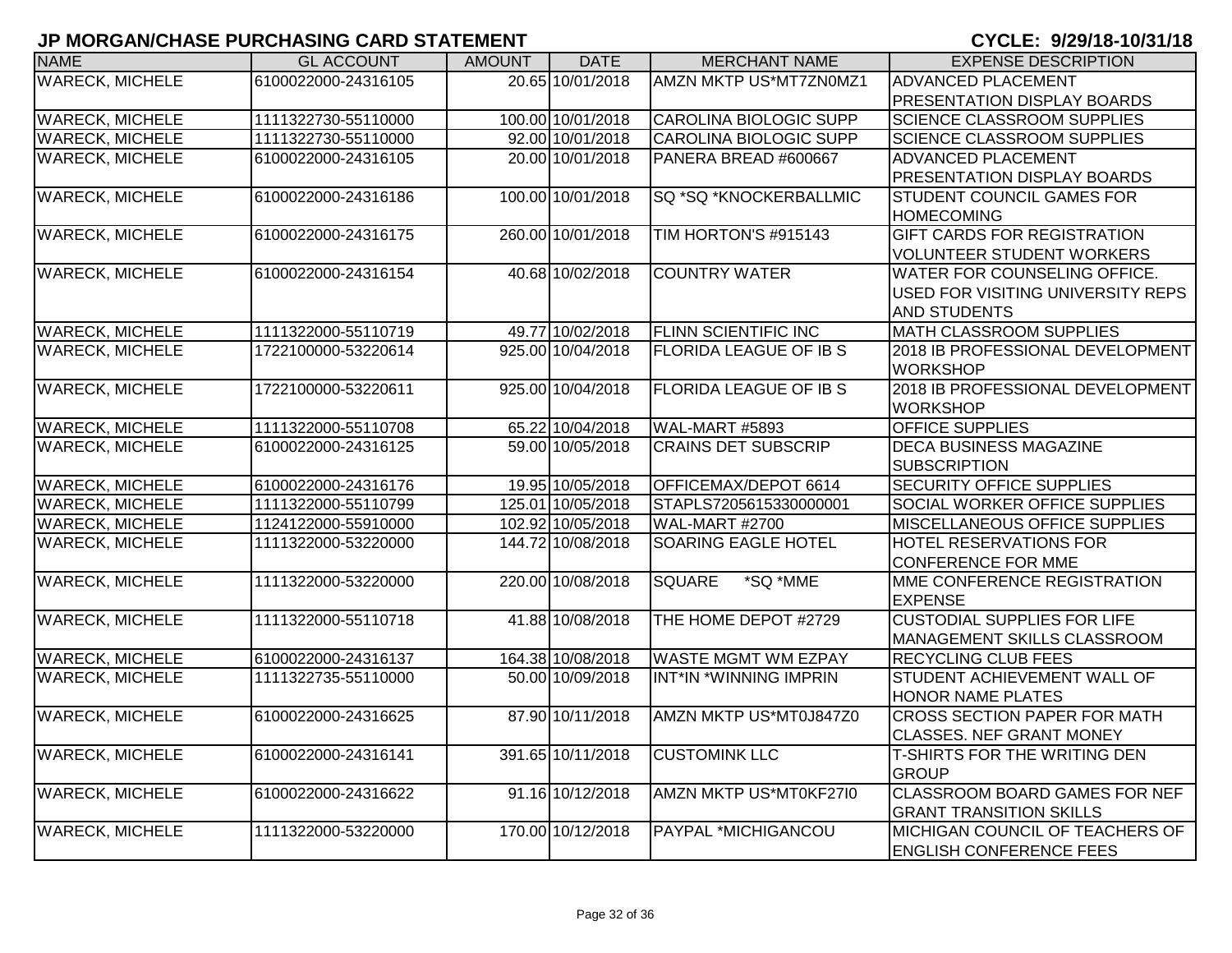| <b>NAME</b>            | <b>GL ACCOUNT</b>   | <b>AMOUNT</b> | <b>DATE</b>         | <b>MERCHANT NAME</b>              | <b>EXPENSE DESCRIPTION</b>                                |
|------------------------|---------------------|---------------|---------------------|-----------------------------------|-----------------------------------------------------------|
| <b>WARECK, MICHELE</b> | 6100022000-24316770 |               | 23.38 10/15/2018    | KROGER #632                       | <b>SECRETARY RETIREMENT LUNCHEON</b>                      |
|                        |                     |               |                     |                                   | <b>FOOD</b>                                               |
| <b>WARECK, MICHELE</b> | 1124122000-55990000 |               | 175.74 10/15/2018   | SAMS CLUB #6657                   | <b>PARENT TEACHER SNACKS AND</b>                          |
|                        |                     |               |                     |                                   | <b>BEVERAGES</b>                                          |
| <b>WARECK, MICHELE</b> | 1121220349-55990000 |               | 59.22 10/16/2018    | WAL-MART #2700                    | <b>SUPPLIES FOR ATTENDANCE OFFICE</b>                     |
|                        |                     |               |                     |                                   | <b>STAFF</b>                                              |
| <b>WARECK, MICHELE</b> | 1111322738-55110000 |               | 80.00 10/17/2018    | <b>PRINTNOLOGY INC</b>            | <b>BUSINESS CARDS FOR NEW</b>                             |
|                        |                     |               |                     |                                   | <b>ASSISTANT PRINCIPALS</b>                               |
| <b>WARECK, MICHELE</b> | 1111322000-55110710 |               | 197.70 10/17/2018   | <b>SUPERIOR TEXT LLC</b>          | <b>TEXTBOOKS FOR ENGLISH</b>                              |
|                        |                     |               |                     |                                   | <b>CLASSROOMS</b>                                         |
| <b>WARECK, MICHELE</b> | 6100022000-24316179 |               | 350.00 10/17/2018   | <b>SWANK MOTION PICTURES</b>      | SADD FUNDRAISER MOVIE UNDER THE                           |
|                        |                     |               |                     |                                   | <b>MOONLIGHT PAYMENT</b>                                  |
| <b>WARECK, MICHELE</b> | 6100022000-24316186 |               | 550.80 10/18/2018   | <b>BEAR PACKAGING &amp; SUPPL</b> | PLASTIC FOR STUDENT COUNCIL                               |
|                        |                     |               |                     |                                   | <b>SCHOOL WIDE PROJECTS</b>                               |
| <b>WARECK, MICHELE</b> | 1112722998-55990000 |               | 374.83 10/18/2018   | <b>WENSCOSIGNSUPPLY</b>           | <b>MARKETING CLASSROOM SUPPLIES</b>                       |
| <b>WARECK, MICHELE</b> | 6100022000-24316176 |               | 75.00 10/19/2018    | <b>SAFEWAY SHREDDING</b>          | <b>SHREDDING CHARGES FOR HIGH</b>                         |
|                        |                     |               |                     |                                   | <b>SCHOOL</b>                                             |
| <b>WARECK, MICHELE</b> | 1121222000-55910000 |               | 14.59 10/19/2018    | STAPLS7205615330000002            | <b>COUNSELING OFFICE SUPPLIES</b>                         |
| <b>WARECK, MICHELE</b> | 1111322706-55910000 |               | 23.59 10/19/2018    | STAPLS7205615330000003            | <b>SOCIAL WORKER STUDENT STRESS</b>                       |
|                        |                     |               |                     |                                   | <b>SUPPLIES</b>                                           |
| <b>WARECK, MICHELE</b> | 6100022000-24316770 |               | 54.95 10/22/2018    | CVS/PHARMACY #08161               | <b>RETIREMENT GIFT CARD FOR</b>                           |
|                        |                     |               |                     |                                   | <b>SECRETARY</b>                                          |
| <b>WARECK, MICHELE</b> | 1122222000-53450000 |               | 3,325.00 10/22/2018 | <b>PROQUEST LLC</b>               | <b>RENEWAL OF MEDIA CENTER</b>                            |
|                        |                     |               |                     |                                   | <b>DATABASE SYSTEMS</b>                                   |
| <b>WARECK, MICHELE</b> | 6100022000-24316770 |               | 53.42 10/22/2018    | SAMSCLUB #6657                    | <b>SECRETARY RETIREMENT</b>                               |
|                        |                     |               |                     |                                   | <b>CELEBRATION SUPPLIES</b>                               |
| <b>WARECK, MICHELE</b> | 1111322000-55110726 |               | 2,360.00 10/22/2018 | <b>VERITIV-MIDWEST</b>            | <b>COPY MACHINE FOR HIGH SCHOOL</b>                       |
|                        |                     |               | 412.50 10/23/2018   |                                   | <b>COPY MACHINES</b><br>CLASS OF 2018 DONATING TO PAY FOR |
| <b>WARECK, MICHELE</b> | 6100022000-24316222 |               |                     | E A GRAPHICS                      |                                                           |
|                        |                     |               |                     |                                   | <b>FRESHMEN CLASS OF 2022 T-SHIRTS</b>                    |
|                        |                     |               | 58.60 10/24/2018    | AMZN MKTP US*M83VZ1ND1            | <b>MATH GRAPHING PAPER FOR</b>                            |
| <b>WARECK, MICHELE</b> | 1111322000-55110719 |               |                     |                                   |                                                           |
| <b>WARECK, MICHELE</b> | 1111322000-53220000 |               | 39.99 10/24/2018    | <b>U OREGON ONLINE PAYMNT</b>     | <b>CLASSROOM</b><br><b>STAFF MEMBER CONFERENCE</b>        |
|                        |                     |               |                     |                                   |                                                           |
| <b>WARECK, MICHELE</b> | 6100022000-24316275 |               | 113.54 10/25/2018   | SAMSCLUB #6657                    | <b>PAYMENT</b><br><b>PARENT TEACHER CONFERENCE</b>        |
|                        |                     |               |                     |                                   | <b>SNACKS</b>                                             |
| <b>WARECK, MICHELE</b> | 6100022000-24316189 |               | 77.12 10/26/2018    | AMAZON.COM*M88M50AG2              | FURNITURE FOR NEWLY REMODELED                             |
|                        |                     |               |                     |                                   | <b>COUNSELING CENTER</b>                                  |
| <b>WARECK, MICHELE</b> | 6100022000-24316189 |               | 999.90 10/26/2018   | AMZN MKTP US*M834Y1JP0            | CHAIRS FOR NEW LOBBY AREA OF                              |
|                        |                     |               |                     |                                   | COUNSELING CENTER                                         |
|                        |                     |               |                     |                                   |                                                           |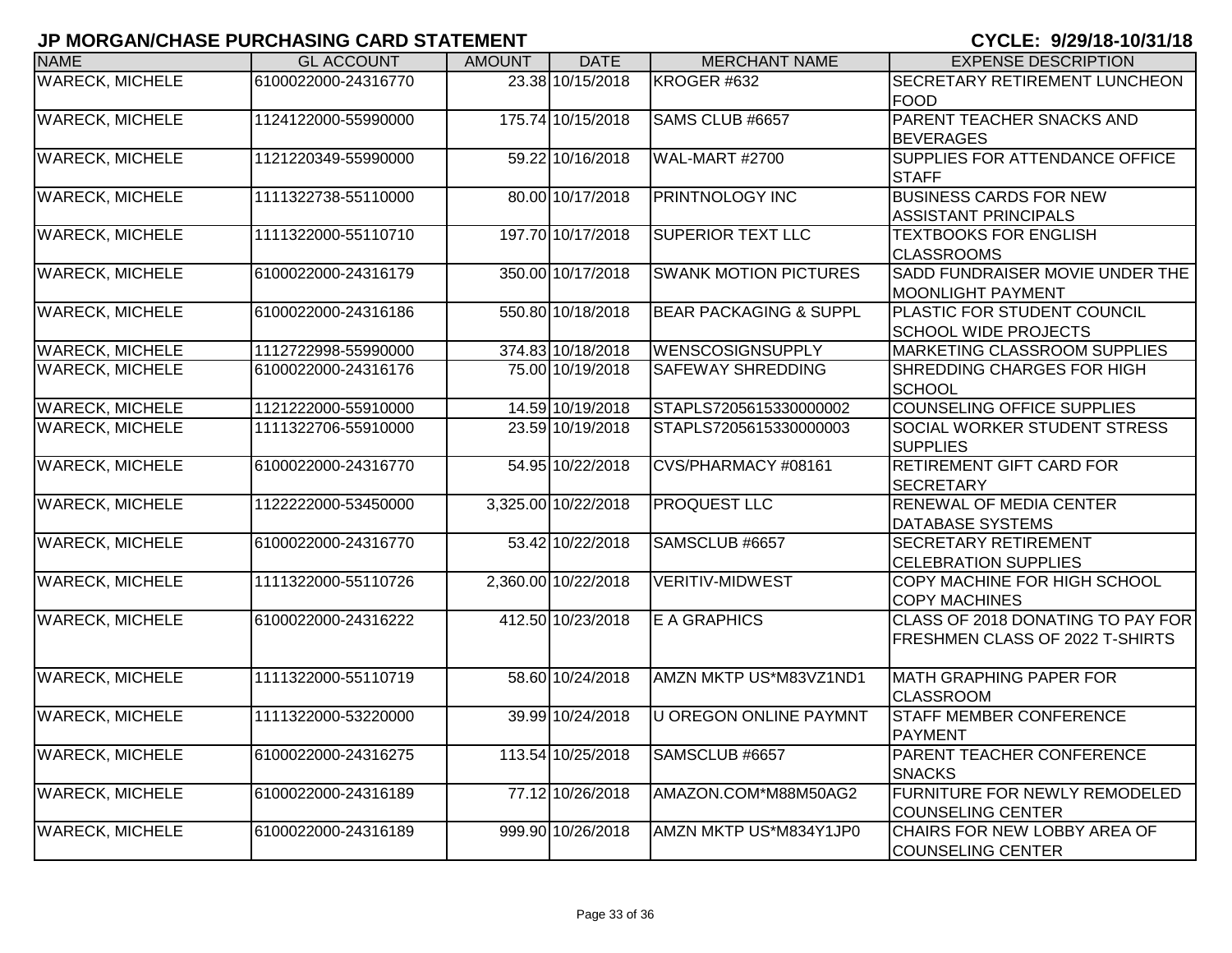| <b>NAME</b>                   | <b>GL ACCOUNT</b>   | <b>AMOUNT</b> | <b>DATE</b>         | <b>MERCHANT NAME</b>       | <b>EXPENSE DESCRIPTION</b>           |
|-------------------------------|---------------------|---------------|---------------------|----------------------------|--------------------------------------|
| <b>WARECK, MICHELE</b>        | 6100022000-24316186 |               | 138.52 10/26/2018   | SSI*SCHOOL SPECIALTY       | ADOPT A CHILD DOOR COMPETITION       |
|                               |                     |               |                     |                            | <b>SUPPLIES</b>                      |
| <b>WARECK, MICHELE</b>        | 6100022000-24316770 |               | 32.04 10/26/2018    | WAL-MART #5893             | <b>WATER FOR PARENT TEACHER</b>      |
|                               |                     |               |                     |                            | <b>CONFERENCES</b>                   |
| <b>WARECK, MICHELE</b>        | 6100022000-24316189 |               | 247.22 10/29/2018   | AMAZON.COM*M80KX0A50       | <b>FURNITURE FOR THE NEWLY</b>       |
|                               |                     |               |                     |                            | <b>REMODELED COUNSELING CENTER</b>   |
| <b>WARECK, MICHELE</b>        | 6100022000-24316189 |               | 269.51 10/29/2018   | AMAZON.COM*M83SN5TA0       | <b>FURNITURE FOR NEWLY REMODELED</b> |
|                               |                     |               |                     |                            | <b>COUNSELING CENTER</b>             |
| <b>WARECK, MICHELE</b>        | 6100022000-24316189 |               | 145.00 10/29/2018   | AMAZON.COM*M874T1E02       | <b>FURNITURE FOR THE NEWLY</b>       |
|                               |                     |               |                     |                            | <b>REMODELED COUNSELING CENTER</b>   |
| <b>WARECK, MICHELE</b>        | 1111322000-55110708 |               | 8.77 10/29/2018     | AMZN MKTP US*M89MM0EZ2     | <b>CLASSROOM SUPPLIES FOR ESL</b>    |
|                               |                     |               |                     |                            | <b>STUDENTS</b>                      |
| <b>WARECK, MICHELE</b>        | 6100022000-24316190 |               | 5,731.76 10/29/2018 | <b>CUSTOMINK LLC</b>       | <b>HOSA COMPETITION SHIRTS</b>       |
| <b>WARECK, MICHELE</b>        | 1111322000-55110799 |               | 90.00 10/30/2018    | AMZN MKTP US*M845591B0     | <b>SPECIAL FILE FOLDERS FOR</b>      |
|                               |                     |               |                     |                            | PRINCIPAL                            |
| <b>WARECK, MICHELE</b>        | 6100022000-24316154 |               | 40.68 10/30/2018    | <b>COUNTRY WATER</b>       | <b>WATER JUGS FOR COUNSELING</b>     |
|                               |                     |               |                     |                            | <b>OFFICE</b>                        |
| <b>WARECK, MICHELE</b>        | 6100022000-24316176 |               | 39.78 10/31/2018    | <b>WASTE MGMT WM EZPAY</b> | MONTHLY RECYCLING PAYMENT            |
| <b>WARECK, MICHELE Total</b>  |                     | 20,821.02     |                     |                            |                                      |
| <b>WATSON, MICHAELA</b>       | 6100041000-24316355 |               | 20.22 10/02/2018    | VG'S FOOD CENTER 1921      | <b>CLASSROOM SUPPLIES</b>            |
| <b>WATSON, MICHAELA</b>       | 6100041000-24316355 |               | 11.55 10/15/2018    | HOBBY-LOBBY #645           | <b>CLASSROOM SUPPLIES</b>            |
| <b>WATSON, MICHAELA</b>       | 6100041000-24316355 |               | 27.33 10/26/2018    | WM SUPERCENTER #2693       | <b>CLASSROOM SUPPLIES</b>            |
| <b>WATSON, MICHAELA</b>       | 6100041000-24316355 |               | 45.10 10/30/2018    | WM SUPERCENTER #2693       | <b>CLASSROOM SUPPLIES</b>            |
| <b>WATSON, MICHAELA</b>       | 6100041000-24316355 |               | 5.00 10/31/2018     | <b>TARGET</b><br>00021055  | <b>CLASSROOM SUPPLIES</b>            |
| <b>WATSON, MICHAELA Total</b> |                     | 109.20        |                     |                            |                                      |
| <b>WEBBER, RONALD</b>         | 6100084000-24316697 |               | 4,886.39 10/04/2018 | B&H PHOTO 800-606-696      | SUPPLIES FOR THE INCUBATOR CLASS     |
|                               |                     |               |                     |                            | - NOVI HIGH SCHOOL                   |
| <b>WEBBER, RONALD</b>         | 1722100000-53220611 |               | 20.00 10/04/2018    | PROFESSIONAL VALET SER     | NATIONAL QUE CONFERENCE -            |
|                               |                     |               |                     |                            | PARKING (RJ WEBBER)                  |
| <b>WEBBER, RONALD</b>         | 1722100000-53450000 |               | 4.99 10/22/2018     | <b>GOPRO PLUS</b>          | MONTHLY GO PRO PLUS                  |
|                               |                     |               |                     |                            | SUBSCRIPTION (RJ WEBBER)             |
| <b>WEBBER, RONALD</b>         | 1722100000-53220611 |               | 10.50 10/23/2018    | <b>PARKING EP/PS</b>       | MASA CONFERENCE - PARKING (RJ        |
|                               |                     |               |                     |                            | WEBBER)                              |
| <b>WEBBER, RONALD</b>         | 1722100000-53220611 |               | 15.00 10/24/2018    | <b>PARKING EP/PS</b>       | MASA CONFERENCE - PARKING (RJ        |
|                               |                     |               |                     |                            | WEBBER)                              |
| <b>WEBBER, RONALD Total</b>   |                     | 4,936.88      |                     |                            |                                      |
| <b>WESNER, KIMBERLY</b>       | 1122220000-55990000 |               | 387.96 10/01/2018   | <b>DEMCO INC</b>           | SUPPLIES FOR THE MEDIA CENTER        |
| <b>WESNER, KIMBERLY</b>       | 1122220000-55310000 |               | 1,397.20 10/03/2018 | <b>JUNIOR LIBRARY GUI</b>  | YEARLY SUBSCRIPTION                  |
| <b>WESNER, KIMBERLY</b>       | 1122220000-55990000 |               | 7.98 10/03/2018     | SAMSCLUB #6657             | <b>CARDSTOCK FOR MEDIA CENTER</b>    |
| <b>WESNER, KIMBERLY</b>       | 1122220000-55990000 |               | 119.00 10/04/2018   | <b>AMAZON PRIME</b>        | AMAZON PRIME COST -- SHIPPING FOR    |
|                               |                     |               |                     |                            | <b>BOOKS ORDERED THROUGHOUT THE</b>  |
|                               |                     |               |                     |                            | <b>YEAR</b>                          |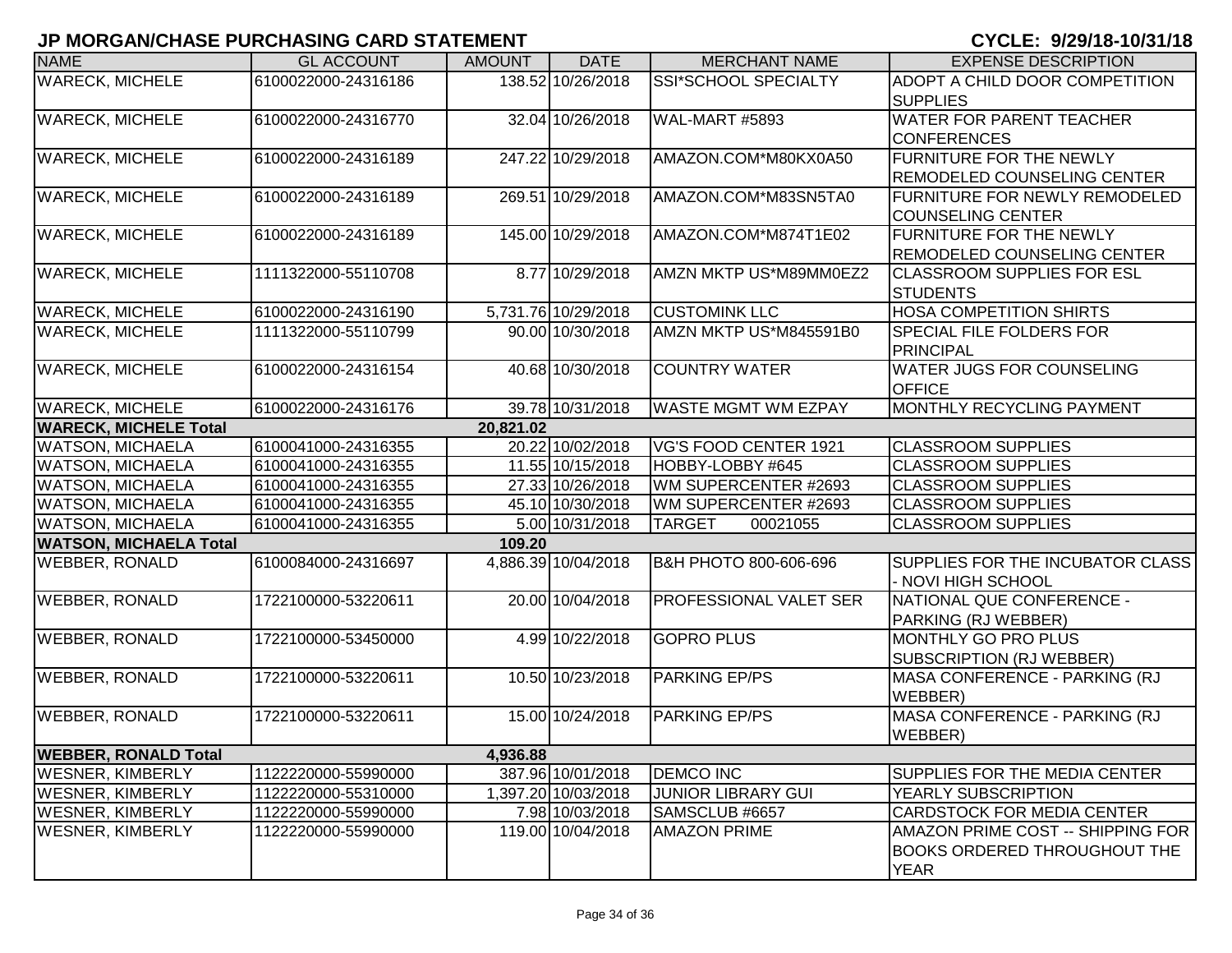| <b>NAME</b>                    | <b>GL ACCOUNT</b>   | <b>AMOUNT</b> | <b>DATE</b>         | <b>MERCHANT NAME</b>          | <b>EXPENSE DESCRIPTION</b>          |
|--------------------------------|---------------------|---------------|---------------------|-------------------------------|-------------------------------------|
| <b>WESNER, KIMBERLY</b>        | 1122220000-55990000 |               | 26.57 10/10/2018    | <b>DEMCO INC</b>              | <b>GENRE LABELS FOR BOOK SPINES</b> |
| <b>WESNER, KIMBERLY</b>        | 1122220000-55310000 |               | 774.68 10/17/2018   | <b>FOLLETT SCHOOL SOLUTIO</b> | NEW BOOKS AND REPLACEMENT           |
|                                |                     |               |                     |                               | <b>BOOKS FOR THE MEDIA CENTER</b>   |
| <b>WESNER, KIMBERLY</b>        | 1122220000-55310000 |               | 25.82 10/19/2018    | AMAZON.COM*M86492472          | <b>BOOKS FOR MEDIA CENTER</b>       |
| <b>WESNER, KIMBERLY</b>        | 1122220000-55990000 |               | 16.98 10/24/2018    | SAMSCLUB #6657                | <b>BATTERIES FOR PLAYAWAYS</b>      |
| <b>WESNER, KIMBERLY</b>        | 1122220000-55310000 |               | 346.29 10/29/2018   | <b>FOLLETT SCHOOL SOLUTIO</b> | <b>BOOKS FOR MEDIA CENTER</b>       |
| <b>WESNER, KIMBERLY</b>        | 1122220000-55310000 |               | 27.18 10/29/2018    | SQU*SQ *LOWRY'S BOOKS         | <b>BOOKS FOR THE MEDIA CENTER</b>   |
| <b>WESNER, KIMBERLY</b>        | 1122220000-55310000 |               | 358.42 10/30/2018   | AMZN MKTP US*M82W98120        | <b>BOOKS IN MEDIA CENTER</b>        |
| <b>WESNER, KIMBERLY</b>        | 1122220000-55310000 |               | 15.90 10/30/2018    | AMZN MKTP US*M87D861J2        | <b>BOOKS FOR MEDIA CENTER</b>       |
| <b>WESNER, KIMBERLY Total</b>  |                     | 3,503.98      |                     |                               |                                     |
| <b>WHEELER, DEANNA</b>         | 1125200000-53220000 |               | 180.00 10/24/2018   | <b>MSBO</b>                   | <b>JODY WORKSHOP</b>                |
| <b>WHEELER, DEANNA Total</b>   |                     | 180.00        |                     |                               |                                     |
| <b>WILLIAMS, LAKEISA</b>       | 1111111000-55110708 |               | 54.80 10/01/2018    | <b>IMSE</b>                   | <b>SCHOOL SUPPLIES</b>              |
| <b>WILLIAMS, LAKEISA</b>       | 1111111000-55110708 |               | 204.28 10/01/2018   | SSI*SCHOOL SPECIALTY          | <b>SCHOOL SUPPLIES</b>              |
| <b>WILLIAMS, LAKEISA</b>       | 1111111000-55110708 |               | 60.43 10/01/2018    | <b>SSI*SCHOOL SPECIALTY</b>   | <b>SCHOOL SUPPLIES</b>              |
| <b>WILLIAMS, LAKEISA</b>       | 1111111000-55110708 |               | 27.16 10/01/2018    | SSI*SCHOOL SPECIALTY          | <b>SCHOOL SUPPLIES</b>              |
| <b>WILLIAMS, LAKEISA</b>       | 1111111000-55110708 |               | 157.15 10/01/2018   | SSI*SCHOOL SPECIALTY          | <b>SCHOOL SUPPLIES</b>              |
| <b>WILLIAMS, LAKEISA</b>       | 1111111000-55110708 |               | 120.66 10/01/2018   | STAPLS7205287032000001        | <b>SCHOOL SUPPLIES</b>              |
| <b>WILLIAMS, LAKEISA</b>       | 1111111000-55110708 |               | 11.59 10/02/2018    | SSI*SCHOOL SPECIALTY          | <b>SCHOOL SUPPLIES</b>              |
| <b>WILLIAMS, LAKEISA</b>       | 1111111000-55110708 |               | $-1.33$ 10/04/2018  | SSI*SCHOOL SPECIALTY          | <b>SCHOOL SUPPLIES</b>              |
| <b>WILLIAMS, LAKEISA</b>       | 1111111000-55110708 |               | $-10.28$ 10/04/2018 | SSI*SCHOOL SPECIALTY          | <b>SCHOOL SUPPLIES</b>              |
| <b>WILLIAMS, LAKEISA</b>       | 1111111000-55110708 |               | $-30.55$ 10/04/2018 | SSI*SCHOOL SPECIALTY          | <b>SCHOOL SUPPLIES</b>              |
| <b>WILLIAMS, LAKEISA</b>       | 1111111000-55110708 |               | -119.88 10/04/2018  | SSI*SCHOOL SPECIALTY          | <b>SCHOOL SUPPLIES</b>              |
| <b>WILLIAMS, LAKEISA</b>       | 1111111000-55110708 |               | $-14.10$ 10/08/2018 | SSI*SCHOOL SPECIALTY          | <b>SCHOOL SUPPLIES</b>              |
| <b>WILLIAMS, LAKEISA</b>       | 1111111000-55110708 |               | $-4.99$ 10/08/2018  | SSI*SCHOOL SPECIALTY          | <b>SCHOOL SUPPLIES</b>              |
| <b>WILLIAMS, LAKEISA</b>       | 1111111000-55110708 |               | -111.84 10/08/2018  | SSI*SCHOOL SPECIALTY          | <b>SCHOOL SUPPLIES</b>              |
| <b>WILLIAMS, LAKEISA</b>       | 1111111000-55110708 |               | -12.85 10/09/2018   | SSI*SCHOOL SPECIALTY          | <b>SCHOOL SUPPLIES</b>              |
| <b>WILLIAMS, LAKEISA</b>       | 1111111000-55110708 |               | -23.11 10/09/2018   | SSI*SCHOOL SPECIALTY          | <b>SCHOOL SUPPLIES</b>              |
| <b>WILLIAMS, LAKEISA</b>       | 1111111000-55110702 |               | 1,288.56 10/11/2018 | SSI*SCHOOL SPECIALTY          | <b>ART SUPPLIES</b>                 |
| <b>WILLIAMS, LAKEISA</b>       | 1111111000-55110708 |               | 160.00 10/12/2018   | <b>SCRIPPS SPELLING BEE</b>   | <b>SCHOOL SUPPLIES</b>              |
| <b>WILLIAMS, LAKEISA</b>       | 1111111000-55110708 |               | -79.05 10/12/2018   | STAPLS7203301967003001        | <b>SCHOOL SUPPLIES</b>              |
| <b>WILLIAMS, LAKEISA</b>       | 1111111000-55110708 |               | $-12.85$ 10/16/2018 | SSI*SCHOOL SPECIALTY          | <b>SCHOOL SUPPLIES</b>              |
| <b>WILLIAMS, LAKEISA</b>       | 1111111000-55110708 |               | 1,144.00 10/18/2018 | <b>PAPER EXPRESS INC</b>      | <b>SCHOOL SUPPLIES</b>              |
| <b>WILLIAMS, LAKEISA</b>       | 1111111000-55110723 |               | 565.51 10/18/2018   | <b>PLANK ROAD PUBLISHING</b>  | <b>MUSIC SUPPLIES</b>               |
| <b>WILLIAMS, LAKEISA</b>       | 1111111000-55110708 |               | -33.50 10/26/2018   | SSI*SCHOOL SPECIALTY          | <b>SCHOOL SUPPLIES</b>              |
| <b>WILLIAMS, LAKEISA</b>       | 1111111000-55110708 |               | 148.87 10/26/2018   | <b>SSI*SCHOOL SPECIALTY</b>   | <b>SCHOOL SUPPLIES</b>              |
| <b>WILLIAMS, LAKEISA</b>       | 1111111000-55110708 |               | $-7.42$ 10/26/2018  | SSI*SCHOOL SPECIALTY          | <b>SCHOOL SUPPLIES</b>              |
| <b>WILLIAMS, LAKEISA</b>       | 1111111000-55110708 |               | 35.35 10/29/2018    | SSI*SCHOOL SPECIALTY          | <b>SCHOOL SUPPLIES</b>              |
| <b>WILLIAMS, LAKEISA</b>       | 1111111000-55110708 |               | 283.24 10/31/2018   | <b>VERITIV-MIDWEST</b>        | <b>SCHOOL SUPPLIES</b>              |
| <b>WILLIAMS, LAKEISA Total</b> |                     | 3,799.85      |                     |                               |                                     |
| <b>WILSON, KAREN</b>           | 1311800000-55110551 |               | 12.54 10/08/2018    | <b>DOLLAR TREE</b>            | <b>MATERIALS</b>                    |
| <b>WILSON, KAREN</b>           | 1311800000-55110551 |               | 19.94 10/08/2018    | KROGER #632                   | <b>MATERIALS</b>                    |